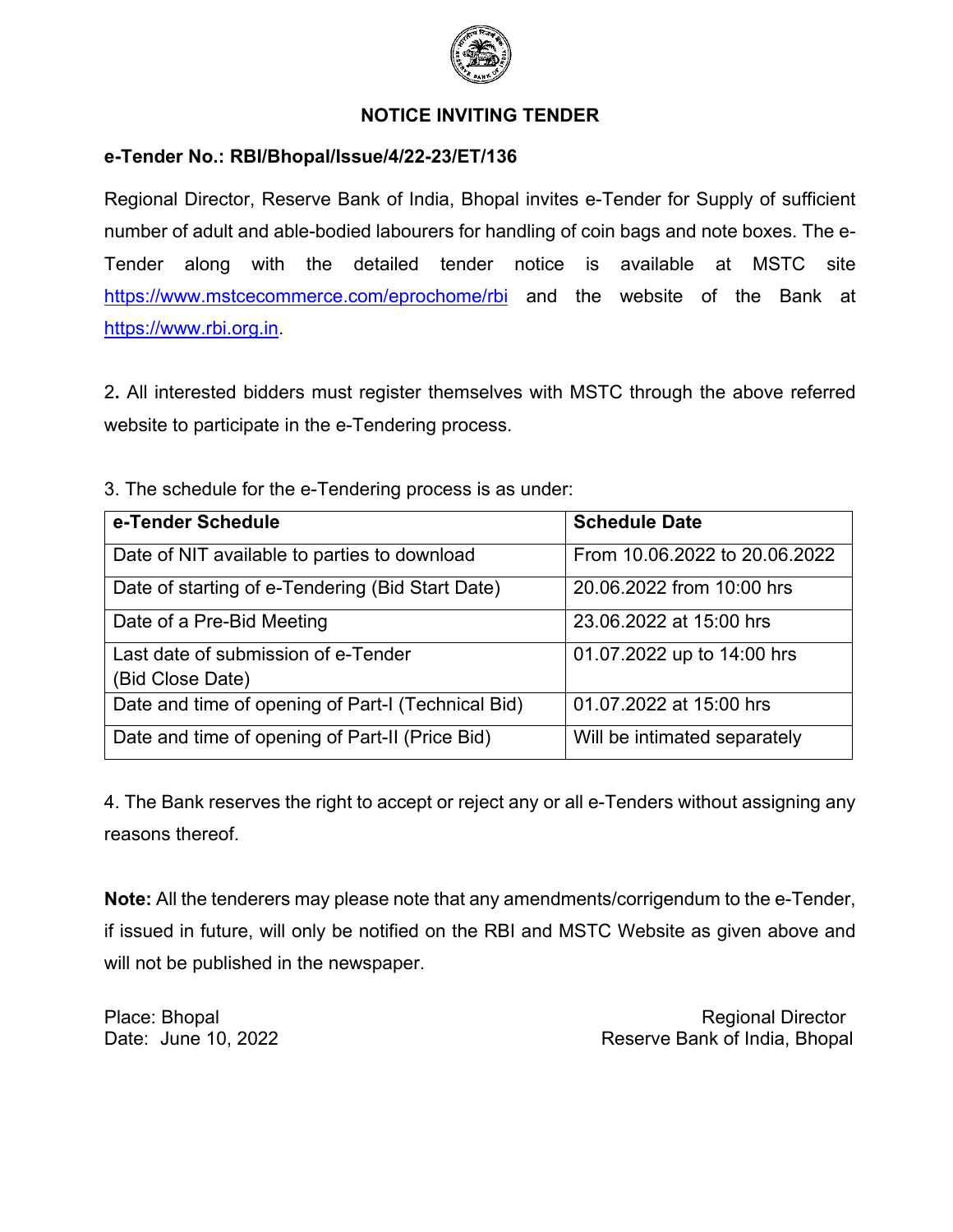

## भारतीय रिज़र्व बैंक **RESERVE BANK OF INDIA** �नगर्म �वभाग **/ ISSUE DEPARTMENT** भोपाल �ेत्रीय कायार्लय **/ Bhopal Regional Office**

**E-tender for Supply of sufficient number of adult and able-bodied labourers for handling of coin bags and note boxes** 

**E-Tender No.: RBI/Bhopal/Issue/4/22-23/ET/136**

**(Part I) (Techno-commercial Bid)**

 $\overline{\phantom{a}}$  , and the contract of the contract of the contract of the contract of the contract of the contract of the contract of the contract of the contract of the contract of the contract of the contract of the contrac

Name of Tenderer :

Address: \_\_\_\_\_\_\_\_\_\_\_\_\_\_\_\_\_\_\_\_\_\_\_\_\_\_\_\_\_\_\_\_\_\_\_\_\_\_\_\_\_\_\_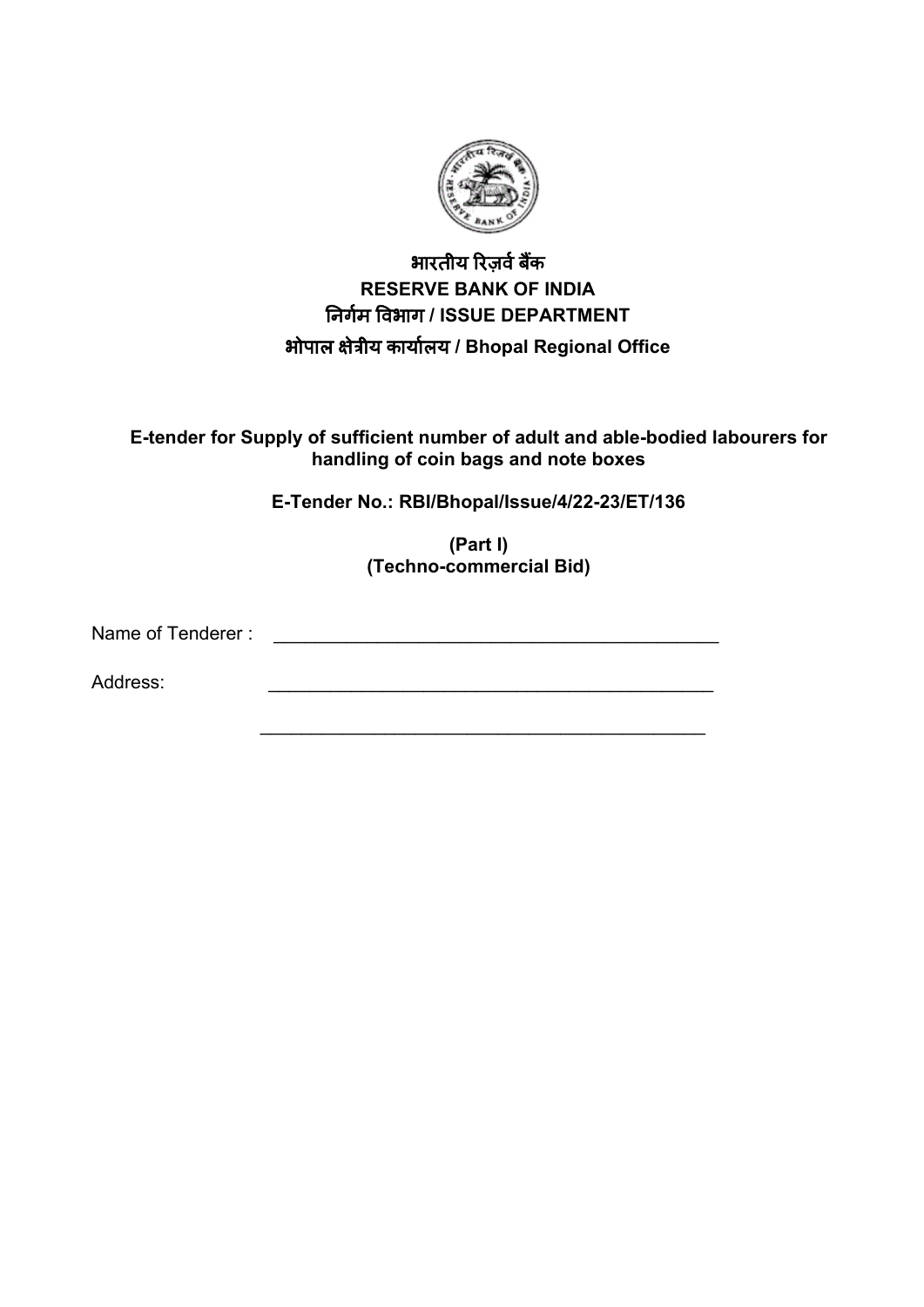

## **DISCLAIMER**

Reserve Bank of India, Issue Department, Bhopal, has prepared this document to give background information on the Contract to the interested parties. While Reserve Bank of India has taken due care in the preparation of the information contained herein and believe it to be in order, neither Reserve Bank of India nor any of its authorities or agencies nor any of their respective officers, employees, agents or advisors give any warranty or make any representations, express or implied as to the completeness or accuracy of the information contained in this document or any information which may be provided in association with it.

The information is not intended to be exhaustive. Interested parties are required to make their own inquiries and respondents will be required to confirm in writing that they have done so and they do not rely only on the information provided by Reserve Bank of India in submitting the etender. The information is provided on the basis that it is non – binding on Reserve Bank of India or any of its authorities or agencies or any of their respective officers, employees, agents or advisors.

Reserve Bank of India reserves the right not to proceed with the Contract or to change the configuration of the Contract, to alter the time table reflected in this document or to change the process or procedure to be applied. It also reserves the right to decline to discuss the matter further with any party expressing interest. No reimbursement of cost of any type will be paid to persons or entities expressing interest.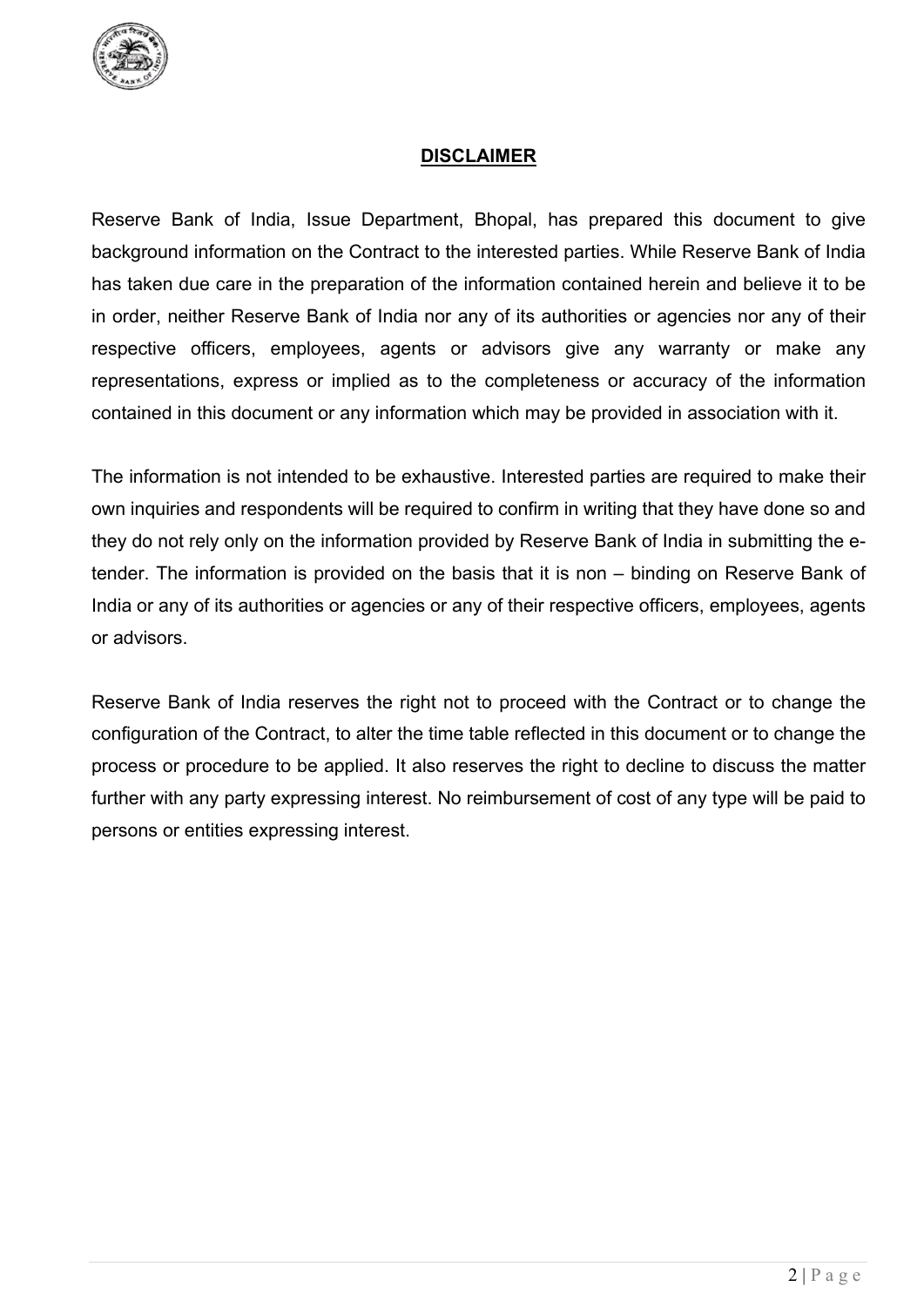

| <b>CONTENTS</b> |                                                         |                |  |
|-----------------|---------------------------------------------------------|----------------|--|
| <b>SRNO</b>     | <b>PART - (Techno-Commercial Bid)</b>                   | <b>PAGE NO</b> |  |
| 1 <sub>1</sub>  | <b>Schedule of Tender</b>                               | $4 - 5$        |  |
| 2.              | E-tendering procedure and Important Instructions        | $6 - 10$       |  |
| 3.              | Section I - Format of Tender                            | $11 - 12$      |  |
| 4.              | Section II - General Terms and Conditions               | $13 - 17$      |  |
| 5.              | Section III - Scope of Work                             | 18-27          |  |
| 6.              | Section IV - Tender Form                                | 28-29          |  |
| 7.              | Schedule A - Checklist for documents to be<br>uploaded  | 30             |  |
| 8.              | Schedule B - Organizational Details                     | 31             |  |
| 9.              | Schedule C – Registration Details                       | 32             |  |
| 10.             | Schedule D- List of Clients                             | 33             |  |
| 11.             | Schedule E - Details of Banker(s)                       | 34             |  |
| 12.             | Annex I - NEFT details of RBI, Bhopal for e-<br>payment | 35             |  |
| 13.             | Annex II - Format of Power of Attorney                  | 36-37          |  |
| 14.             | Annex III                                               | 38-39          |  |
| 15.             | Annex IV - Draft Articles of Agreement                  | 40-48          |  |
| 16.             | PART-II (Price Bid)                                     | 49-53          |  |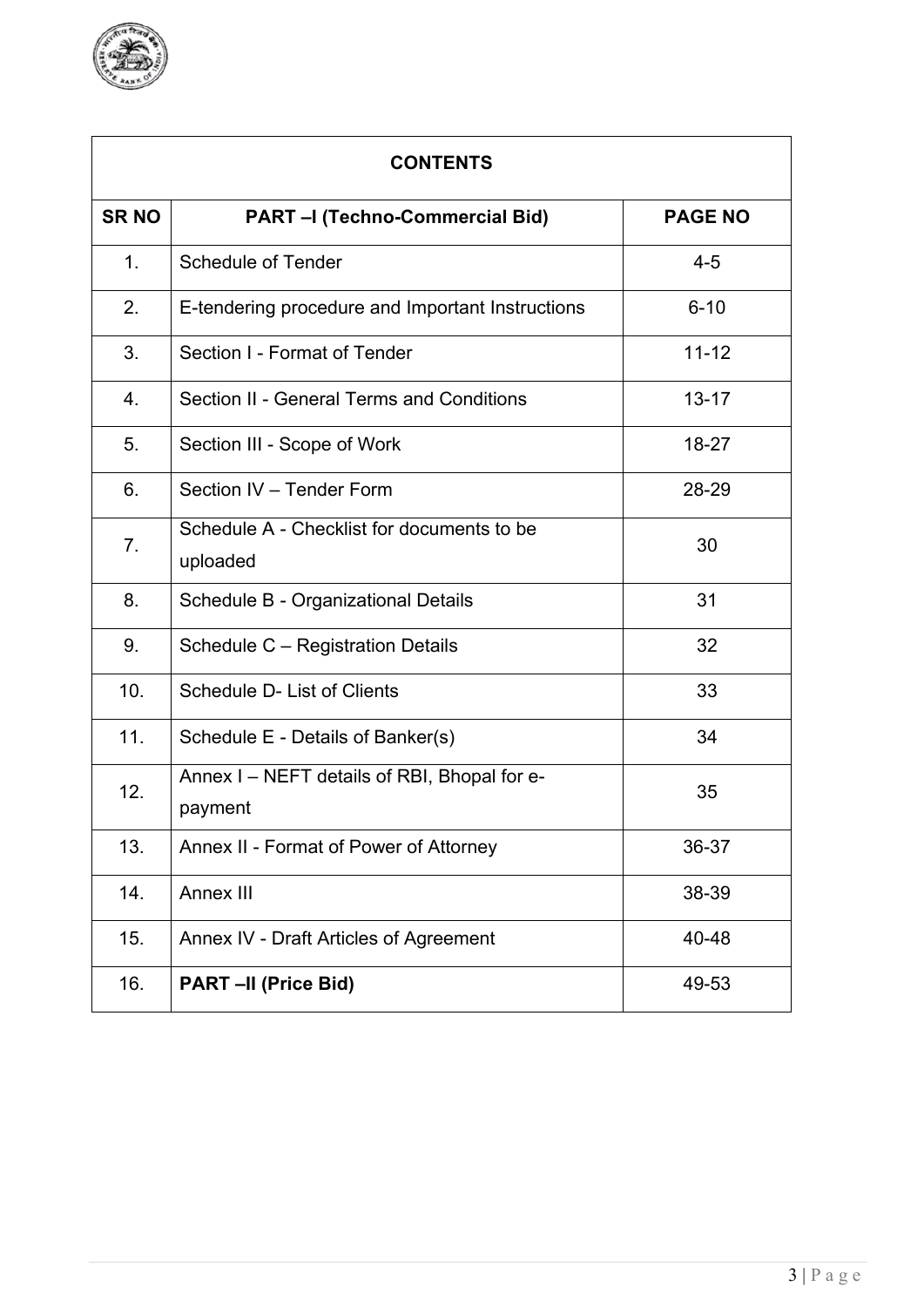

## **Schedule of Tender (SOT)**

| a.                                | E-Tender No                                                                                   | RBI/Bhopal/Issue/4/22-23/ET/136                                                                                                     |  |  |
|-----------------------------------|-----------------------------------------------------------------------------------------------|-------------------------------------------------------------------------------------------------------------------------------------|--|--|
| Mode of Tender<br>b.<br>$e$ /rbi) |                                                                                               | e-Procurement System<br>(Online Part I - Techno-Commercial Bid and<br>Part II - Price Bid<br>through www.mstcecommerce.com/eprochom |  |  |
| $C_{-}$                           | <b>Estimated cost</b>                                                                         | ₹18.00 Lakh                                                                                                                         |  |  |
| d.                                | Date of NIT available to<br>parties to download at<br>www.mstcecommerce.co<br>m/eprochome/rbi | From 10.06.2022 to 20.06.2022<br>20.06.2022 from 10:00 hrs.                                                                         |  |  |
| е.                                | Date of starting of e-<br>Tendering (Bid Start Date)                                          |                                                                                                                                     |  |  |
| f.                                | Date of Pre-Bid Meeting                                                                       | 23.06.2022 at 15:00 hrs.                                                                                                            |  |  |
| g.                                | Last date of submission of<br>e-Tender (Bid Close Date)                                       | 01.07.2022 up to 14:00 hrs                                                                                                          |  |  |
| h.                                | Date and time of opening<br>of Part-I (Technical Bid)                                         | 01.07.2022 at 15:00 hrs.                                                                                                            |  |  |
| i.                                | Date and time of opening<br>of Part-II (Price Bid)                                            | Will be intimated separately                                                                                                        |  |  |
|                                   |                                                                                               | ₹ 36,000 /- through                                                                                                                 |  |  |
|                                   | <b>Earnest Money Deposit</b>                                                                  | (1)<br>NEFT (in our A/c No. 186003001,<br>bearing the name - RBI Bhopal                                                             |  |  |
|                                   |                                                                                               | <b>IFSC-RBISOBLPA01</b><br>(2)                                                                                                      |  |  |
| J                                 |                                                                                               | $(0)$ in the code represents ZERO)                                                                                                  |  |  |
|                                   |                                                                                               | Last date for receipt of EMD is on or<br>(3)<br>before 14:00 hrs of 01.07.2022.                                                     |  |  |
|                                   |                                                                                               | (4)<br>No interest shall be paid on this deposit.                                                                                   |  |  |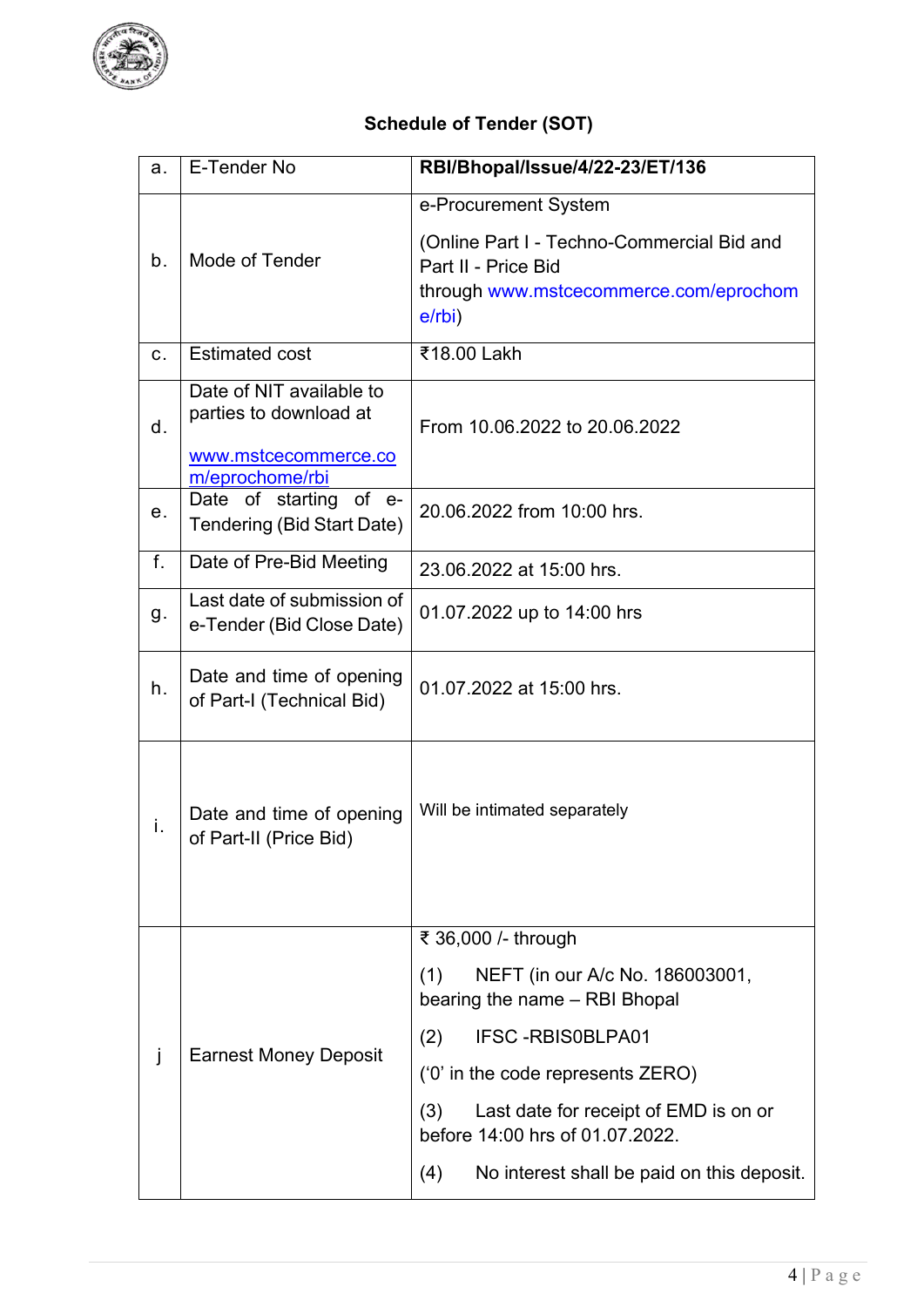

|    |                                                                                                                                                                           | (5) EMD can be submitted in the form of DD<br>and BG also.                                                                                              |
|----|---------------------------------------------------------------------------------------------------------------------------------------------------------------------------|---------------------------------------------------------------------------------------------------------------------------------------------------------|
| k. | Transaction Fee (To be<br>and submitted<br>paid<br>separately by the vendors<br>to MSTC vide MSTC E-<br>Payment Gateway<br>for<br>participating in the<br>- E-<br>Tender) | Rs1000/- (exclusive of GST $@18\%$ )<br>To be paid through MSTC Payment<br>Gateway/NEFT/RTGS in favor of MSTC<br>Limited or as advised by M/s MSTC Ltd. |

The bidder is expected to examine all instructions, Forms, Terms and Conditions in the Tender document. Failure to furnish all information required by the Tender document or submission of a tender not substantially responsive to the Tender document in every respect will be at the bidder's risk and may result in rejection of his bid.

The bidder shall not make or cause to be made any alteration, erasure or obliteration to the text of the Tender document.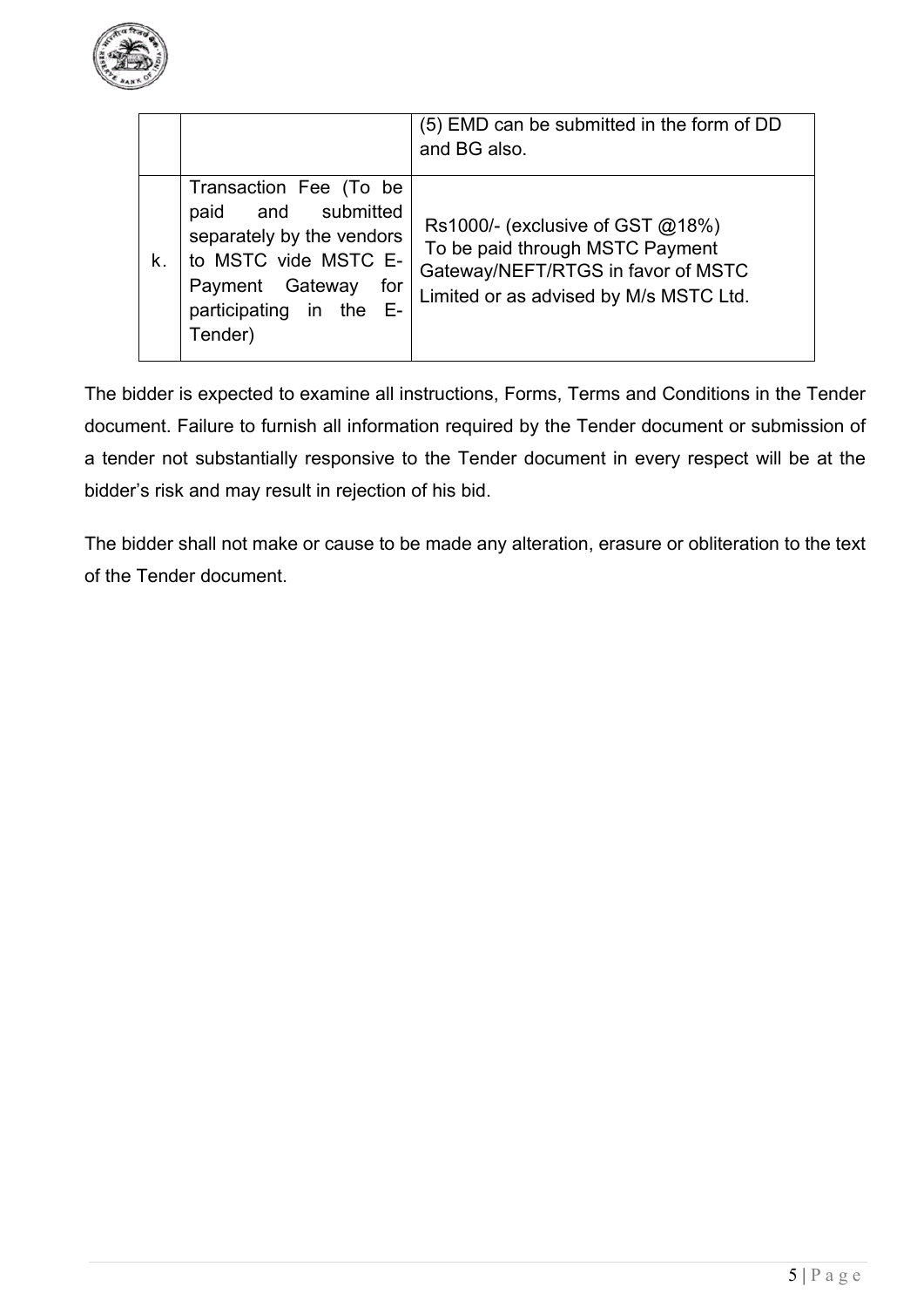

# **E-Tendering Procedure**

|             | <b>System Requirements: -</b>                                                |                                                                                                        |  |  |  |  |
|-------------|------------------------------------------------------------------------------|--------------------------------------------------------------------------------------------------------|--|--|--|--|
|             | i.                                                                           | Windows 7 or above Operating System                                                                    |  |  |  |  |
|             | ii.                                                                          | IE-9 or above Internet browser.                                                                        |  |  |  |  |
|             | iii.                                                                         | Signing type digital signature                                                                         |  |  |  |  |
|             | iv.                                                                          | JRE 8 update 161 or and above software to be downloaded and installed                                  |  |  |  |  |
| $\mathbf 1$ |                                                                              | in the system (File Name- Windows X86 Offline)                                                         |  |  |  |  |
|             | To enable ALL active X controls and disable 'use pop up blocker' under<br>V. |                                                                                                        |  |  |  |  |
|             | Tools $\rightarrow$ Internet Options $\rightarrow$ custom level              |                                                                                                        |  |  |  |  |
|             | vi.                                                                          | Bidders are advised to refer to the "Vendor Guide" and a "Video Guide"                                 |  |  |  |  |
|             |                                                                              | before proceeding with the tendering process.                                                          |  |  |  |  |
|             |                                                                              | <b>Registration: -</b>                                                                                 |  |  |  |  |
|             | i.                                                                           | The process involves vendor's registration with MSTC e-procurement portal                              |  |  |  |  |
|             |                                                                              | which is free of cost. Only after registration, the vendor(s) can submit his/their                     |  |  |  |  |
|             |                                                                              | bids electronically.                                                                                   |  |  |  |  |
|             | ii.                                                                          | Vendors<br>required<br>register<br>themselves<br>online<br>with<br>to<br>are                           |  |  |  |  |
| 2.          |                                                                              | www.mstcecommerce.com $\rightarrow$ e-Procurement $\rightarrow$ PSU / Govt. Depts. $\rightarrow$ Click |  |  |  |  |
|             |                                                                              | On RBI $\rightarrow$ Register as Vendor Filling up details and creating own user id and                |  |  |  |  |
|             |                                                                              | password→ Submit.                                                                                      |  |  |  |  |
|             | iii.                                                                         | Vendors will receive a system generated mail confirming their registration in                          |  |  |  |  |
|             | their e-mail which has been provided during filling the registration form.   |                                                                                                        |  |  |  |  |
|             | <b>Transaction Fees</b>                                                      |                                                                                                        |  |  |  |  |
|             | i)                                                                           | The vendors shall pay the transaction fee using "Transaction Fee Payment"                              |  |  |  |  |
|             |                                                                              | Link under "My Menu" in the vendor login.                                                              |  |  |  |  |
|             | ii)                                                                          | The vendors have to select the particular tender from the event dropdown box.                          |  |  |  |  |
|             |                                                                              | iii) The vendor shall have the facility of making the payment either through NEFT                      |  |  |  |  |
|             |                                                                              | or Online Payment.                                                                                     |  |  |  |  |
| 3.          |                                                                              | iv) On selecting NEFT, the vendor shall generate a challan by filling up a form.                       |  |  |  |  |
|             |                                                                              | The vendor shall remit the transaction fee amount as per the details printed on                        |  |  |  |  |
|             |                                                                              | the challan without making change in the same.                                                         |  |  |  |  |
|             | V)                                                                           | On selecting Online Payment, the vendor shall have the provision for making                            |  |  |  |  |
|             |                                                                              | payment using its Credit/ Debit Card/ Net Banking.                                                     |  |  |  |  |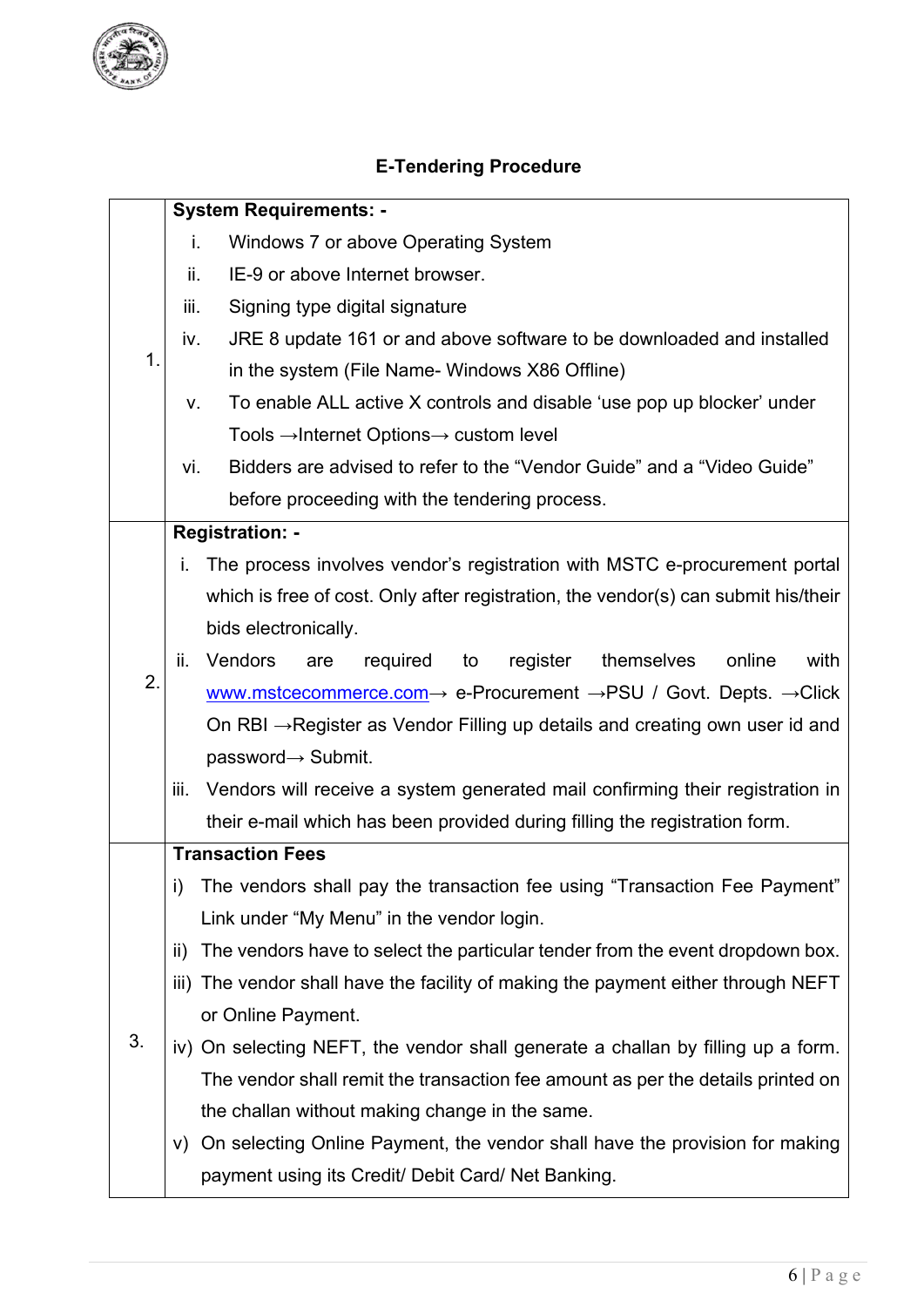

|    | vi) Once the payment gets credited to MSTC's designated bank account, the                                               |
|----|-------------------------------------------------------------------------------------------------------------------------|
|    | transaction fee shall be auto authorized and the vendor shall be receiving a                                            |
|    | system generated mail. The transaction fee is non-refundable. A vendor will                                             |
|    | not have the access to online e-tender without making the payment towards                                               |
|    | transaction fee.                                                                                                        |
|    | NOTE – Bidder(s) are advised to remit the transaction fee well in advance before                                        |
|    | the closing time of the event so as to give themselves sufficient time to submit the                                    |
|    | bid.                                                                                                                    |
|    | <b>Bidding in e-tender:</b>                                                                                             |
|    | Bidder(s) need to submit necessary EMD to be eligible to bid online in the e-<br>i)                                     |
|    | tender. No interest will be paid on EMD.                                                                                |
|    | ii) Only those bidder(s) who have submitted the above fees can submit their                                             |
|    | Techno Commercial Bids and Price Bid through internet in MSTC website                                                   |
|    | www.mstcecommerce.com $\rightarrow$ e-procurement $\rightarrow$ PSU /Govt. Depts. $\rightarrow$ RBI                     |
|    | Vendor Login $\rightarrow$ My menu $\rightarrow$ Auction Floor Manager $\rightarrow$ live event $\rightarrow$ Selection |
|    | of the live event→ Techno Commercial Bid.                                                                               |
|    | iii) The bidder should allow to run an application namely 'enApple' by accepting                                        |
|    | the risk and clicking on run. This exercise has to be done twice immediately                                            |
| 3. | after clicking on the Techno-Commercial bid. If this application is not run then                                        |
|    | the bidder will not be able to save/submit his bid.                                                                     |
|    | iv) After filling the Techno-Commercial Bid, bidder should click 'save' for recording                                   |
|    | their Techno-Commercial bid. Once the same is done, the Price Bid link                                                  |
|    | becomes active and the same has to filled up and then bidder should click on                                            |
|    | "save" to record their price bid. Then once both the Techno-Commercial bid &                                            |
|    | price bid has been saved, the bidder can click on the "Submit" button to register                                       |
|    | their bid.                                                                                                              |
|    | NOTE: - The Techno-Commercial Bid & Price bid cannot be revised once the                                                |
|    | "Final Submission" button has been clicked by the bidder.                                                               |
|    |                                                                                                                         |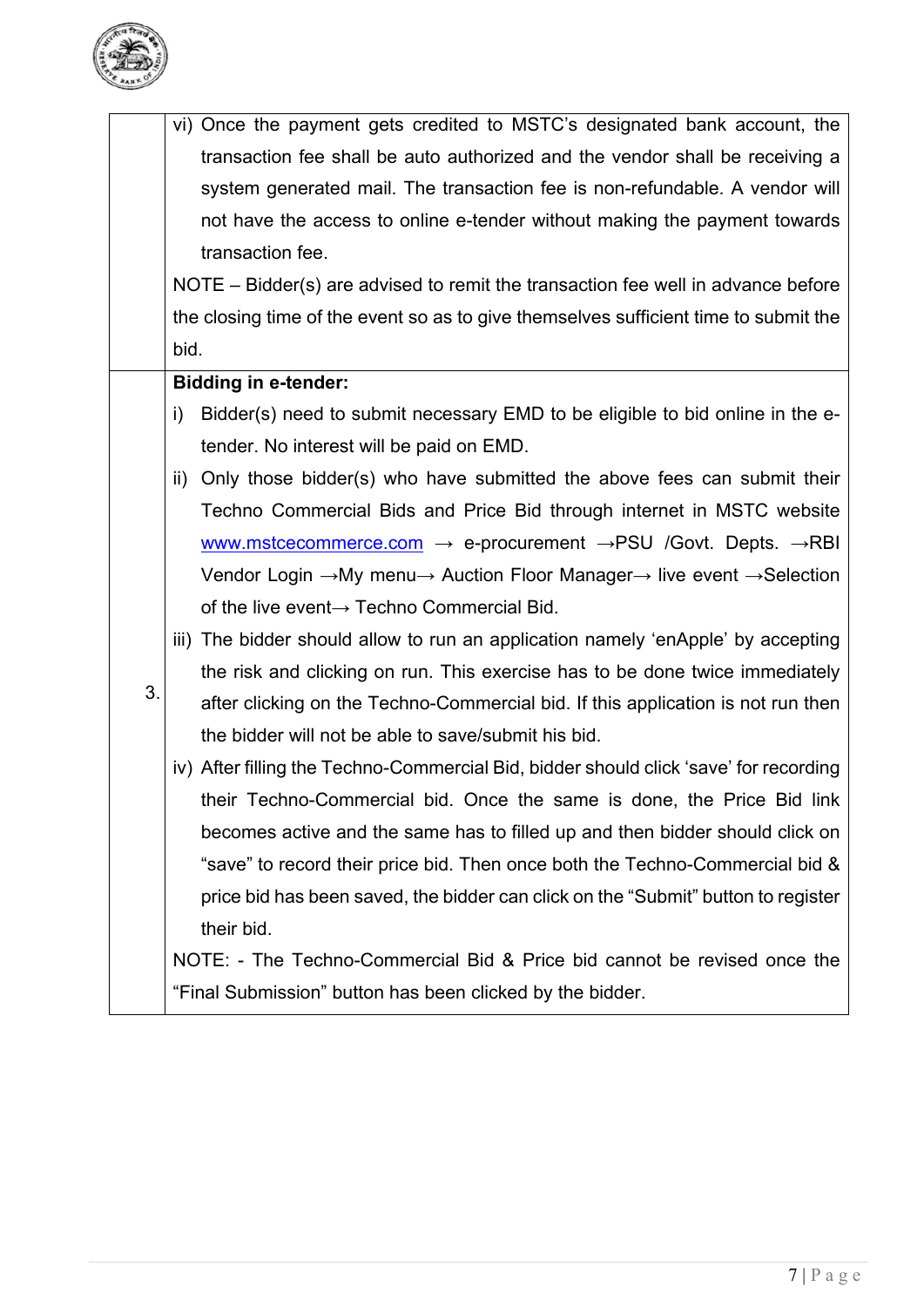

|    | <b>Opening of Bids</b>                                                                   |
|----|------------------------------------------------------------------------------------------|
|    | (A) Part I Techno-Commercial bid will be opened electronically on specified date         |
|    | and time as given in the Notice Inviting Tender (NIT). Bidder(s) can witness             |
|    | electronic opening of bid.                                                               |
|    | (B) Part II Price bid will be opened electronically of only those bidder(s) whose Part   |
|    | I Techno Commercial Bid is found to be Techno-Commercially acceptable by                 |
| 4. | RBI. Such bidder(s) will be intimated date of opening of Part II Price bid,              |
|    | through valid e-mail confirmed by them.                                                  |
|    | Note: As there would generally be no negotiations hence tenderers are advised to         |
|    | submit their most competitive prices while submitting the price bid. However, in         |
|    | case the lowest rate appears to be reasonable taking into account the prevailing         |
|    | market conditions, the order may be awarded to the lowest bidder and if the rate         |
|    | is still considered high, action as per prevailing instruction/guideline shall be taken. |
|    | <b>Contact Details (MSTC) for further enquiries/assistance:</b>                          |
|    | 1. Mr. Shishupal Yadav, Deputy Manager - syadav@mstcindia.co.in,                         |
|    | [mstcbhopal@mstcindia.co.in - Mobile: 8826562675 76-77(R)], First                        |
|    | Floor, Tilhan Sangh Bhawan, 1 Arera Hills, MPOILFED Building, Bhopal-                    |
|    | 462024                                                                                   |
|    | 2. Mr. Mayank Kumar, Assistant Manager - Email ID:                                       |
|    | mkumar@mstcindia.co.in                                                                   |
|    | Mobile: 8269000225, First Floor, Tilhan Sangh Bhawan, 1 Arera Hills,                     |
|    | MPOILFED Building, Bhopal-462004                                                         |
|    | 3. Mr. Ganesh Yadav, Branch Manager, Email ID: bmbplmstc@mstcindia.in                    |
| 5. | Mobile: 9869043055, First Floor, Tilhan Sangh Bhawan, 1 Arera Hills,                     |
|    | MPOILFED Building, Bhopal-462004                                                         |
|    | Google hangout ID- (for text chat)- mstceproc@gmail.com                                  |
|    | <b>Contact Persons: RBI, Issue Department, Bhopal Regional Office</b>                    |
|    | 1. Mr. Alok Kumar Jha – alokjha@rbi.org.in, Assistant Manager                            |
|    | Mob: 7738323863                                                                          |
|    | 2. Mr. Hardik Prajapati – hcprajapati@rbi.org.in, Assistant Manager                      |
|    | Mob: 9426984859                                                                          |
|    | 3. Mr.– Shubhendu Shukla - sshukla@rbi.org.in, Assistant General Manager,                |
|    | Mob: 8889133344                                                                          |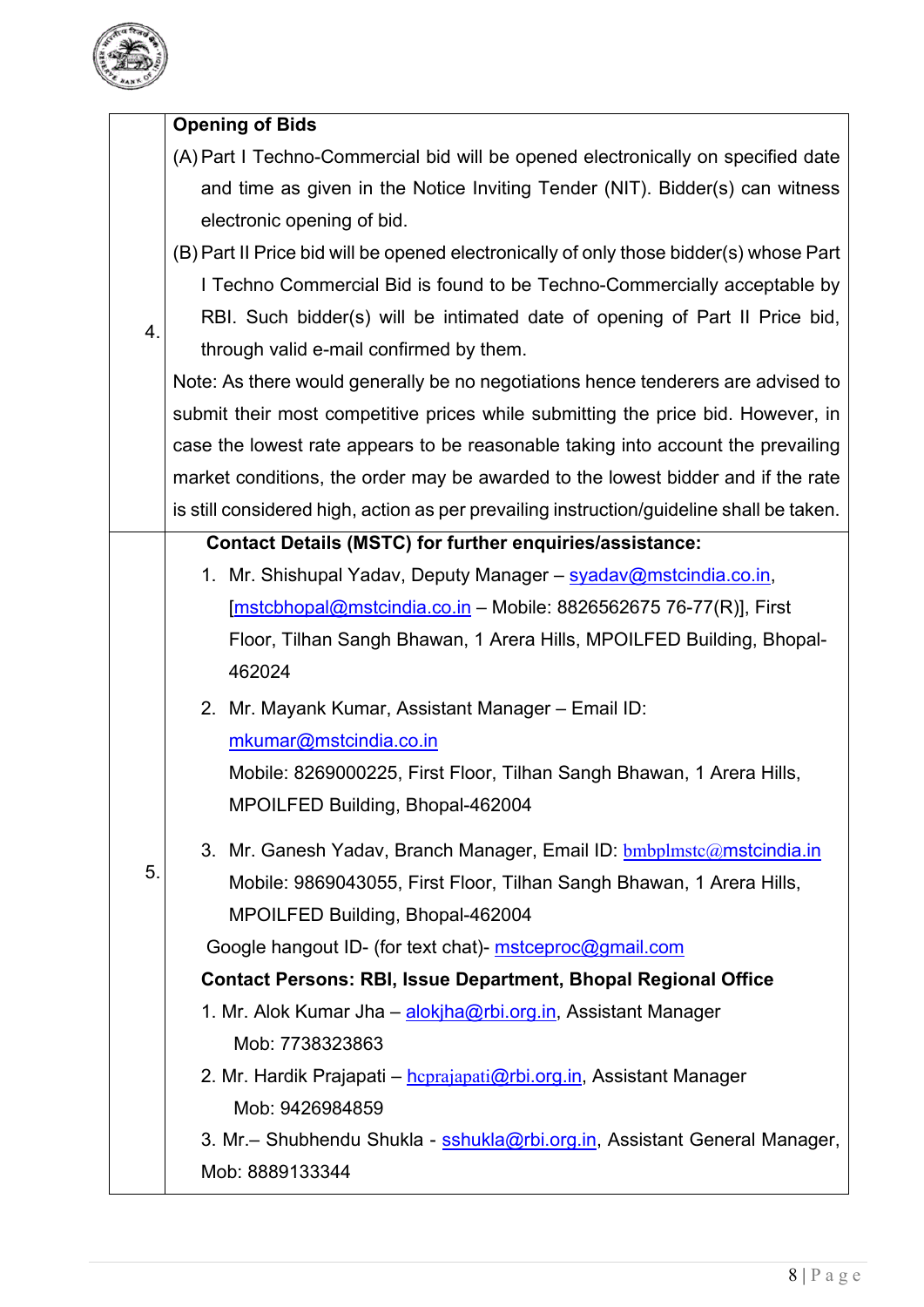

## **Important Instructions on e-tendering**

- 1) Bidders are requested to read the terms & conditions of this tender before participating in the tendering process.
- 2) The price bid and the commercial bid has to be submitted on-line at [https://www.mstcecommerce.com/eprochome/rbi/buye\\_login.jsp.](https://www.mstcecommerce.com/eprochome/rbi/buye_login.jsp)
- 3) The Vendor should possess Class III signing type digital certificate. Vendors are to make their own arrangement for bidding from a personal computer connected with Internet. MSTC/RBI is not responsible for making such arrangement.
- 4) Transaction fee is non-refundable. A vendor will not have the access to online e-tender without making the payment towards transaction fee.
- 5) Bidders are requested to read the vendor guide and see the video in the page [https://www.mstcecommerce.com/eprochome/rbi/buye\\_login.jsp](https://www.mstcecommerce.com/eprochome/rbi/buyelogin.jsp) to familiarize them with the system before bidding.
- 6) All notices and correspondence to the bidder(s) shall be sent by e-mail only during the process till finalization of tender by RBI. Hence the bidders are required to ensure that their corporate e-mail I.D. provided is valid and updated at the stage of registration of vendor with MSTC (i.e. Service Provider). Bidders are also requested to ensure validity of their DSC (Digital Signature Certificate).
- 7) No separate intimation in respect of corrigendum to this NIT (if any) will be sent to tenderer (s) who have downloaded the documents from web site. Please see Website [www.mstcecommerce.com/eprochome/rbi](https://www.mstcecommerce.com/eprochome/rbi) of MSTC Ltd.
- 8) E-tender cannot be accessed after the due date and time mentioned in NIT.
- 9) In all cases, bidder should use their own ID and Password along with Digital Signature at the time of submission of their bid.
- 10) It is mandatory that all the bids are submitted with digital signature certificate otherwise the same will not be accepted by the system.
- 11) The e-tender floor shall remain open from the pre-announced date & time and for as much duration as mentioned above.
- 12) All entries in the tender should be entered in online Technical & Commercial Formats without any ambiguity.
- 13) Vendors are instructed to use attach documents link in bidding floor to upload documents in document library. Multiple documents can be uploaded. Maximum size of single document for upload is 5 MB. For further assistance please follow instructions of vendor guide.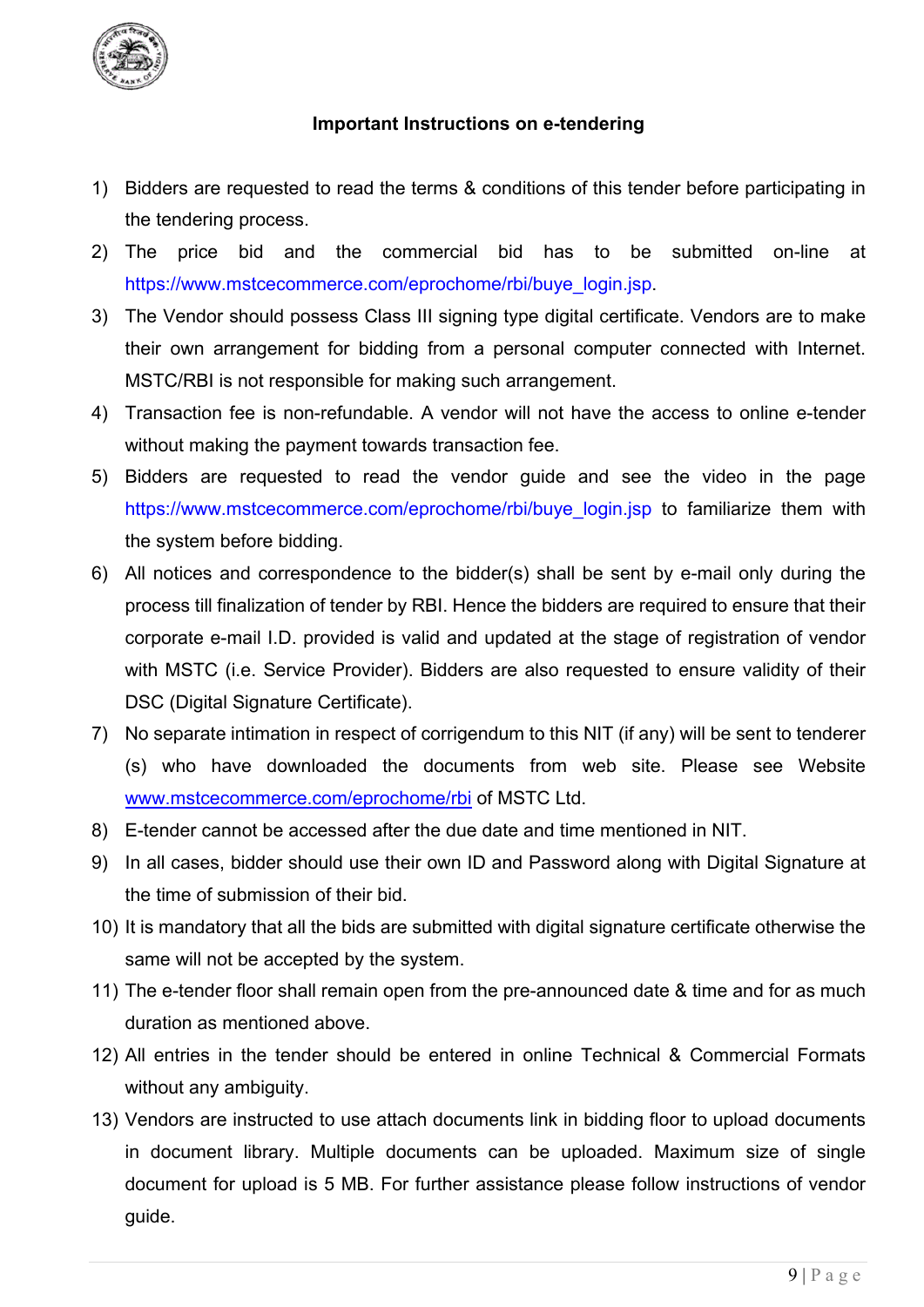

- 14) The bidders must upload all the documents required as per terms of the NIT. Any other document uploaded which is not required as per the terms of the NIT shall not be considered.
- 15) RBI reserves the right to cancel or reject or accept or withdraw or extend the tender in full or part as the case may be without assigning any reason thereof.
- 16) No deviation of the terms and conditions of the tender document is acceptable. Submission of bid in the e-tender floor by any bidder confirms his acceptance of terms & conditions for the tender.
- 17) After submitting online bid, the bidder cannot access the tender, once it has been submitted.
- 18) The online tender should be submitted strictly as per the terms and conditions and procedures laid down in the website [www.mstcecommerce.com/eprochome/rbi](https://www.mstcecommerce.com/eprochome/rbi) of MSTC Ltd.
- 19) The bid will be evaluated based on the filled-in technical & commercial formats.
- 20) The documents uploaded by bidder(s) will be scrutinized. In case any of the information furnished by the bidder is found to be false during scrutiny, EMD of defaulting bidder(s) will be forfeited. Punitive action including suspension and banning of business can also be taken against defaulting bidders.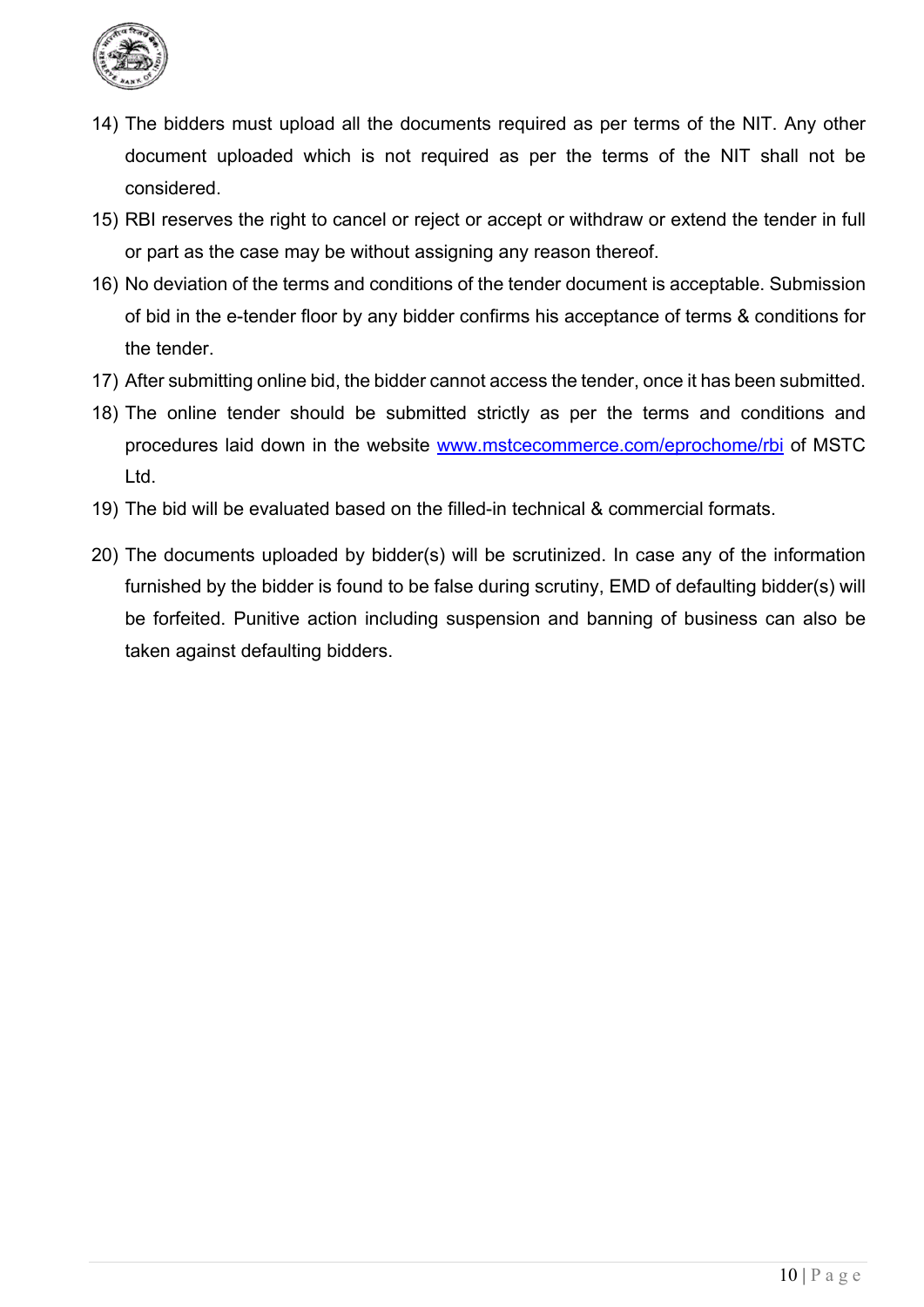

### **Section I Format of Tender**

| Place |  |
|-------|--|
| Date  |  |

To Regional Director Reserve Bank of India, Main Office Building, Bhopal Dear Sir,

I/We have carefully read and examined the Notice Inviting Tender, Terms and conditions and all other content specified in the Tender and having acquired the requisite information relating thereto as affecting the tender, we hereby offer to provide for Supply of sufficient number of adult and able-bodied labourers for handling of coin bags and note boxes.

2. Should this Tender be accepted, I/We hereby agree to abide by and fulfill all terms and conditions set forth in the Part I of Tender.

3. I/We understand that you reserve the right to accept or reject any or all the tender either in full or in part without assigning any reason thereof.

4. I/We have deposited a sum of ₹36,000/- as earnest money through NEFT with the Reserve Bank of India, which amount is not to bear any interest. Should we fail to execute the contract when called upon to do so, we do hereby agree that this sum shall be forfeited by the Reserve Bank of India.

5. I/We hereby declare that I/We shall treat the tender documents and other records connected with the work as secret/confidential documents and shall not communicate information/derived therefrom to any person other than a person to whom I/We am/are authorized to communicate the same or use the information in any manner prejudicial to the safety of the Reserve Bank of India.

Dated this ….. **day** of ……….**2022**.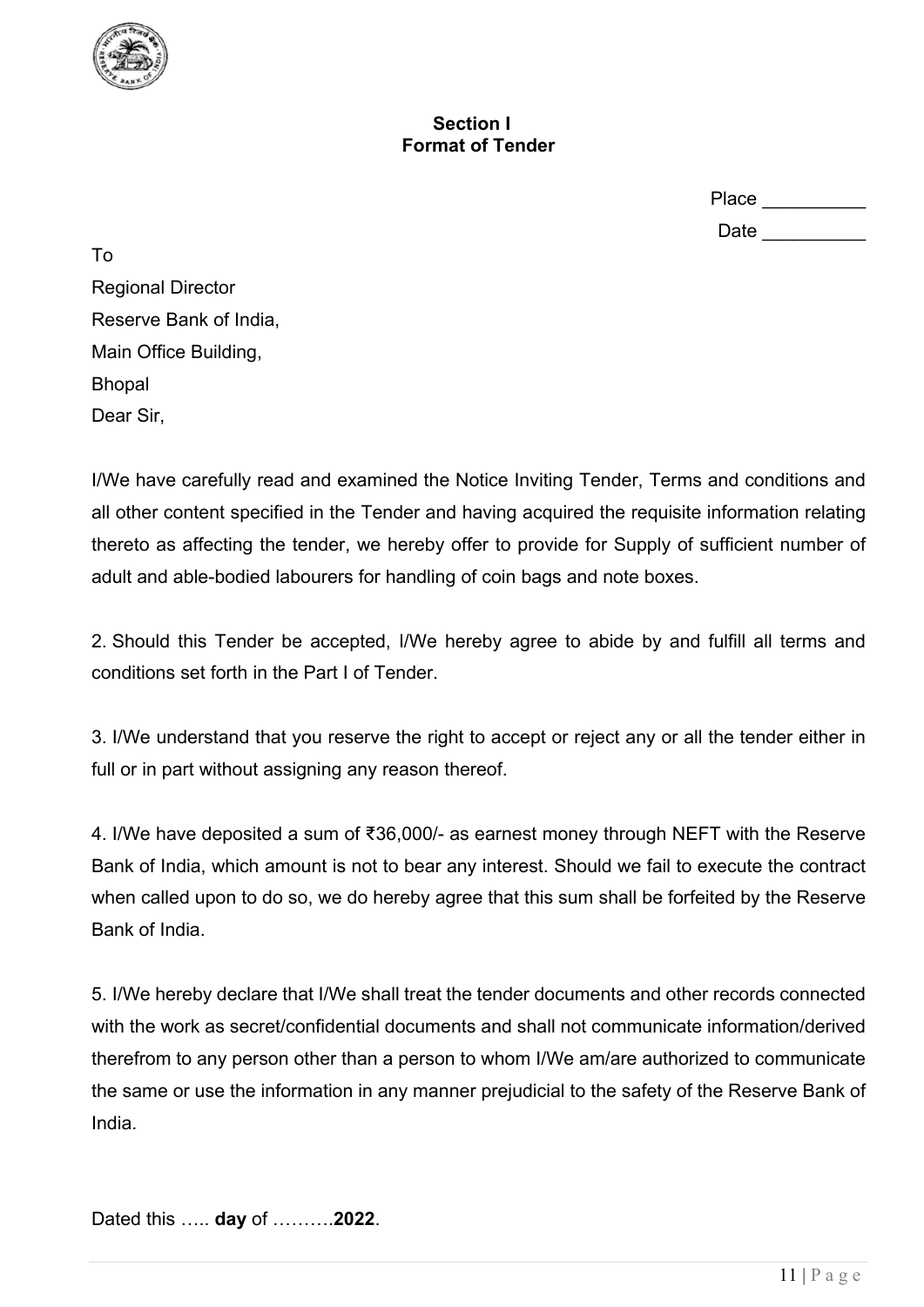

For and on behalf of M/s \_\_\_\_\_\_\_\_\_\_\_\_\_\_\_

(Signature with seal) Name \_\_\_\_\_\_\_\_\_\_\_\_\_\_\_\_\_\_\_\_\_\_\_\_\_\_\_\_\_\_ Designation \_\_\_\_\_\_\_\_\_\_\_\_\_\_\_\_\_\_\_\_\_\_\_\_\_ Place \_\_\_\_\_\_\_\_\_\_\_\_\_\_\_\_\_\_\_\_\_\_\_\_\_\_\_\_\_\_ Date \_\_\_\_\_\_\_\_\_\_\_\_\_\_\_\_\_\_\_\_\_\_\_\_\_\_\_\_\_\_ (Certified true copy of the Power of Attorney of the above signatory should be enclosed). Witnesses (1) Signature with name \_\_\_\_\_\_\_\_\_\_\_\_\_\_\_\_\_\_\_\_\_\_\_\_\_\_ Address and date \_\_\_\_\_\_\_\_\_\_\_\_\_\_\_\_\_\_\_\_\_\_\_\_\_\_\_\_\_\_\_\_\_\_ (2) Signature with name \_\_\_\_\_\_\_\_\_\_\_\_\_\_\_\_\_\_\_\_\_\_\_\_\_\_ Address and date **and the set of the set of the set of the set of the set of the set of the set of the set of the set of the set of the set of the set of the set of the set of the set of the set of the set of the set of th**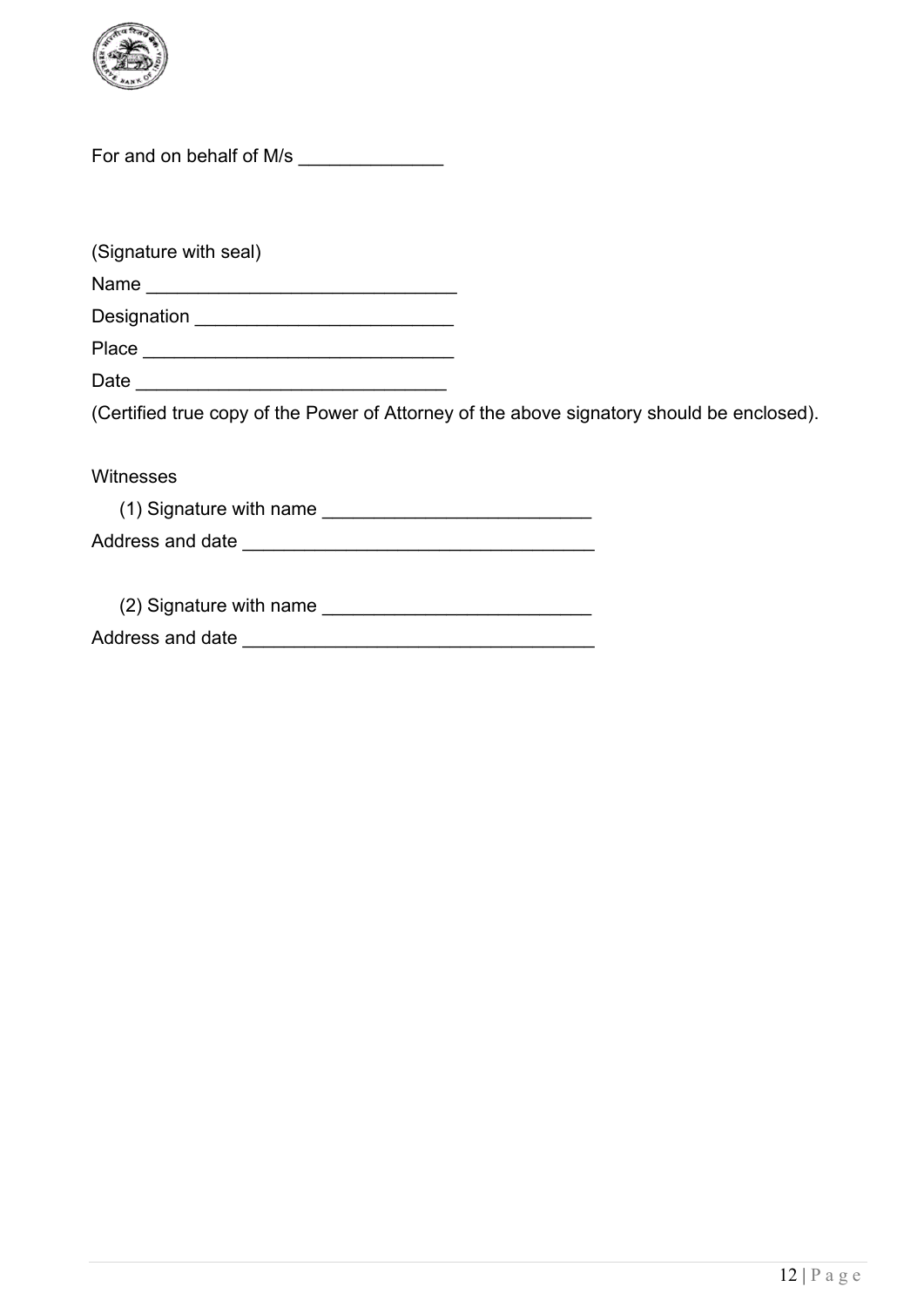

### **Section II General Terms and Conditions**

## **(A) Documents Comprising Tender/ Bid**

Part I: (Techno-Commercial Bid)

- i) Form of Tender/Bid
- ii) Documentary evidence of payment of Earnest Money Deposit (EMD)
- iii) Duly completed Checklist (As per Schedule A)
- iv) Power of Attorney (as per proforma annexed hereto) in favour of person signing Bid
- v) Duly Filled-in and signed tender document consisting of Section I to Section IV
- vi) Dully filled-in Schedule A to schedule E.

Part II: (Price Bid): Duly filled-in and submitted in mstcecommerce website

## **(B) Clarifications and Pre-bid meeting**

- i) If the bidders have any doubt as to the meaning of any portion of the general conditions, or the special conditions or the scope of the work or any other matter concerning the tender, she/he shall in good time, before the scheduled date of Pre-bid meeting, put forth the particulars thereof and submit them to the RBI, in writing, addressed to the Tender Inviting Authority, in order that such doubts may be clarified authoritatively during Pre-bid meeting and shall be conveyed to all the bidders in due course. Once a tender is submitted, the matter will be decided according to tender conditions in the absence of such authentic pre-clarification.
- ii) In order to explain the scope of work, other details and to clarify any issues/ queries raised by the bidders, a Pre-bid meeting shall be arranged on the date, time and venue specified in the Schedule of Tender (SOT). The bidders are advised to peruse the tender and visit the site and submit any matter requiring clarification to the RBI latest by 5:00 PM on the previous working day of the date fixed for pre-bid meeting. In case the bidder wishes to include any condition while tendering for the work, he will have to submit the same before the pre-bid meeting to enable the RBI to examine/ consider the same. Any tender received with any deviation/ Condition is liable for rejection

## **(C) Amendment to Tender document**

i) At any time prior to the deadline for the submission of tender/ Bids, RBI may, for any reason, whether at its own initiative or in response to a clarification or query raised by a prospective Bidder, modify any part of the tender document by an amendment.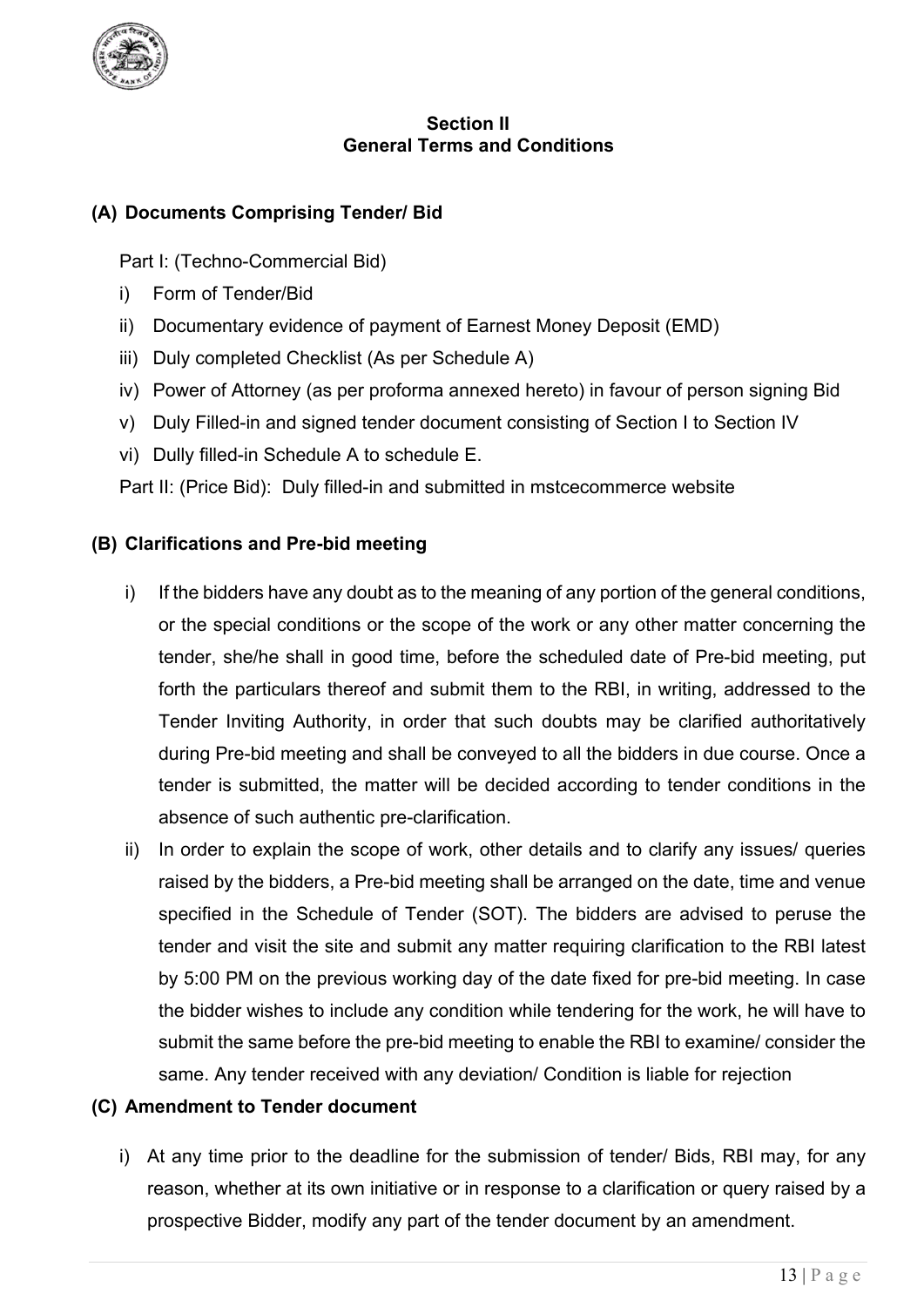

- ii) The amendments would be made available on the website of RBI and MSTC website.
- iii) The Bidders are strongly advised to regularly visit the website www.rbi.org. in to ensure that they are aware of the amendments, if any. The addendum (s)/ corrigendum, if any, issued will form part of the contract document.
- iv) In order to afford prospective Bidders reasonable time for preparing their Bids after taking into account such amendments, the RBI may, at its sole discretion, extend the deadline for submission of Bids.

## **(D) Preparation of bid and Cost of bidding**

The bidder must obtain for himself on his own responsibility and at his own expenses all the information which may be necessary for the purpose of making a tender and for entering into a contract and may inspect the site of the work and acquaint herself/himself with all local conditions, nature of the work and all matters pertaining thereto.

## **(E) Earnest Money Deposit (EMD)**

- i) The bidders are required to submit documentary evidence of Earnest Money Deposit (EMD)/ Bid Security for an amount as specified in SOT along with the tender (Part –I).
- ii) EMD can be submitted through NEFT/DD/BG.
- iii) A tender, which is not accompanied by EMD, will not be considered. The Earnest Money will be refunded to the unsuccessful bidder(s) without any interest if her/his tender is not accepted.
- iv) Under no circumstances, EMD will be accepted in the form of fixed deposit receipt of Bank or Insurance Guarantee or cheque.
- v) No relaxation shall be granted to any firm (including Micro and Small enterprises) for submission of Security Deposit and Earnest Money Deposit (EMD). Any bid received without EMD shall be deemed as non-bonafide and shall be rejected.

## **(F) Security Deposit**

i) The Security Deposit of Rs.2,00,000/- (Rupees Two Lakh only) paid by the successful tenderer along with his tender, shall be held by the Reserve Bank of India as a security deposit for the execution and due fulfillment of the Contract. No interest shall be paid on the said deposit.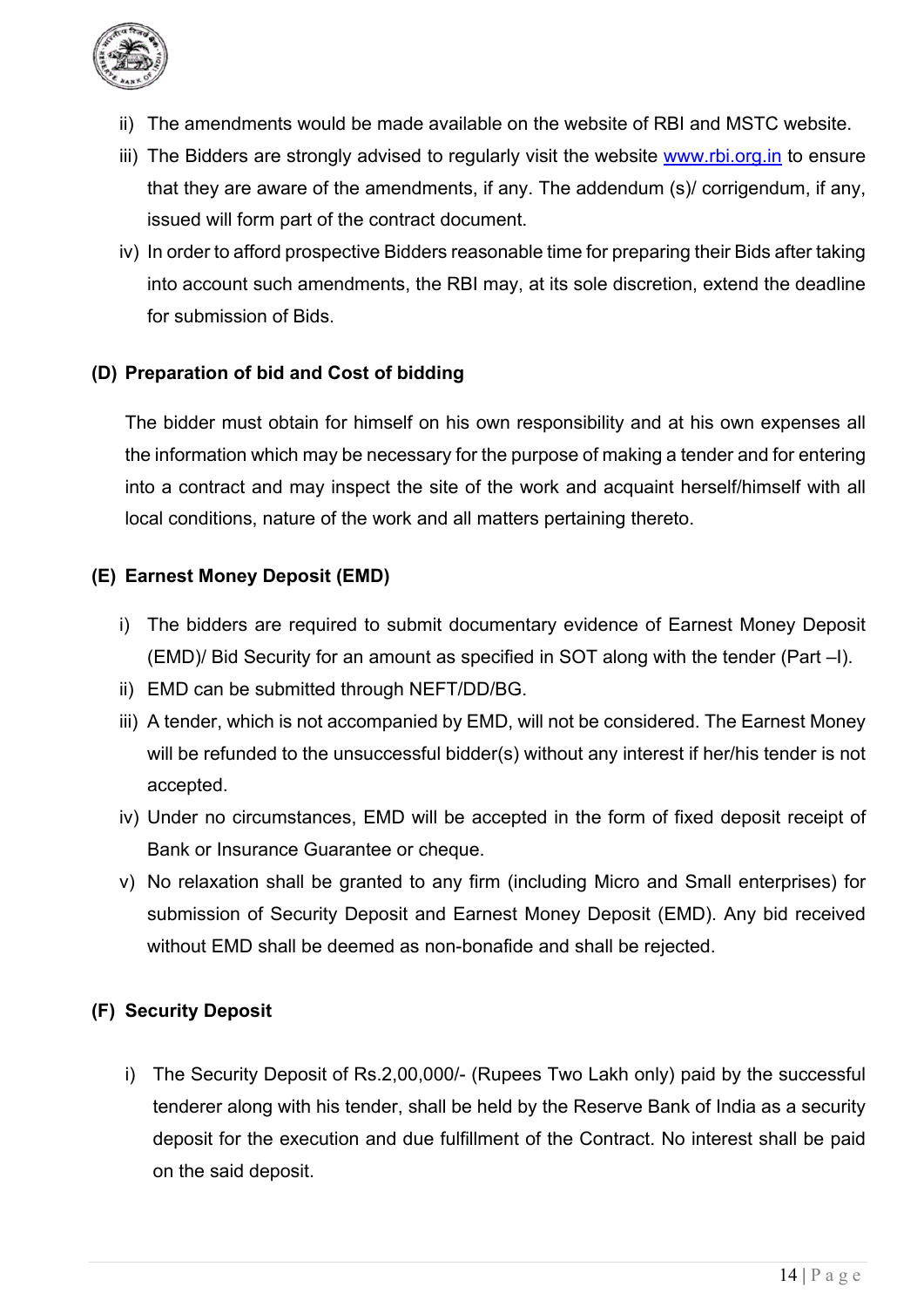

## **(G) Signing of Bid, Power of Attorney**

- i) Each of the tender documents should be signed by the person or persons submitting the tender in token of his/their acquainted himself/themselves with the General Conditions of Contract, Specifications and other terms and conditions etc. as laid down.
- ii) Bidders shall submit, along with Part-I of the tender, a power of attorney, on a stamp paper of appropriate value and duly notarized, in favour of the person signing the Bid documents authorizing him to sign the Bid documents, make corrections/ modifications thereto and interacting with Reserve Bank of India and act as the contact person. The proforma of the power of attorney shall be in the form annexed hereto.

#### **(H) Modification / substitution / Withdrawal of Bids**

- i) No modification or substitution of the submitted Bid shall be allowed after the due date and time of submission of the tender.
- ii) A Bidder may withdraw its submitted Bid, provided that written notice of the withdrawal is received by RBI before the last date for submission of Bids. In case a Bidder wants to resubmit his Bid, he shall submit within the due date a fresh Bid following all the applicable conditions.
- iii) Only a single copy of the withdrawal notice shall be prepared, and each page of the notice shall be signed and stamped by the authorized signatory. The notice shall be duly marked "WITHDRAWAL"

#### **(I) Bid Due Date**

Reserve Bank of India may, in exceptional circumstances, and at its sole discretion, can extend the Bid due date

## **(J) Opening of Bids**

- i) The uploaded tender Part I, EMD, technical details, etc., called Part I of the tender, will be opened on the time and date, as specified in SOT, at office, by the tender inviting authority or her/his authorized representative in the presence of authorized representatives of the bidders who choose to be present.
- **ii)** The price bid, containing the duly filled-in tender-Part II, of those bidders, who are found qualified after scrutiny of Part I of the tender documents, only will be opened in presence of the authorized representatives of the qualified bidders on a subsequent date which will be intimated to all the qualified bidders.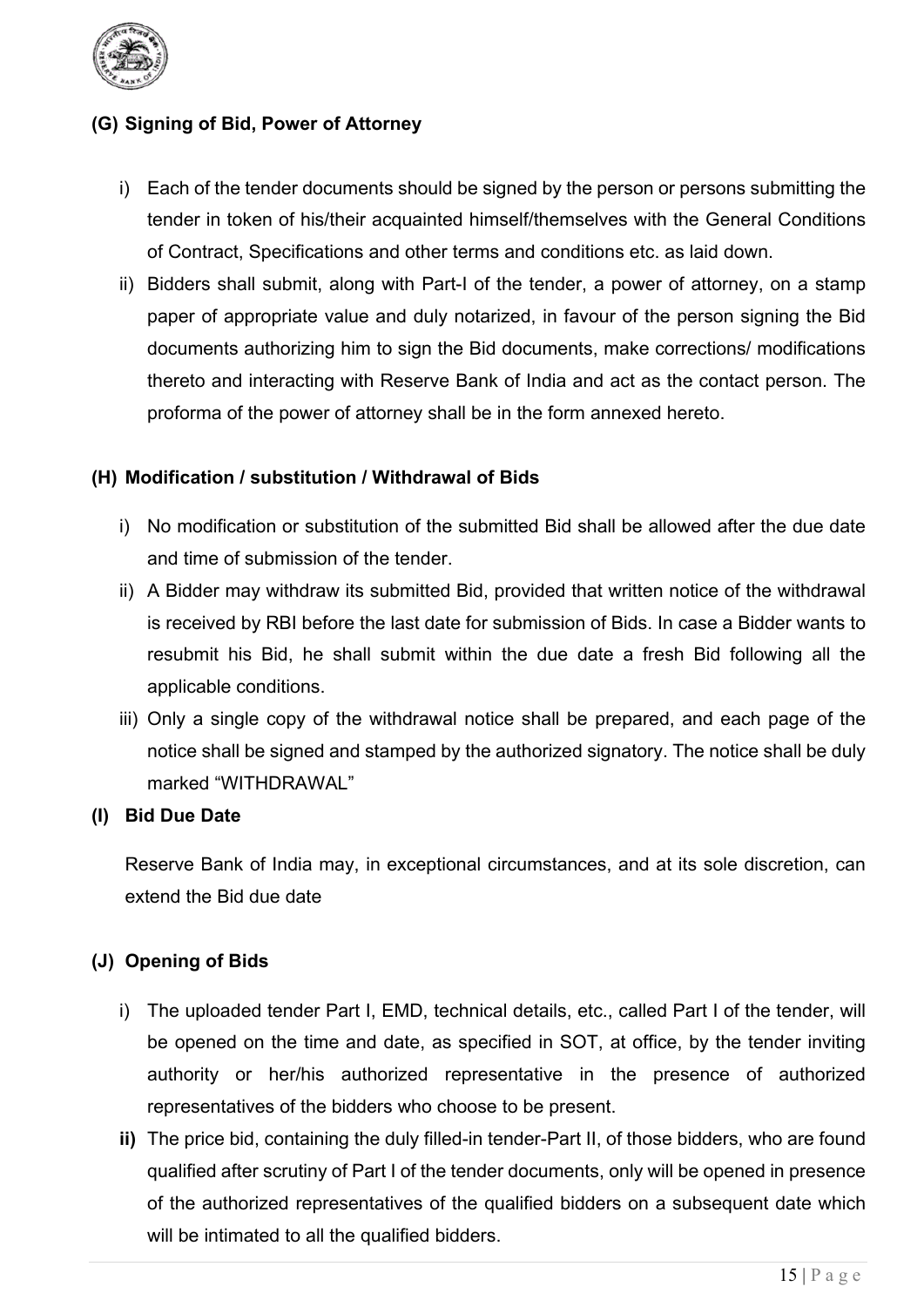

### **(K) Acceptance of Tender and Award of Work**

- i) On receipt of intimation from the RBI of the acceptance of her/his/their tender, the successful bidder shall be bound to execute/perform the contract and within fourteen days thereof, the successful bidder shall sign an agreement in accordance with the draft articles of agreement. In the event the Bidder fails to perform work after acceptance of tender, the bidder shall be liable to be debarred/disqualified upto five years from participating in any tender or executing any work in the Bank.
- ii) The cost of required stamp paper for execution of the agreement shall be borne by the successful bidder.

#### **(L) Bank's right to accept or reject any or all the bids**

Notwithstanding anything mentioned above, RBI reserves the right to accept or reject any Bid at any time prior to award of Contract without thereby incurring any liability to the affected Bidder or Bidders. RBI shall not assign any reason for rejection of any or all Bids.

- **(M)** The tenderer has to declare whether his/her relative/s are employed in the Bank and if so in what position. If no relative is employed in the Bank the tenderer should give a declaration to that effect.
- **(N) Provision of Rule 144 (xi) of the GFR 2017:** Compliance with the Rule 144 (xi) of GFR 2017 inserted vide Office Memorandum (OM) F.No.6/18/2019-PPD dated July 23, 2020 issued by Public Procurement Division, Department of Expenditure, Ministry of Finance, Government of India, the Public Procurement Orders issued in furtherance thereto, and their subsequent revisions shall be mandatory. In this regard, Bidder shall submit a copy of Undertaking / Declaration / Certificate on their letter head duly sealed and signed by the authorized signatory in the format given at  $\Delta n$ nexure – III. If the Undertaking / Declaration / Certificate submitted by the bidder is found to be false, his/her/its tender / work order will be immediately terminated, and legal action in accordance with law including forfeiting of Earnest Money Deposit / Performance Bank Guarantee / Security Deposit may be initiated and the Bank may also debar the bidder from participating in the tenders invited by the Bank in future.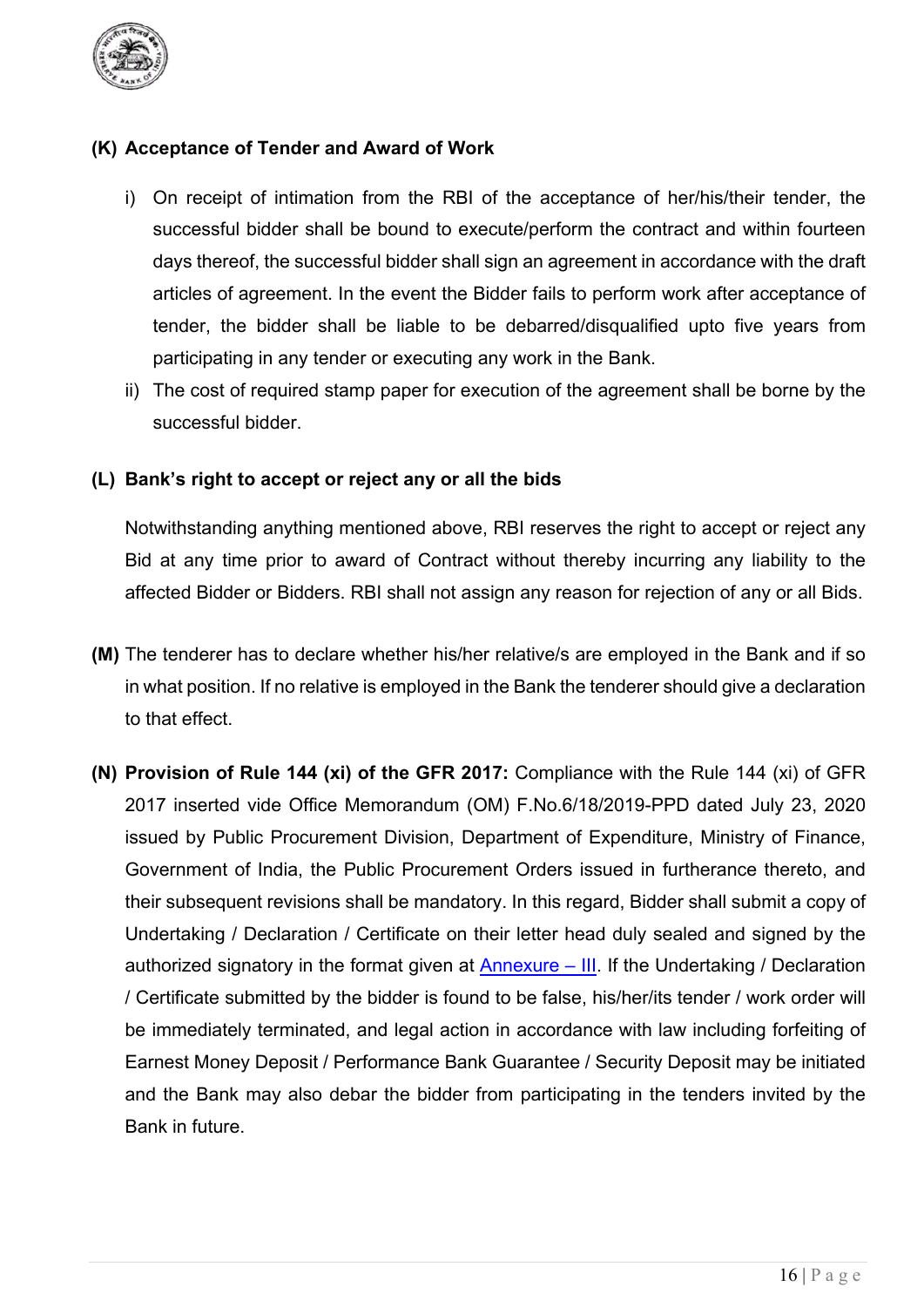

I/We hereby declare that I/we have read and understood the above instructions.

Place:

Date: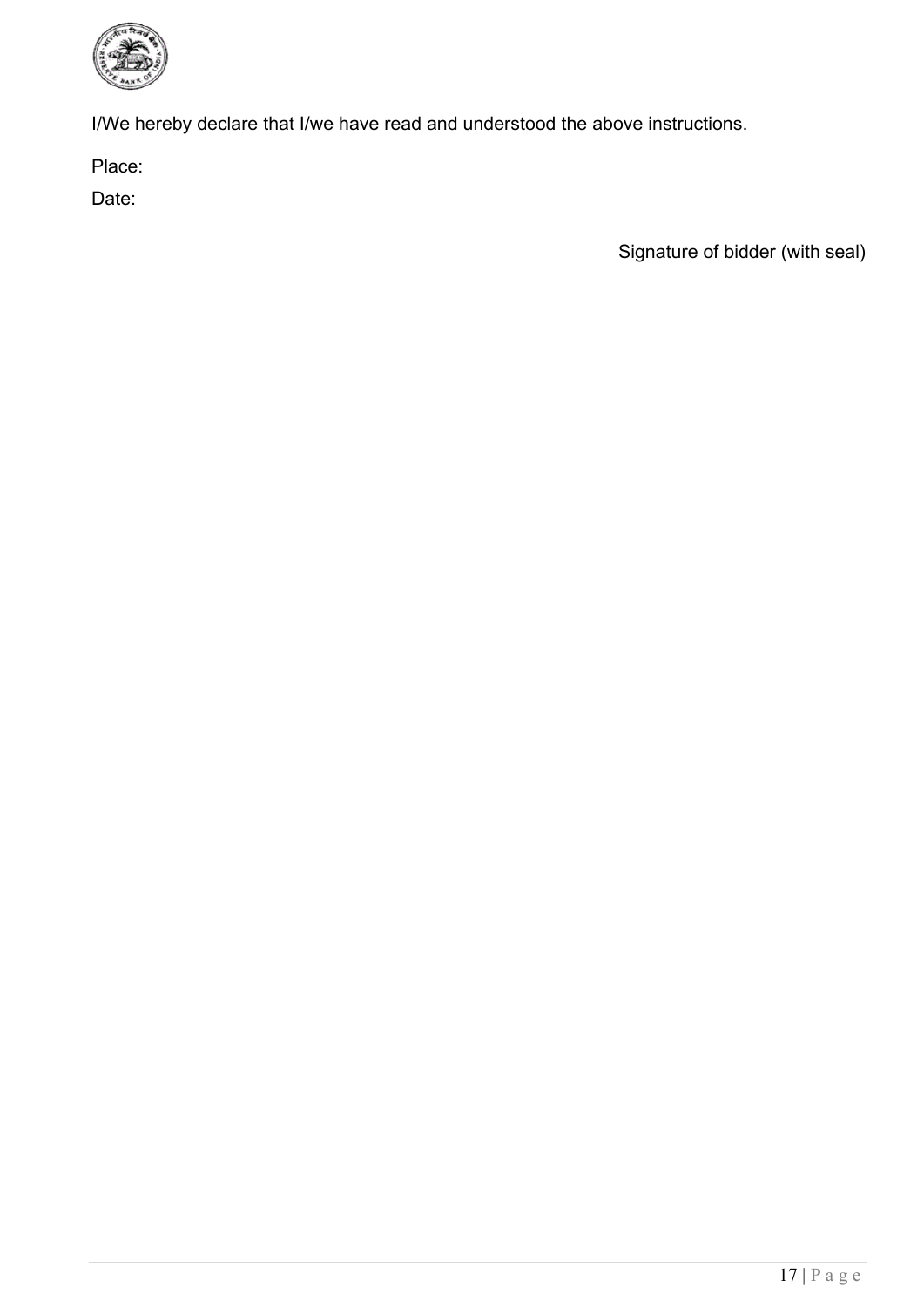

## **Section III**

## **Scope of work:**

The tenderer shall supply sufficient number of adult and able bodied labourer*s* as specified in requisition for:

i. Loading, unloading, weighing, carting, stacking of coins packed in bags and also for miscellaneous incidental items of work in the premises of the RBI, Bhopal or any premises identified by the Bank.

ii. For loading, unloading, stacking of full notes boxes in the premises of the RBI, Bhopal, Railways Stations */* Airports or any premises identified by the Bank.

#### **Eligibility:**

The tenderer must be a reputed, experienced and license holder Labour Contractor having:

- i. Minimum three years of experience in undertaking similar work.
- ii. Minimum average annual turnover of at least 25% of estimated expenditure during the last three years duly supported by audited financial statements.
- iii. Positive net worth as per the latest audited balance sheet. The tenderers shall submit solvency certificate duly certified by the bank.
- iv. The Contractor should possess a valid license issued by the Assistant Labour Commissioner, Go*v*ernment of India as provided under Section 12(1) of the Contract Labour (Regulation and Abolition) Act, 1970 and the Contract Labour (Regulations and Abolition) Central Rules, 1971.
- v. The tenderer shall have Permanent Account Number (PAN) and GSTN number, as applicable to discharge the duties.
- vi. In case of successful award of the contract, the tenderer shall have an Office/ local representative within Municipal area of the Regional Office of the Bank for execution of the contract.
- vii. The tenderer shall maintain an account with any of the scheduled commercial banks. The name of the bank and nature of account maintained should be furnished to the **Bank**

Note: The tenderers shall submit documentary evidences in support of their claims of possessing the required qualification*/* eligibility.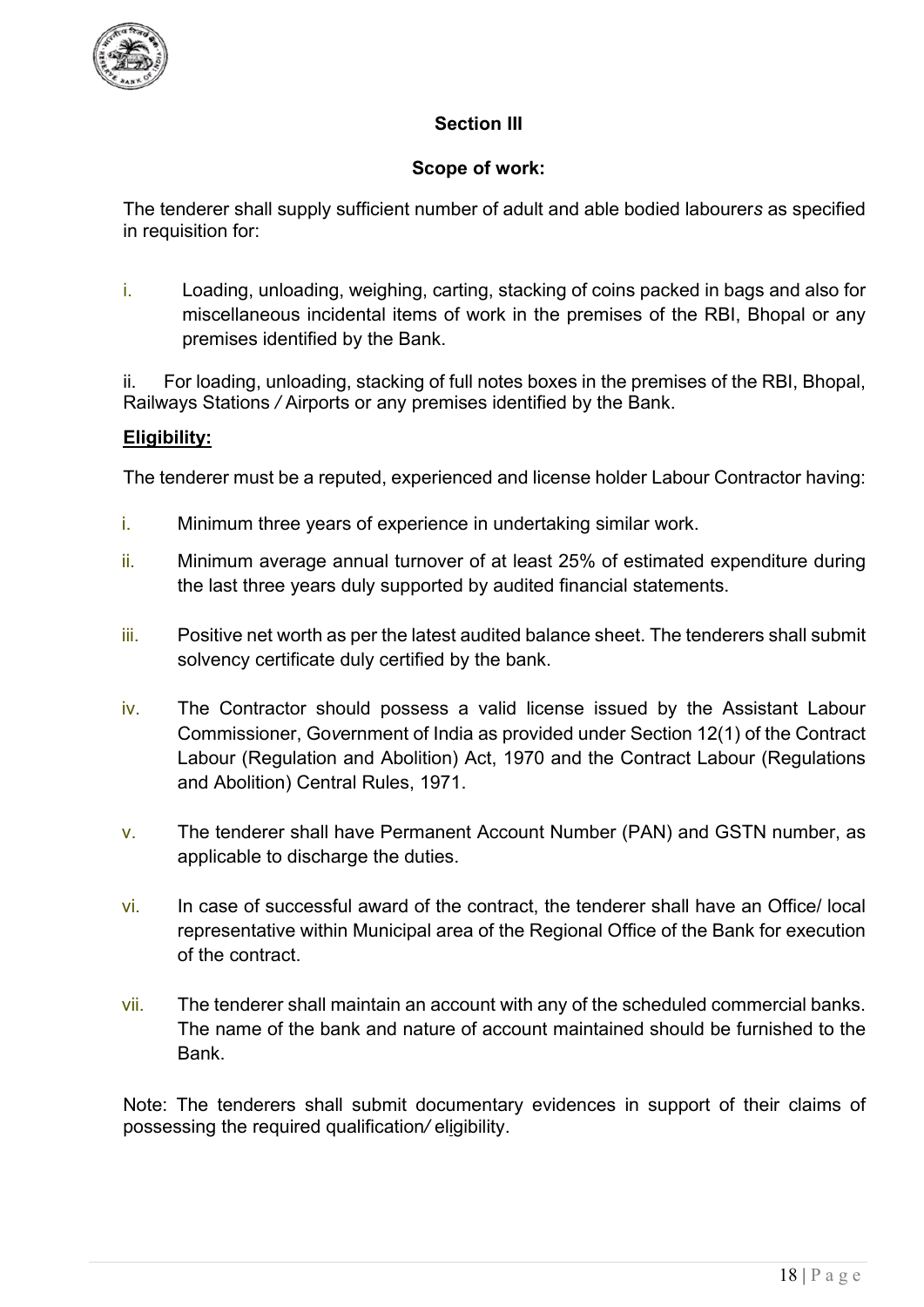

## **Commencement / Renewal:**

- i. On receipt of intimation from the Bank of the acceptance of his / her tender, the successful tenderer shall be bound to execute and implement the contract. The successful tenderer shall sign an agreement with the Bank within a week in accordance with the conditions in tender document and the schedule of rates.
- ii. The contract shall be valid for July 23, 2022 to March 31, 2023 which can be extended by the Bank at its opinion for a further period of two years, one year each at a time with*/*without any variation in the terms and conditions, subject to satisfactory performance of the contractual terms and conditions.
- iii. When the period of the contract is about to expire, the matter of extension of the contract may be considered by the Bank. Three months before the expiry of the existing contract, the contractor shall provide in writing to the Bank, whether he is willing to renew the contract for a further period on the existing terms and conditions.

#### **Security Deposit:**

The contractor shall deposit Rs. 2,00,000 (Rs. Two Lakh only) as Security deposit with the bank for the execution and due fulfilment of the contract and no interest shall be payable on the amount of Security deposit.

#### **Duties of the contractor:**

It shall remain the contractor's responsibility to successfully execute the contract till the completion of validity period. In case contractor fails to deliver the assigned work, his/her Security Deposit shall be forfeited. Further, the contractor has to indemnify the Bank from any type of loss due to any negligence on their part and for which the Bank is not responsible.

i. The Contractor shall, at all times during the Contract Period, within twelve hours from the receipt of written or verbal requisition to the effect from the General Manager*/*  Deputy General Manager-in-Charge, Reserve Bank of India, Issue Department, Bhopal or any of his*/*her subordinate officer(s), supply as many able bodied labourers as may be required for handling coin bags and note boxes and also for miscellaneous incidental items of work in the Issue Department, Reserve Bank of India, Bhopal as may be specified in the notice.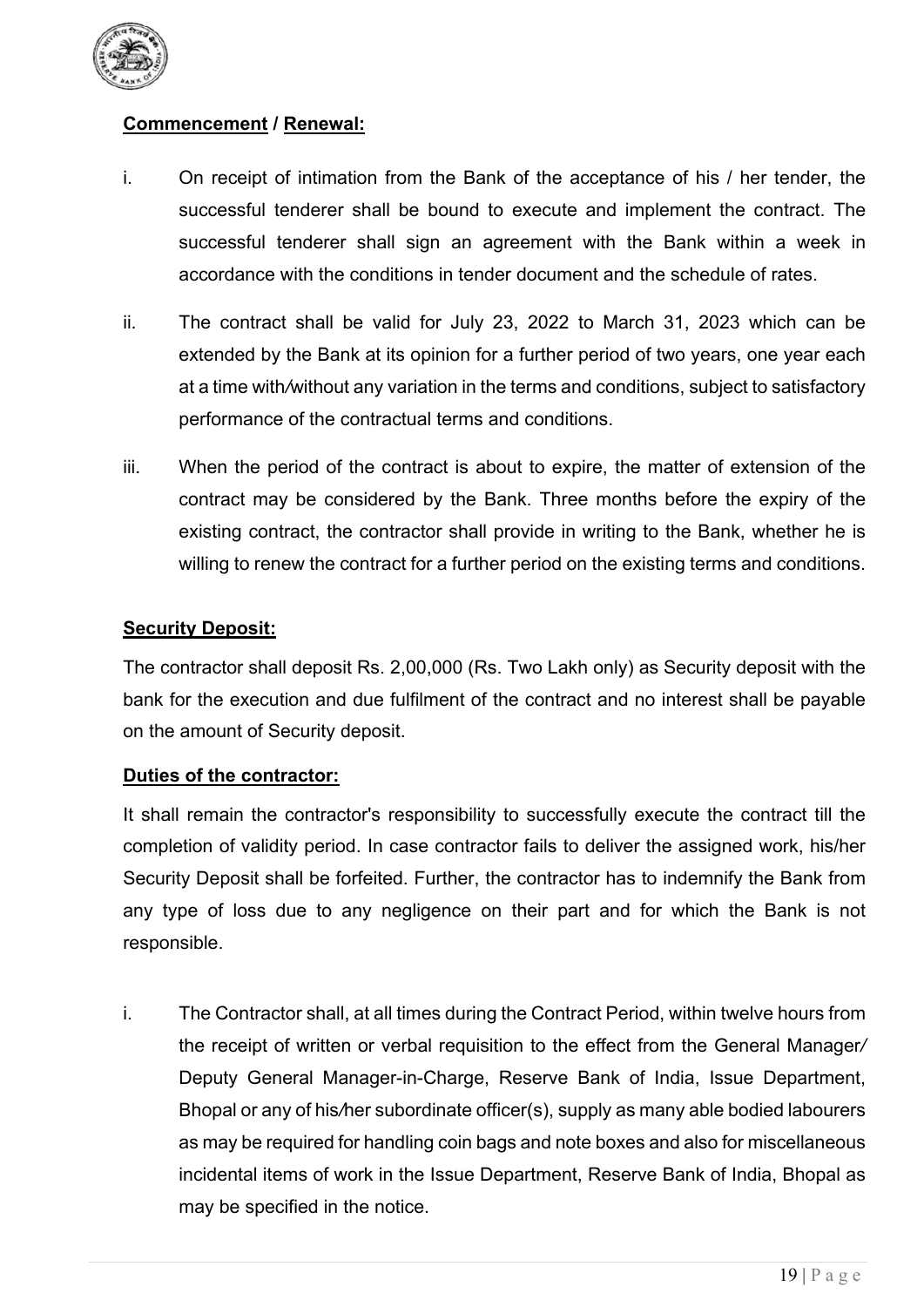

- ii. The notice so given shall be complied with, even if it requires working beyond ordinary business hours or on da*y/*days declared as Public Holidays under the Negotiable Instruments Act, 1881 including Saturday and Sunday or any other extant statute */* provision applicable in this respect.
- iii. On urgent occasions/cases the contractor shall comply with the request to provide labourers in sufficient number at short notice of three hours. The decision regarding any occasion/case being urgent shall rest with the Bank and it shall be sufficient for the purpose of this contract that the Bank has conveyed such notice and identified it as urgent. The Contractor shall comply with the same and act accordingly. The loading and unloading of Coin Bags and Note Boxes shall be carried out in a closed area i.e. the safety-yard.
- iv. The contractor shall not assign the contract onwards. He/ She shall not sublet any portion of the contract except with the prior written consent of the Bank. In case of breach of this condition, the Bank may rescind the contract and forfeit the Security **Deposit**
- v. The Contractor shall make good and reimburse to the Bank any damage or loss sustained by reason of any defect(s) caused due to inability/activity of labourers or deployment of insufficient labourers by the Contractor or from any incompetence, negligence or defect or delay in weighing, loading, unloading, storing, carting, packing, unpacking, carrying and delivering the coin bags/ note boxes or by reason of any act of dishonesty or fraudulent conduct on his/her part or on the part of labourers or other personnel engaged by the Contractor.
- vi. The Bank shall have the right to direct the contractor not to engage the services of any labourers worker who are incompetent and/or negligent in carrying out the aforesaid works. The Bank shall also have the right to direct the Contractor to stop engaging the services of any workers */* labourers who are found indulging in any dishonest or fraudulent activity while carrying out the aforesaid works in the Bank or otherwise. On receipt of such direction from the Bank, the contractor shall immediately stop engaging the services of such labourers for carrying out the aforesaid works in the Bank. If the contractor fails to comply with the direction of the Bank, the Bank may impose penalty of Rs.500/- (Rupees Five Hundred Only) per person per day for the period of such non-compliance. In case of sustained non-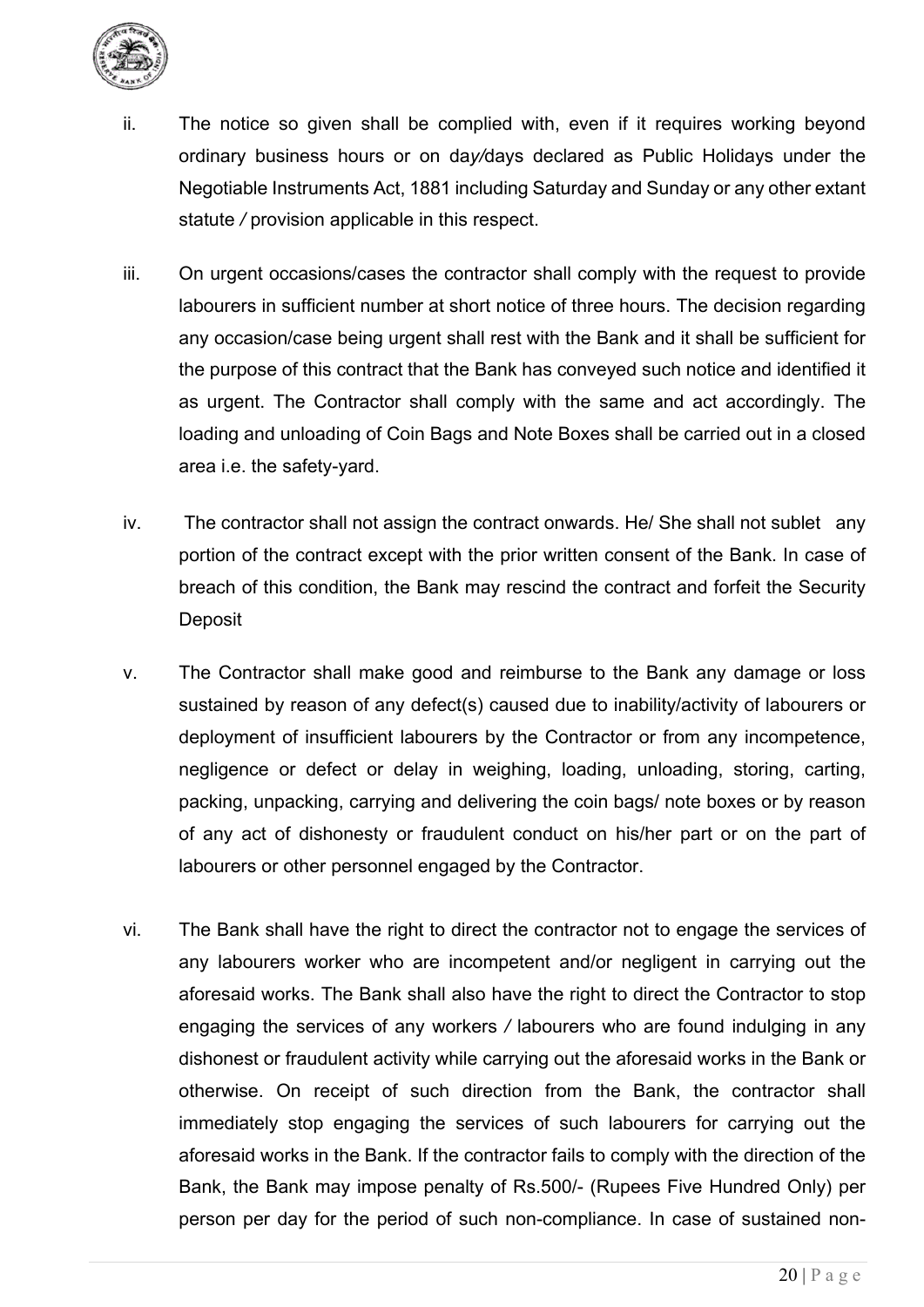

compliance or frequent recurrence, the Bank may cancel the contract and forfeit the Security Deposit.

- vii. The Contractor shall take suitable liability insurance cover for personal injuries likely to be suffered by the labourers engaged by him in connection with the contract and he/she shall ensure that the insurance cover is always kept alive during the currency of this agreement. The General Manager */* Deputy General Manager-in-charge, Issue Department shall have the right to call upon the Contractor to furnish the insurance policies so purchased and verify, examine or scrutinize the same to satisfy himself about the adequacy of the insurance cover taken by the Contractor. If the General Manager */* Deputy General Manager-in-charge, Issue Department determines that the insurance cover is not sufficient (amount) or does not cover all the risks to which employees / labourers are exposed having regard to the risk involved in the work of the contract employees, the Contractor shall purchase insurance cover for the additional amount as well as for the risks not covered in the existing insurance policy to make up for the insufficiency so determined by the General Manager/ Deputy General Manager-in charge, Issue Department failing which the Bank may purchase insurance for the additional amount and */* or additional risks. The Bank shall recover the expenses incurred in this regard by the Bank from the Contractor.
- viii. The Contractor shall furnish a list containing the names of the labourers, supervisors or other employees */* officials who shall be associated with carrying out of the work subject of this agreement immediately after receipt of the letter from the Bank regarding awarding of the contract. The Contractor shall also furnish photographs, residential addresses, permanent addresses and character certificates of the labourers, helpers, supervisors or other employees */* officials referred to above. The Contractor shall get the antecedents and character of all the labourers, helpers, supervisors or other employees *I* officials verified by the Police Department before the commencement of the contract.
- ix. The Contractor shall ensure that all the works/activities are carried out in a proper, careful, expeditious and workman-like manner. The complete works*/*activities should be carried out without causing any damage to the Notes Boxes and Coin Bags.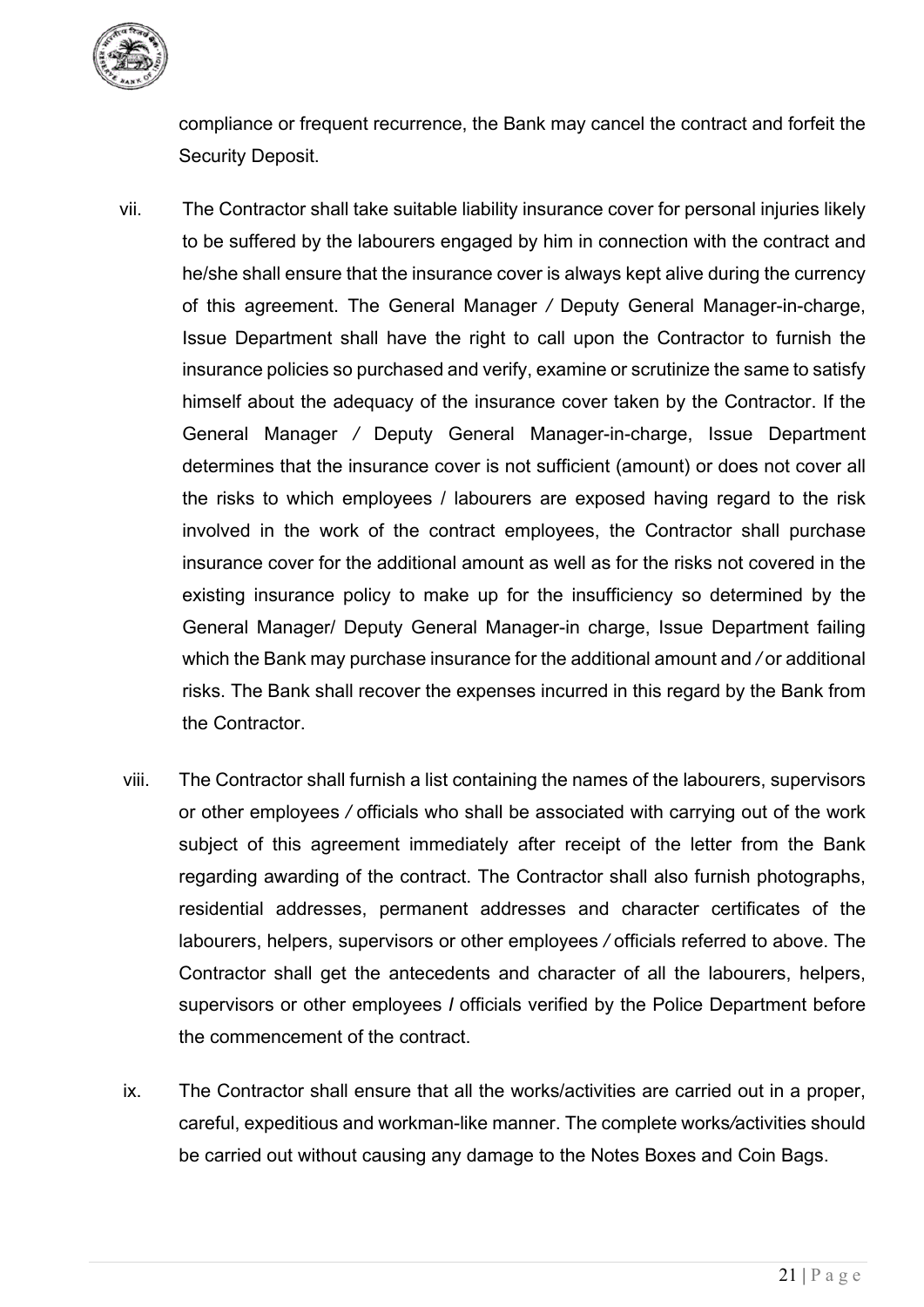

- x. The supervision and control of the contract labour engaged for discharge of the work under this agreement shall be done by the Contractor. The maintenance of record */*  muster for marking the presence */* absence of contract labour shall be the responsibility of the Contractor and such record /muster shall always be under the control of the Contractor
- xi. The Contractor shall maintain, at all times during this contract, discipline among the contract labour and administer issues related to leave or absence. The Contractor shall also issue Photo Identity Cards to all the labourers and other personnel which may be associated with the discharge of the work*/*s subject of this agreement.

#### **Payment and Taxes:**

- i. The payment will be made on monthly basis.
- ii. The contractor shall be paid charges for services rendered at the rates mentioned in the Schedule to this Agreement. The said charges offered are fixed and cannot be enhanced on any ground for the entire contract period and no additional charges shall be claimed by the contractor. The prices quoted shall be inclusive of all taxes (**but exclusive of GST)**, duties, local levies, works contract tax, or any other taxes as applicable imposed by Central / State Government / Local Bodies at extant rates. If the Tenderer fails to include such taxes (excluding GST) and duties in the tender, no claim thereof will be entertained by the Bank afterwards.
- iii. The Bank reserves the right to recove*r/*enforce recovery of any overpayments detected after payment as a result of post-payment audit or technical examination or by any other means.
- iv. All compensations or other sums of money payable by the contractor to the Bank under the terms of the contract shall be deducted from Bank Guarantee/Security Deposit furnished by contractor or other dues payable or becoming payable to the contractor.
- v. In the event of any dispute as to whether any liability has arisen hereunder, the decision of the Regional Director*,* Reserve Bank of India, Bhopal shall be final and binding to on both parties.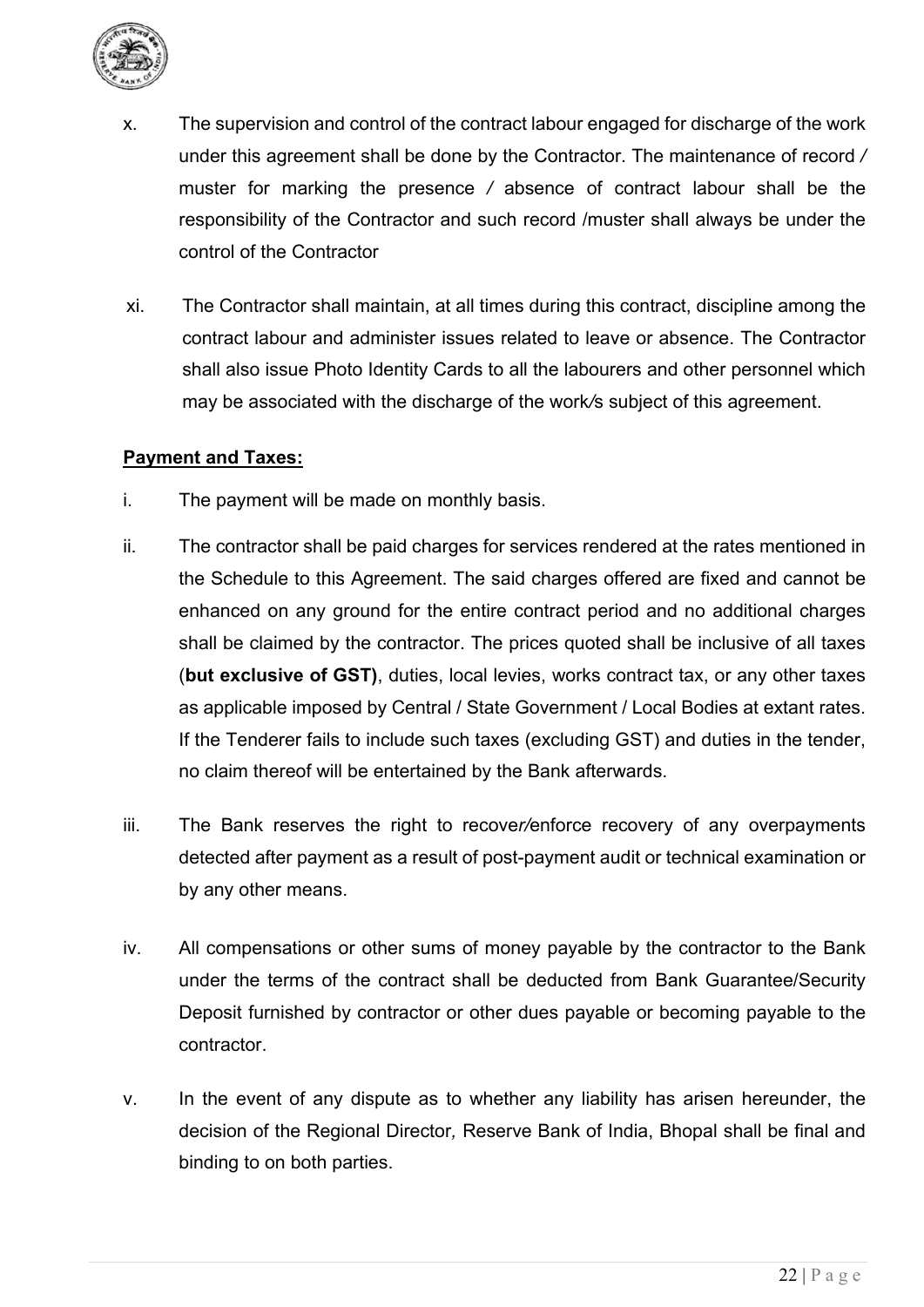

## **Disqualification/ Termination/ Penalty:**

- i. It will be treated as a serious misdemeanor in case a tenderer attempts to do any canvassing by or on behalf of the tenderer or to bring political or other outside influence with regard to the Bank's decision on scrutiny, comparison, evaluation and award of the contracts. In such case the tender of the tenderer shall be liable for rejection in addition to getting blacklisted for a minimum period of one year extendable upto 3 years. If such instances go undetected during the selection process but are detected subsequently, such disqualification will take place with immediate effect.
- ii. The contract may be terminated by either of the two parties for any reason, giving to the other party three months' notice in writing of such termination.
- iii. In event of any delay by the contractor in complying with any requisition issued by the Bank for supply of labourer*s/* mazadoors or any breach of instructions of the contract, considered by the General Manager*/* Deputy General Manager-in-Charge, Issue Department, Reserve Bank of India, Bhopal to be grave enough to attract penalty, the aforesaid General Manager/ DGM-in-Charge in consultation with Regional Director may impose a fine not exceeding Rs. 5,000 (Rupees five thousand only) on the contractor.

## **Compliance with Statutes:**

The contractor shall abide by all relevant laws in force in the country and state(s) concerned. The contractor shall indemnify the Bank from all types of legal implications due to any negligence on their part and for which the Bank is not responsible.

i. The contractor shall make all applicable statutory payments like Minimum Wages, Employee Provident Fund (EPF), Employees' State Insurance Corporation (ESIC), payment of Gratuity under Payment of Gratuity Act, 1972 to their deployed Workmen*/*  labourers as per the notification published by Central Govt./ State Govt. whichever is higher from time to time, besides paying all other statutory payments.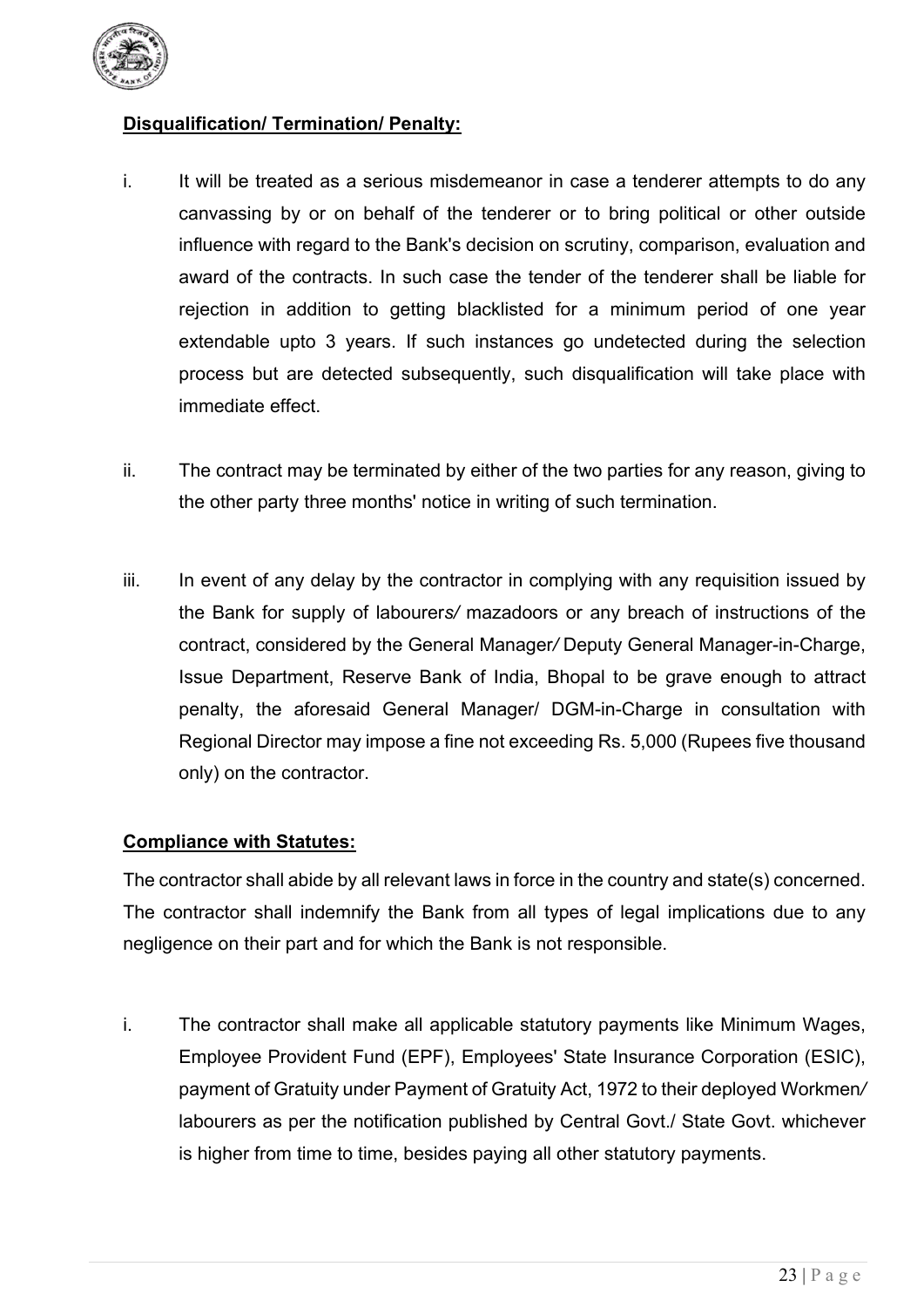

- ii. The workmen */* labourer should be paid the minimum wages under the Minimum Wages Act, 1948 and rules made thereunder. Besides, the workmen /labourers should be given Employees Provident Fund as per EPF Act, 1952, Bonus and */* or dividends as per Payment of Bonus Act, 1965 and ESI under ESI Act, as applicable. In the absence of ESI, the contractor should undertake the liability under the coverage of Insurance such as Workmen's Compensation Insurance under Workmen Compensation Act, 1923. The total premium shall be borne by the contractor. The contractor shall have a valid PF Account for making PF Contribution for its workmen labourers. In case of any complaint regarding non-compliance of any statutory payments; the same shall be deducted from the bill without prejudice to the Bank's right to cancel the contract. Bank should not be responsible for any dispute arising out of less or no payment to laborers.
- iii. The Contractor shall maintain all records and legal documents updated as per the prevailing statute and have to produce before the management / statutory authorities as and when asked for.
- iv. The Contractor shall not supply Child Labour, which is prohibited under Child Labour Act, 1986.
- v. The Principal Employer i.e. the Bank shall not be responsible for providing any employment benefits to the employees provided by the contractor to fulfil the duties assigned to him. In the event of the Bank as the Principal Employer being required*/*  called upon to pay any amount to the employees of contractor to lapse or default on his/her part in discharging his/her obligation in terms of any law in force, such amount would be recoverable by the Bank from the contractor as debt due to the Bank by the contractor.
- vi. The contractor shall be solely responsible for full compliance of the provision of the Sexual Harassment at workplace (Prevention, Prohibition and Redressal) Act, 2013 by any labourers or other persons deployed by him/her for execution of the contract. In case of any complaint of sexual harassment against its employees/labourer within the premises of Reserve Bank of India, the complaint will be filed before the Internal Complaints Committee constituted by the contractor and he shall ensure taking proper action under the Act in respect of the said complaint. The contractor shall be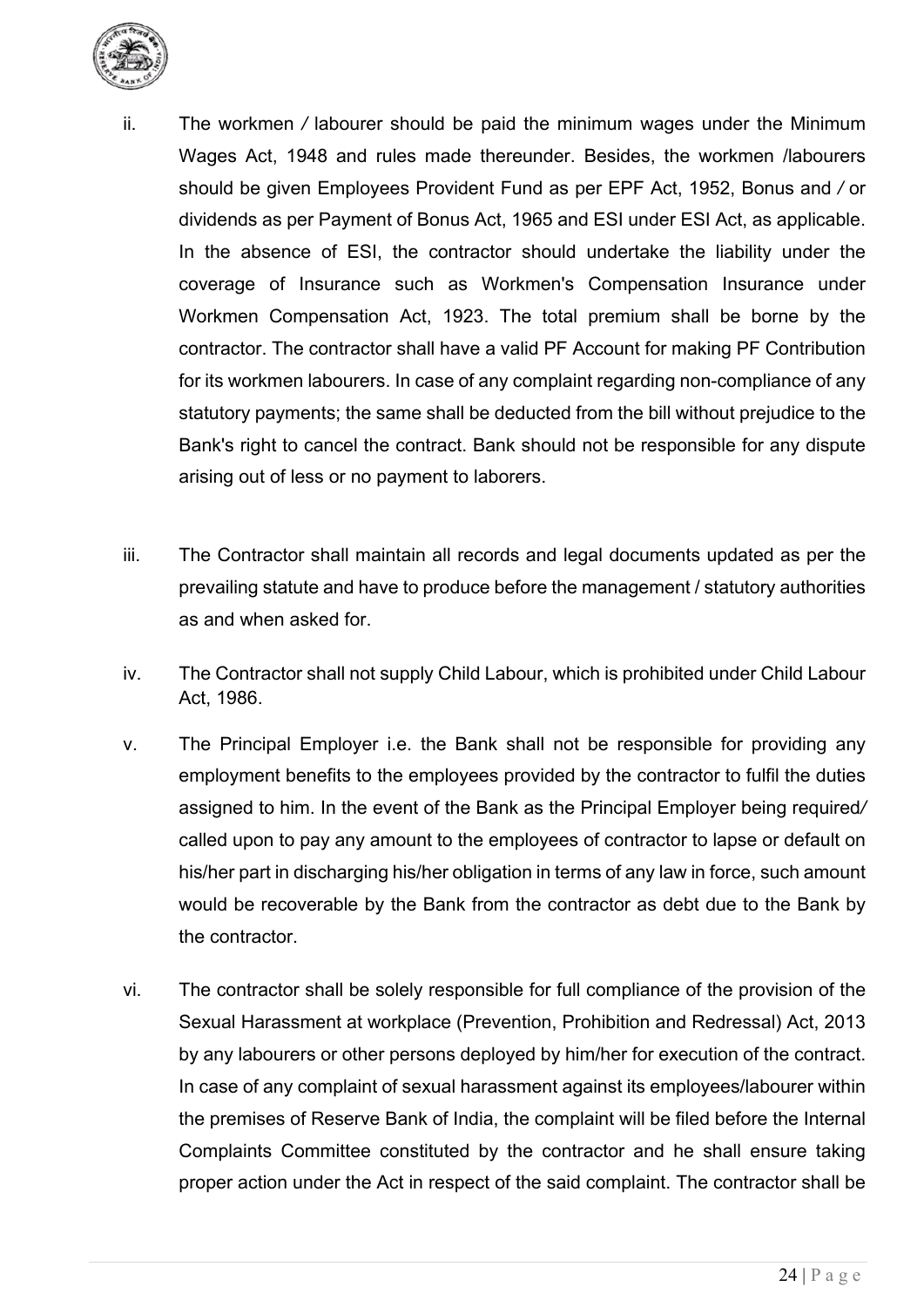

responsible for educating its employees about prevention of sexual harassment at work place and related issues.

## **Non-Disclosure Clause:**

The Contractor shall not disclose directly or indirectly any information, materials and details of the Bank's infrastructure*/*system*/*equipment etc., which may come to the possession or knowledge of the contractor during the course of discharging its contractual obligation in connection with this agreement, to any third party and shall at all times hold the same in the strictest confidence. The contractor shall treat the details of the contract as private and confidential, except to the extent necessary to carry out the obligation under it or comply with applicable laws. The contractor shall not publish, permit to be published, or disclose any particulars of the works in any trade or technical paper or elsewhere without the previous written consent of the Bank. The contractor shall indemnify the Bank for any loss suffered by the Bank as a result of disclosure of any confidential information. Failure to observe the above shall be treated as breach of contract on the part of the contractor and the Bank shall be entitled to claim damages and pursue legal remedies. The Contractor shall take all appropriate actions with respect to its employees to ensure the obligation of non-disclosure of confidential information under this agreement is fully satisfied. The contractor's obligations with respect to non-disclosure and confidentiality will survive the expiry or termination of this agreement for whatever reasons.

## **Scrutiny** */* **Evaluation**

The tenders comprising two parts i.e. Part I on "scope of work and other conditions" and Part II on "Price Bid" shall be submitted in electronically.

i. The tenders, comprising of two parts, will be submitted by the tenderers. Part I comprising scope of work and other conditions to be submitted electronically which comprising of:

a. Earnest Deposit Money in the form of NEFT/DD/BG for Rs.36,000 (Rs. Thirty Six Thousands). No interest shall be paid on this deposit

b. Power of Attorney*/*authorization with the seal of the company/firm in the name of the person signing the tender documents.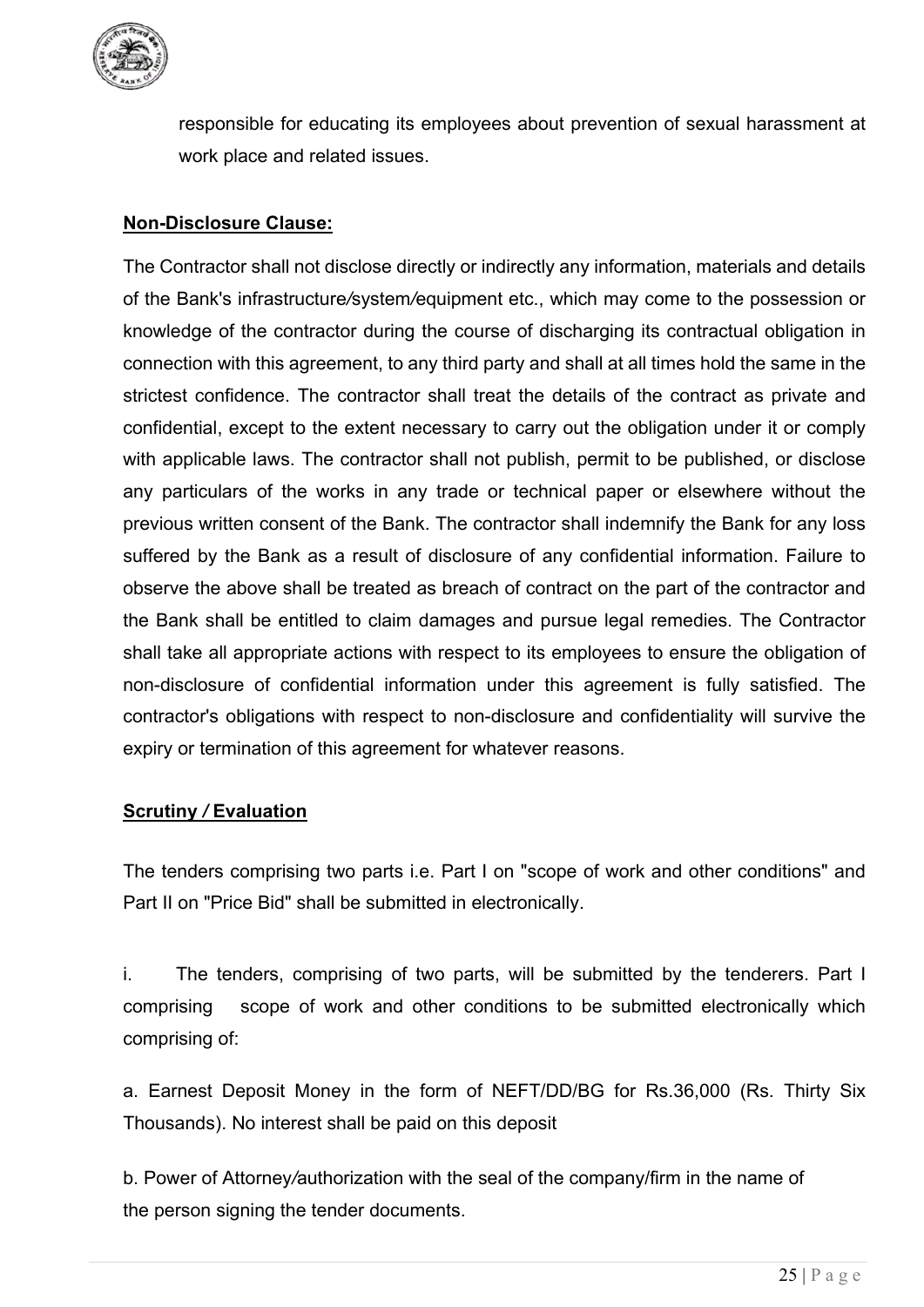

C. Documentary evidences and documents required to be submitted under the **Tender** 

d. Undertaking stating that the tenderer is not willful defaulter to any bank/financial institution and there is no criminal case against the company/person.

e. Masked Indicative Price Bid listing all the components as per Price break up Schedule without indicating any prices.

f. Any other information the tenderer wishes to furnish.

- ii. Part II comprising Price Bid of the tender to be submitted electronically comprising of prices in Indian Rupees only with detailed break-up of price (as per format) both in figures and words. No other enclosure is permitted in Part II. Change of terms and conditions and deviations, if any, found in Part II of the tender will not be considered and will be treated as null and void.
- iii. Part I of the tender shall be opened in the presence of tenderers or their authorized representatives, who choose to be present.
- iv. The tenders will first be scrutinized to determine whether they are complete and meet the essential and important requirements, conditions etc. as prescribed in the tender document, the tenders which do not meet the basic requirements, are liable to be treated as unresponsive and ignored.
- v. The Tenderers are advised to visit the site*/*s of work*/s /* activities, viz. Railway Station and Bank premises and acquaint themselves with the site conditions before submitting bids.
- vi. Price bid (Part II) of only such of those tenderers who are found eligible after scrutiny of their Part I of the tenders will be opened latter.
- vii. The Bank will award the contract to the tenderer whose Bid has been determined to be substantially responsive to the conditions mentioned in tender document and who has offered the Bid Price reasonable to the estimated considering the values of all the component of the contract for arriving L1.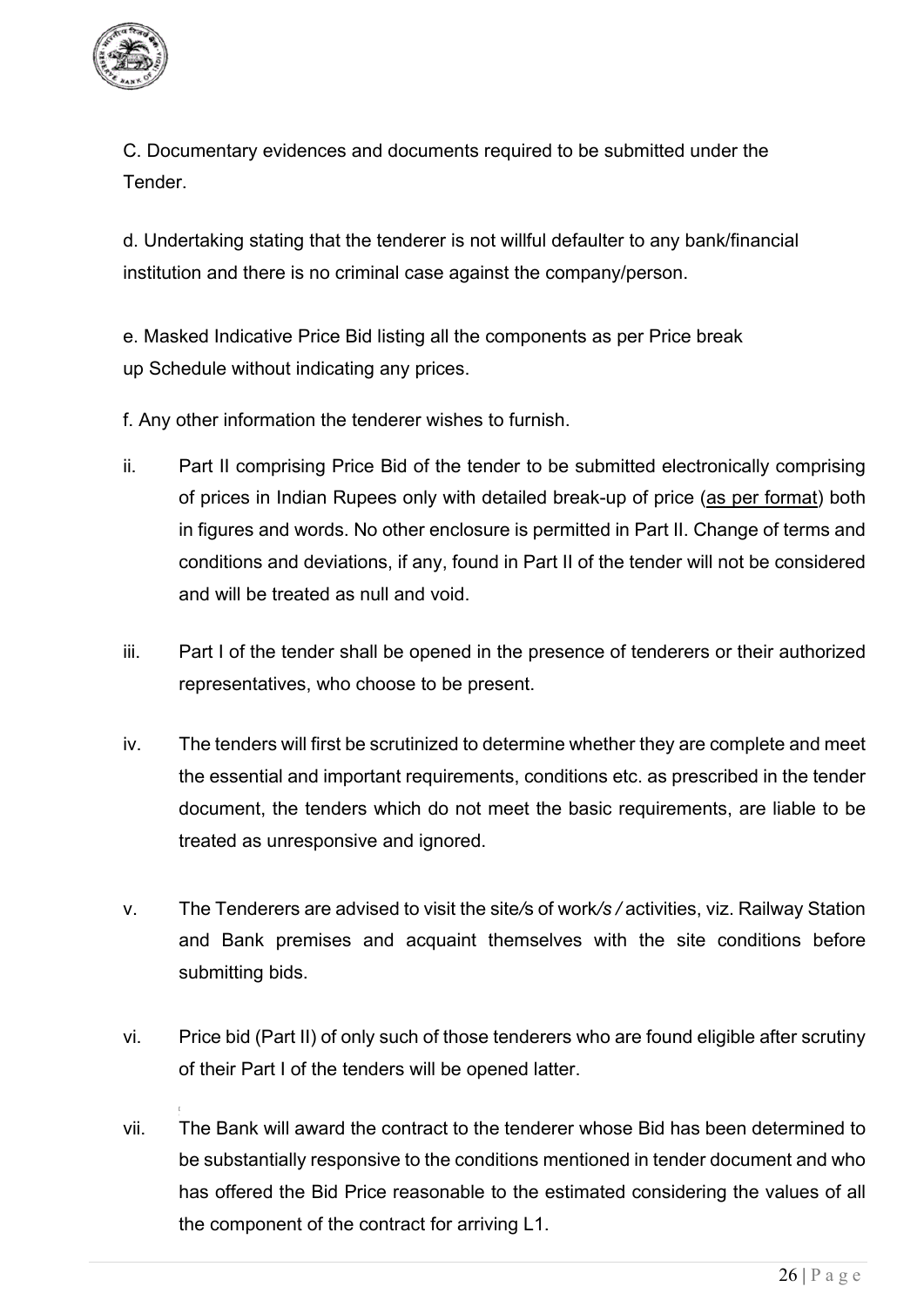

viii. Keeping in view of sensitivity of the work, the Bank shall be at liberty not to accept the lowest bid or any tender and reserves the right to reject any or all the tenders at any stage of the tendering process, either in whole or in part, without assigning any reason.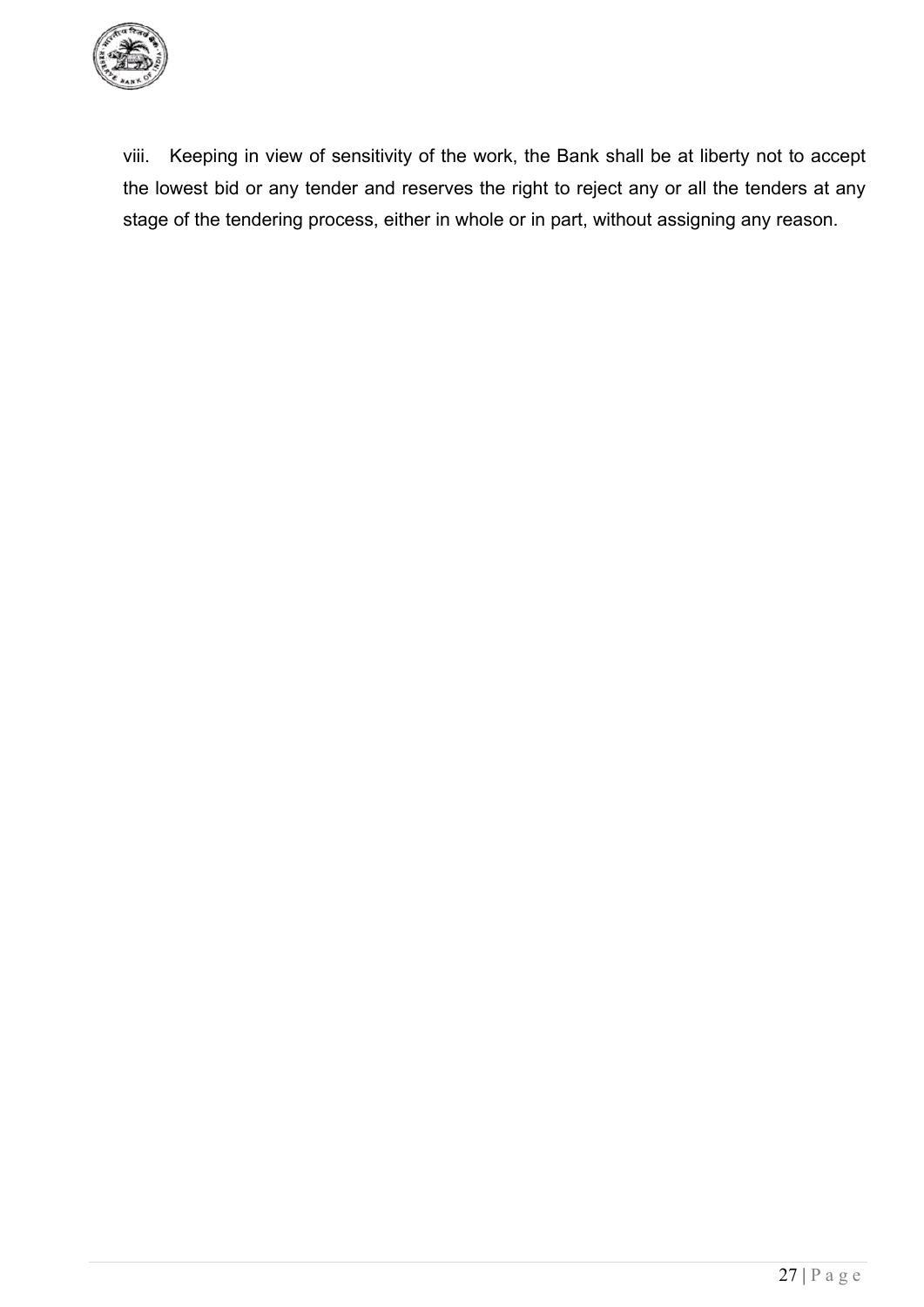

## **Section -IV**

## **TENDER FORM**

## **PART- I: Technical Bid**

## **1. Particulars of the Tenderer**

| 1 <sub>1</sub>   | Name of<br>individual/Company/Firm/Institution/Pro<br>prietor |  |
|------------------|---------------------------------------------------------------|--|
| 2.               | <b>Address</b>                                                |  |
| 3.               | Telephone/Mobile number                                       |  |
| $\overline{4}$ . | Email                                                         |  |
| 5.               | <b>PAN Number</b>                                             |  |
| 6.               | <b>GSTIN with documentary evidence</b>                        |  |
| 7 <sub>1</sub>   | Brief description of business                                 |  |

## **2. Bank Account Details**

| 1. | Name of the Bank                         |  |
|----|------------------------------------------|--|
| 2. | Bank Branch Address, IFSC code           |  |
| 3. | Type of bank account &<br>Account Number |  |
| 4. | Details of defaults, if any              |  |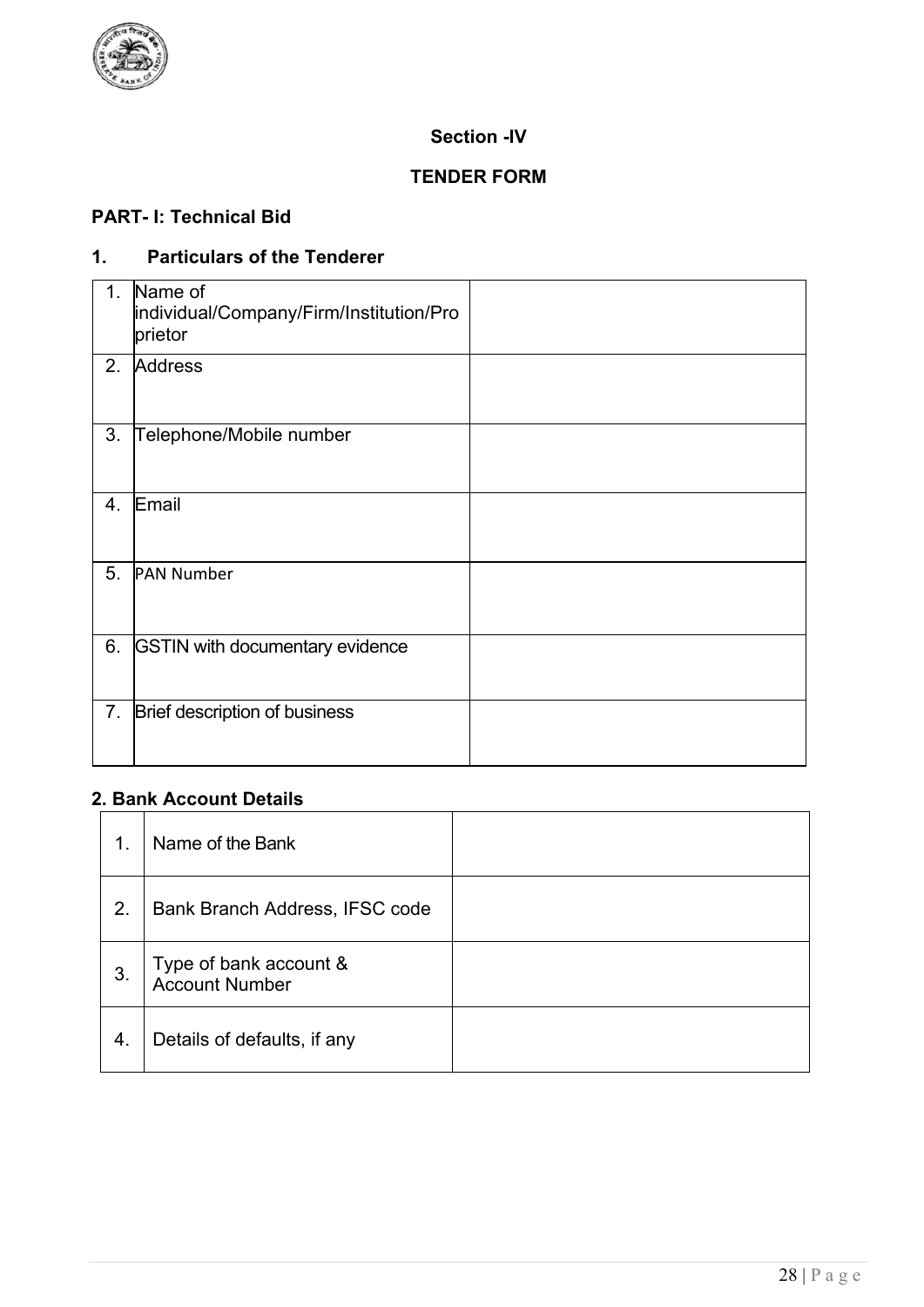

## **3. Details of EMD**

Amount Rs.

NEFT/DD/BG Reference No.\_

Date

Issued by Name of bank branch/address\_

Date of Submission of EMD to RBI along with Annex - 1: \_\_\_\_\_\_\_\_\_\_\_\_

I agree to the terms and conditions as stipulated in the tender document by RBI, Bhopal.

Date:\_\_\_\_\_\_\_\_\_\_\_ \_\_\_\_\_\_\_\_\_\_\_\_\_\_\_\_\_

Signature of Applicant

Name  $($ 

(with rubber stamp/seal of the firm/ company)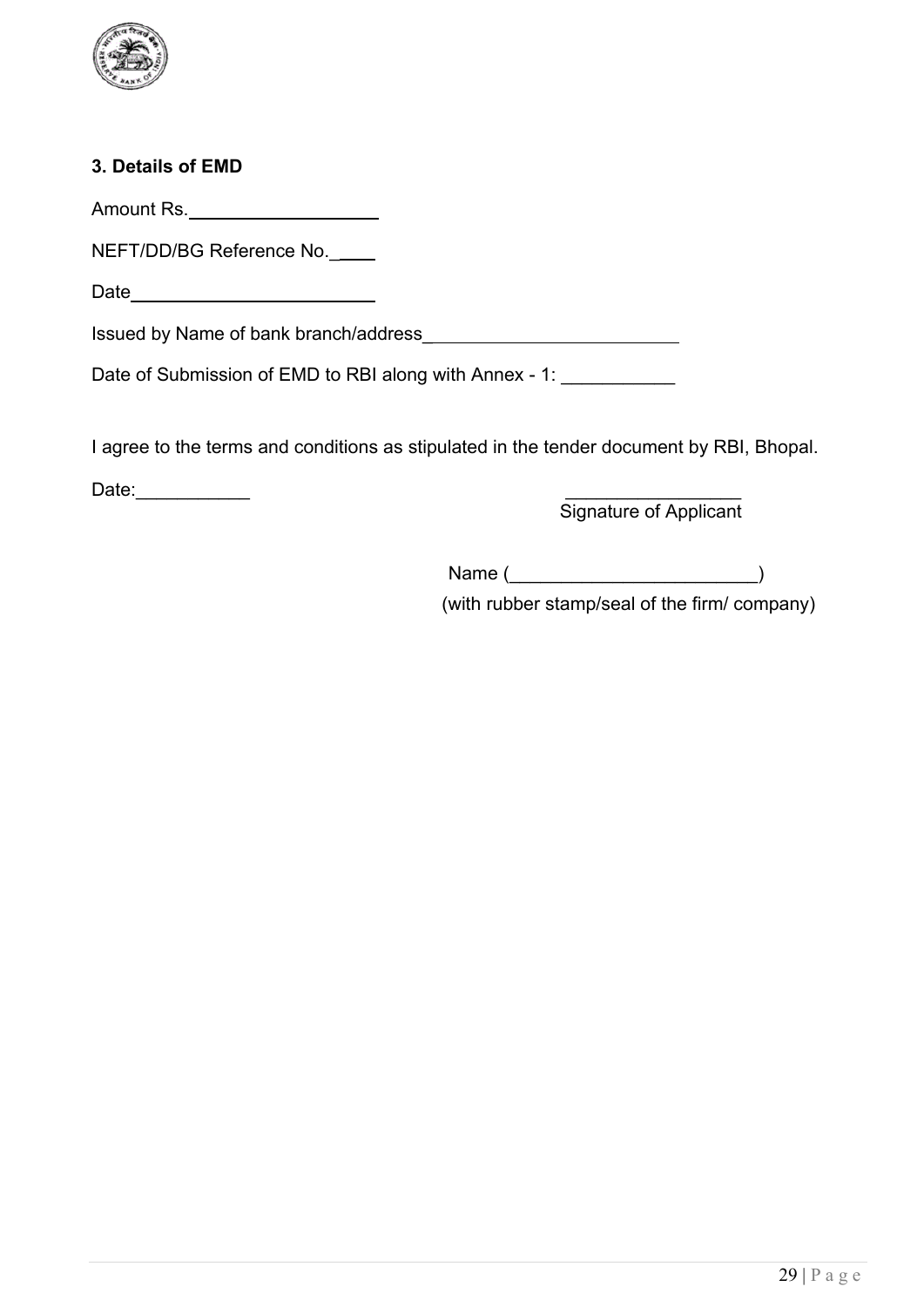

## **Details to be filled in by Tenderer (to be filled, SIGNED AND UPLOADED ON THE portal of MSTC Ltd.)**

#### **Schedule A Check List of Documents to be uploaded**

|                                               | <b>Bidder's Confirmation</b> |  |  |
|-----------------------------------------------|------------------------------|--|--|
|                                               |                              |  |  |
| Duly signed Tender Part-I (Section I to IV)   |                              |  |  |
| and Part-II                                   |                              |  |  |
| Duly filled Schedule A, B, C, D, E            |                              |  |  |
| Documentary evidence of EMD paid              |                              |  |  |
| Self-attested photocopy of PAN                |                              |  |  |
| (mandatory) and TAN (if applicable)           |                              |  |  |
| Self-attested photocopy of GST                |                              |  |  |
| registration                                  |                              |  |  |
| Bank statement/self-attested photocopy of     |                              |  |  |
| front page of pass book                       |                              |  |  |
| Power of Attorney                             |                              |  |  |
| <b>Annex-III</b>                              |                              |  |  |
| Whether any of the applicant's relative/s     |                              |  |  |
| is/are employed in the Reserve Bank of        |                              |  |  |
| India?                                        |                              |  |  |
| <b>Audited Financial Statements of last 3</b> |                              |  |  |
| years                                         |                              |  |  |
| <b>Client Certificates</b>                    |                              |  |  |
|                                               | <b>Description</b>           |  |  |

Place:

Date: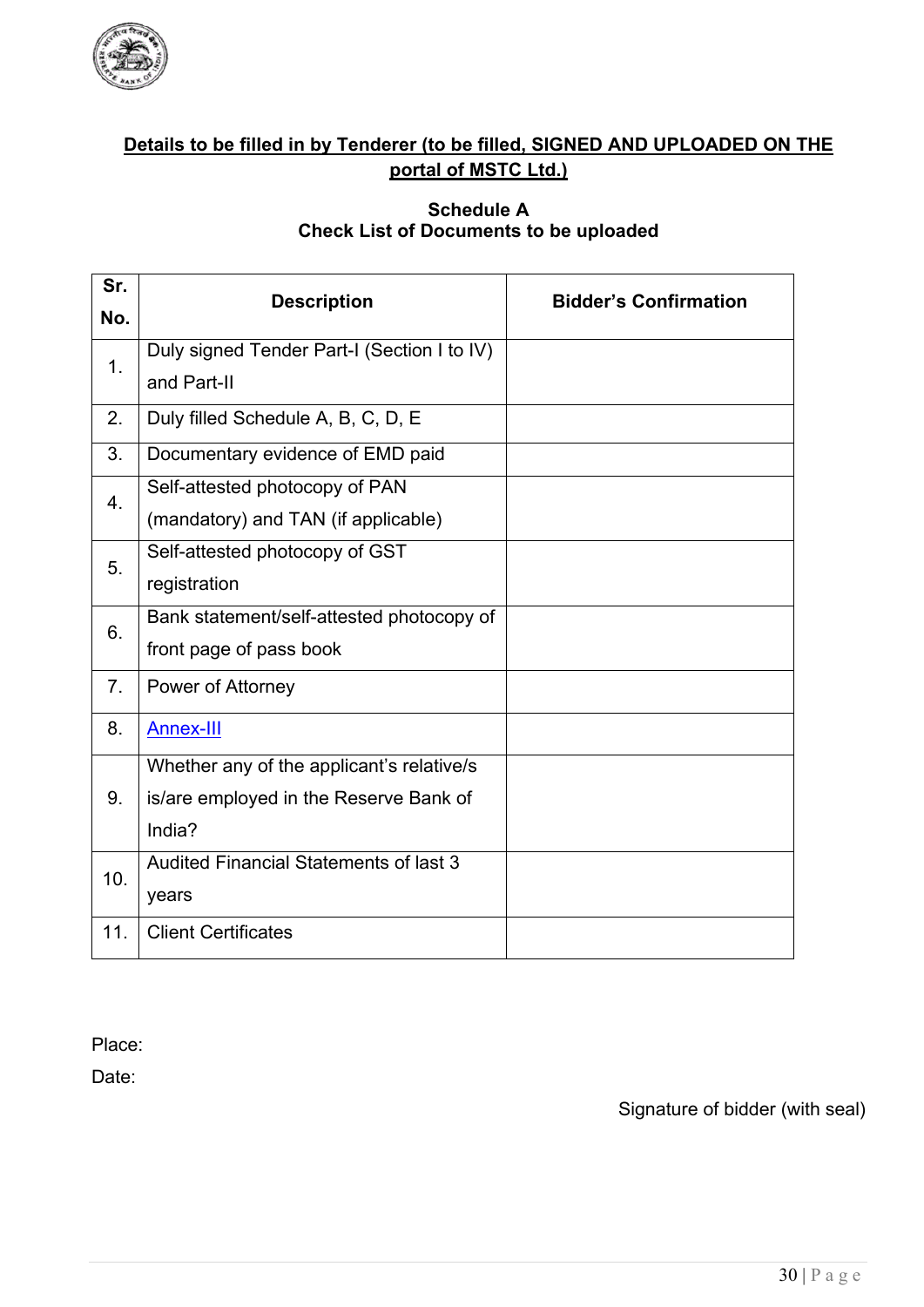

## **Schedule B Organizational Details**

| Name of the tenderer                                                 |                      |           |     |                                  |
|----------------------------------------------------------------------|----------------------|-----------|-----|----------------------------------|
| Whether individual proprietorship,<br>partnership or limited company |                      |           |     |                                  |
| Date of formation of partnership /<br>Ltd. Company                   |                      |           |     |                                  |
| <b>Postal Address</b>                                                | <b>Local Address</b> |           |     | Permanent / Regd. Office Address |
|                                                                      |                      |           |     |                                  |
|                                                                      |                      |           |     |                                  |
| Pin code                                                             |                      |           |     |                                  |
| Telephone No.<br>(with STD code)                                     | Office               | Residence | Fax | Mobile                           |
| E-mail                                                               |                      |           |     |                                  |

Place:

Date: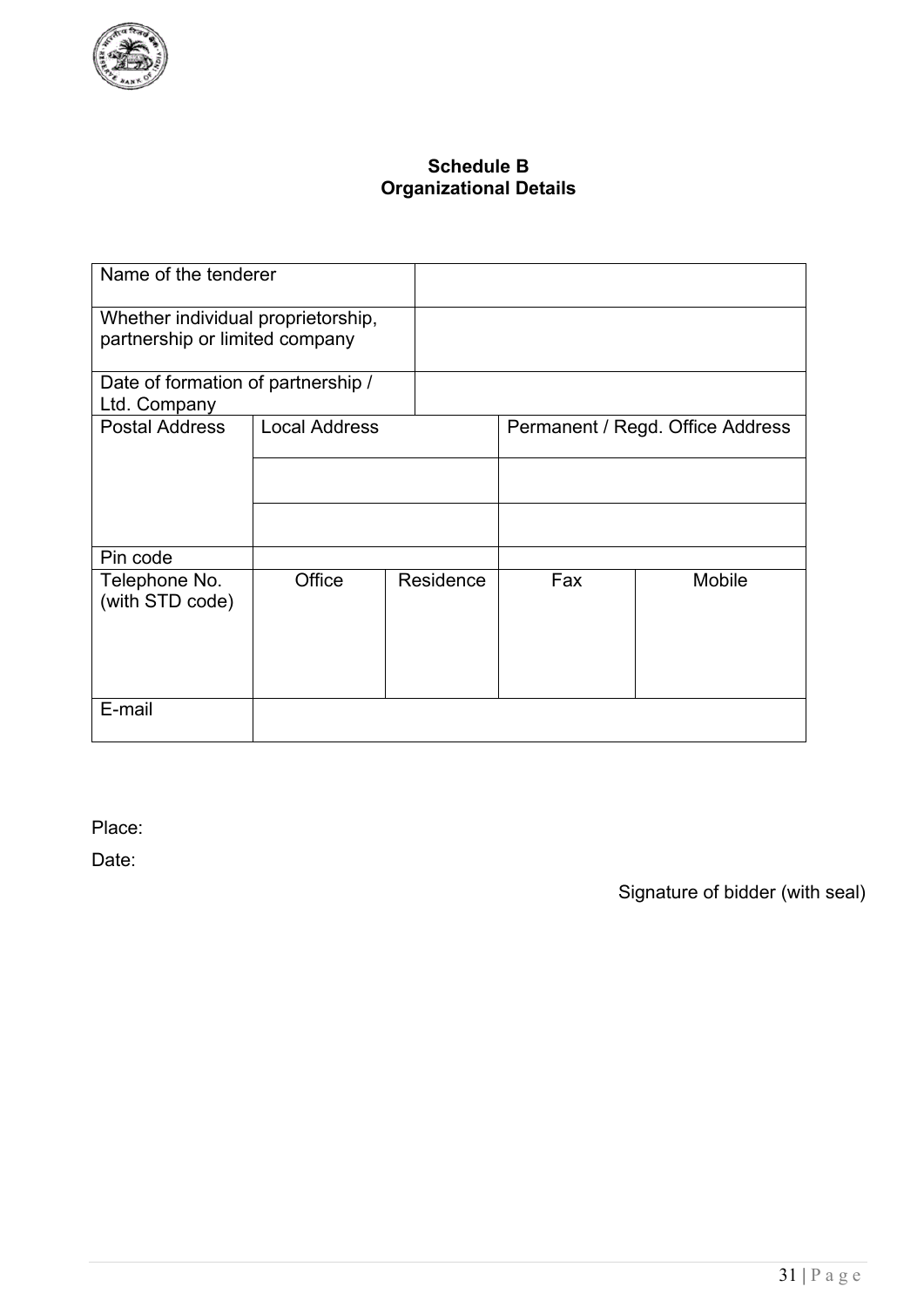

### **Schedule C Registration Details**

| SI.<br>No.     | <b>Type of registration</b>                                                                                                                                                                                         | <b>Registration</b><br>No. | Date of<br><b>Registration</b> |
|----------------|---------------------------------------------------------------------------------------------------------------------------------------------------------------------------------------------------------------------|----------------------------|--------------------------------|
| 1              | Income Tax - PAN                                                                                                                                                                                                    |                            |                                |
| 2              | Income Tax - TAN (for TDS)                                                                                                                                                                                          |                            |                                |
| 3              | <b>GST Number</b>                                                                                                                                                                                                   |                            |                                |
| $\overline{4}$ | Shops and Commercial Establishments Act                                                                                                                                                                             |                            |                                |
| 5              | PF/EPF                                                                                                                                                                                                              |                            |                                |
| 6              | Any other type of registration                                                                                                                                                                                      |                            |                                |
| $\overline{7}$ | Whether the provisions of contract Labour<br>(Regulation & Abolition) Act, 1970, Contract<br>Labour (Regulation & Abolition*) Central Rules,<br>1971 and any other legal provisions are applicable<br>to your firm? |                            |                                |
| 8              | Whether you are holding a Licence under<br>Section 12(1) of Contract Labour (R&A) Act<br>1970/71, if so, the details of licence number<br>etc. may be furnished.                                                    |                            |                                |
| 9              | <b>ESIC Registration details</b>                                                                                                                                                                                    |                            |                                |

I/We hereby declare that I/we have read and understood the above conditions.

Place:

Date: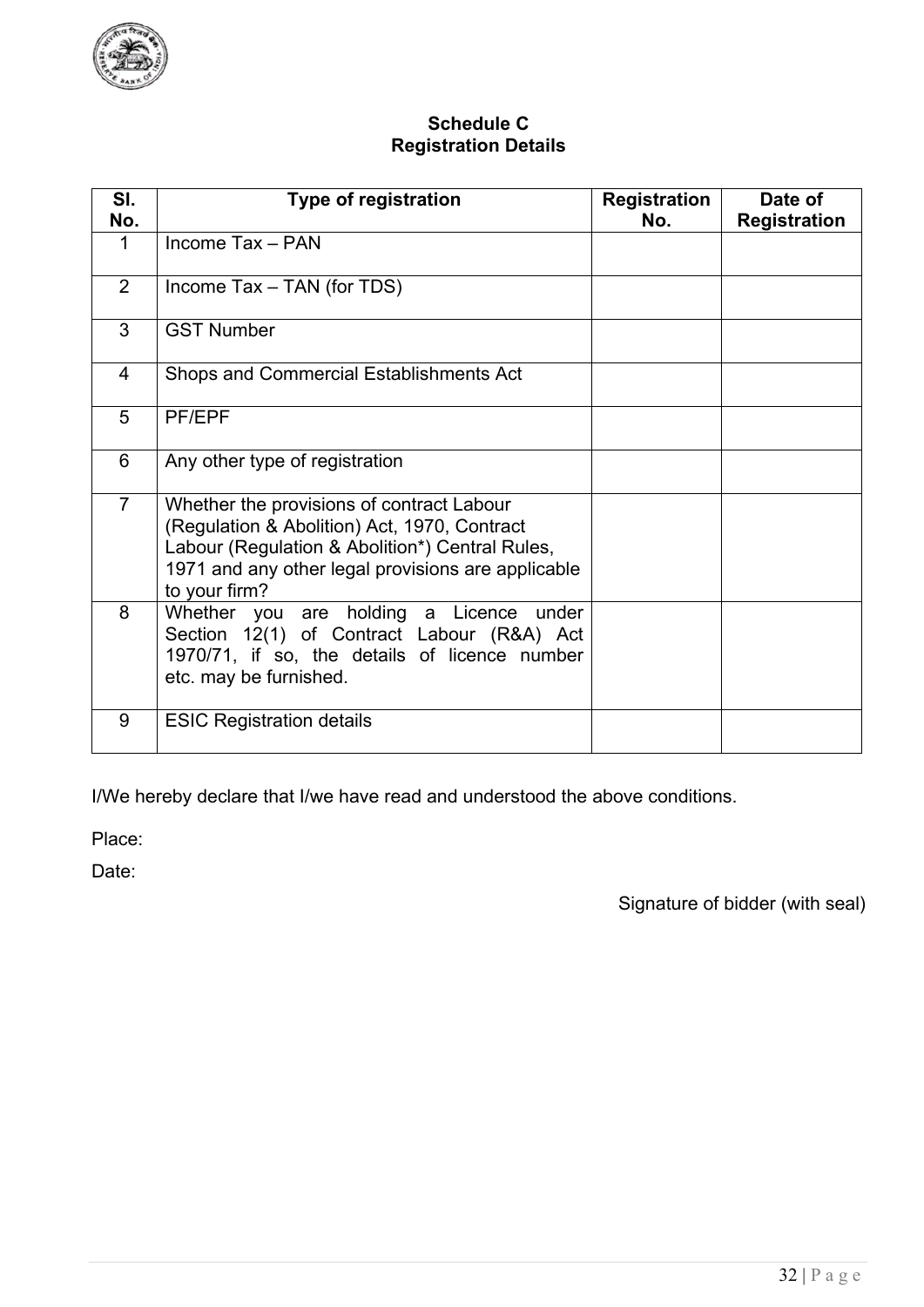

## **Schedule D**

## **List of Clients**

## **(For whom similar work was undertaken in the last 3 years)**

| <b>Sr No</b> | <b>Details</b>               | Client (1) | Client (2) | Client (3) |
|--------------|------------------------------|------------|------------|------------|
| 1.           | Name                         |            |            |            |
| 2.           | Address                      |            |            |            |
| 3.           | Email Id                     |            |            |            |
| 4.           | <b>Contact No</b>            |            |            |            |
| 5.           | Brief details of<br>the work |            |            |            |
| 6.           | Date of award<br>of contract |            |            |            |
| 7.           | Certificate<br>from Client   |            |            |            |

Place:

Date: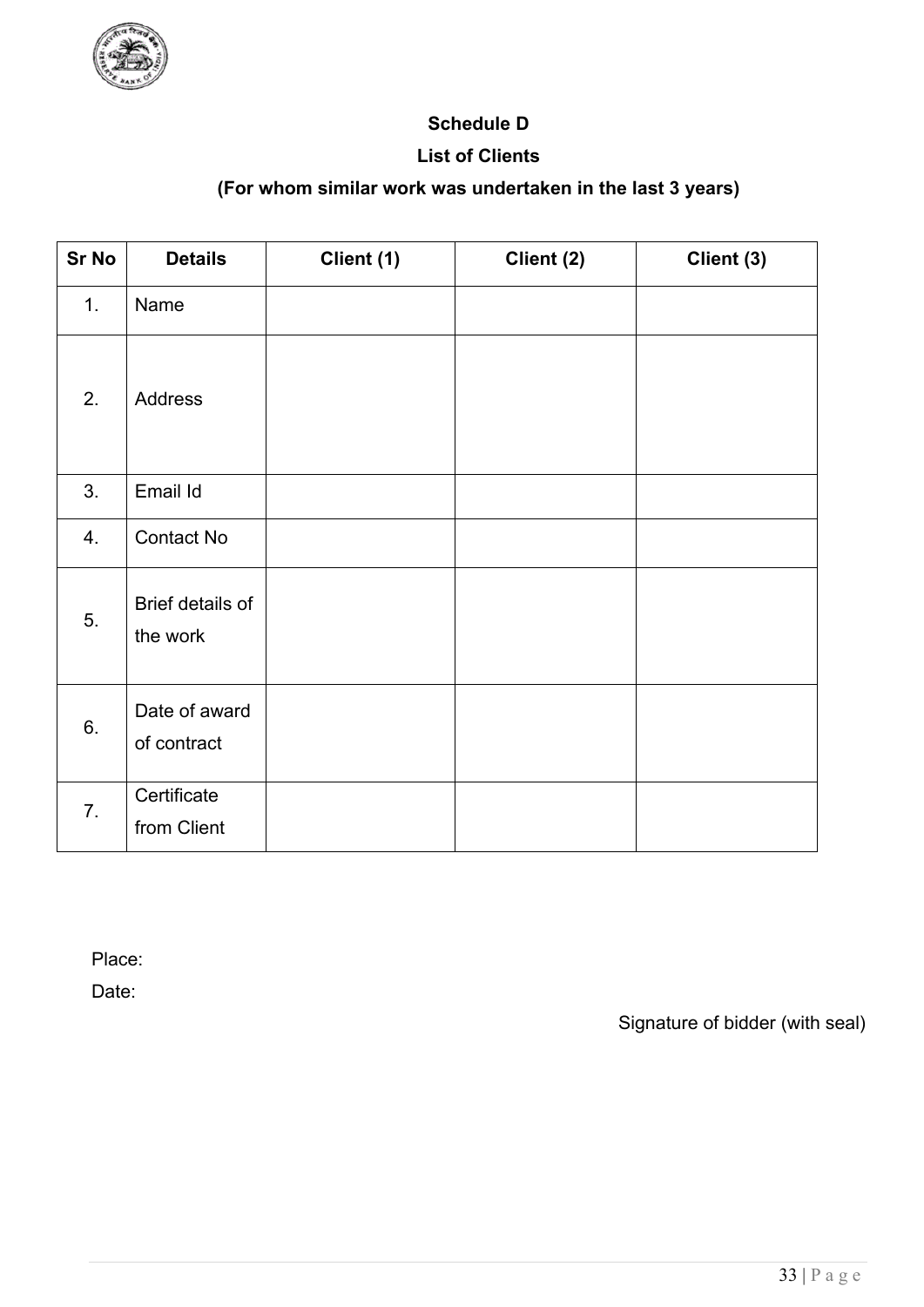

## **Schedule E Details of Banker(s)**

| Sr. | <b>Particulars</b>      | <b>Details</b> |
|-----|-------------------------|----------------|
| No. |                         |                |
| 1.  | <b>Address</b>          |                |
| 2.  | <b>Contact Person</b>   |                |
| 3.  | Email Id                |                |
| 4.  | <b>Telephone Number</b> |                |
| 5.  | <b>Fax Number</b>       |                |

Place:

Date: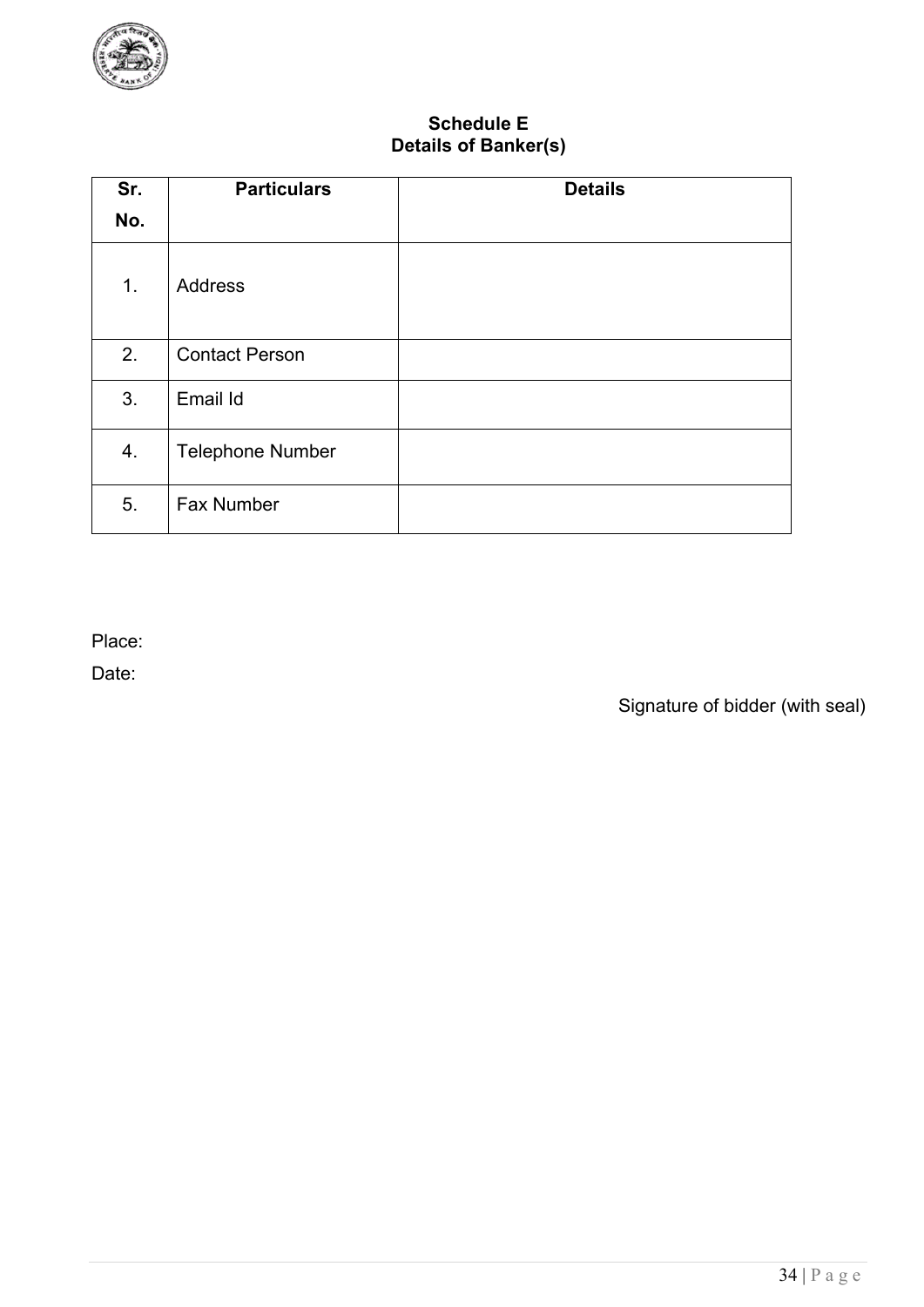

.

**ANNEXURE I**

## **NEFT Details for effecting e-payments**

Name of the Institution: Reserve Bank of India, Bhopal

Address (in full): Hoshangabad road, Opposite Maida mill, RBI Bhopal

|                | Name of the Account Holder (as<br>appearing in the Bank Account) | Reserve Bank of India, Bhopal                  |
|----------------|------------------------------------------------------------------|------------------------------------------------|
| $\overline{2}$ | <b>Account Number</b>                                            | 186003001                                      |
| 3              | Type of Account (Savings,<br>Current etc.)                       | Current                                        |
| 4              | <b>PAN Number</b>                                                | AAIFR5286M                                     |
| 5              | Name of the Bank                                                 | RBI, Bhopal                                    |
| 6              | Name of the Branch                                               | RBI, Bhopal                                    |
| $\overline{7}$ | Address of the Bank                                              | RBI, Bhopal                                    |
| 8              | <b>NEFT/IFS Code</b>                                             | RBIS0BLPA01<br>(0 in the code represents ZERO) |
| 9              | Name of the Account                                              | RBI, NEFT, Inward Received                     |
| 10             | <b>GSTIN</b>                                                     | 23AAIFR5286M1ZO                                |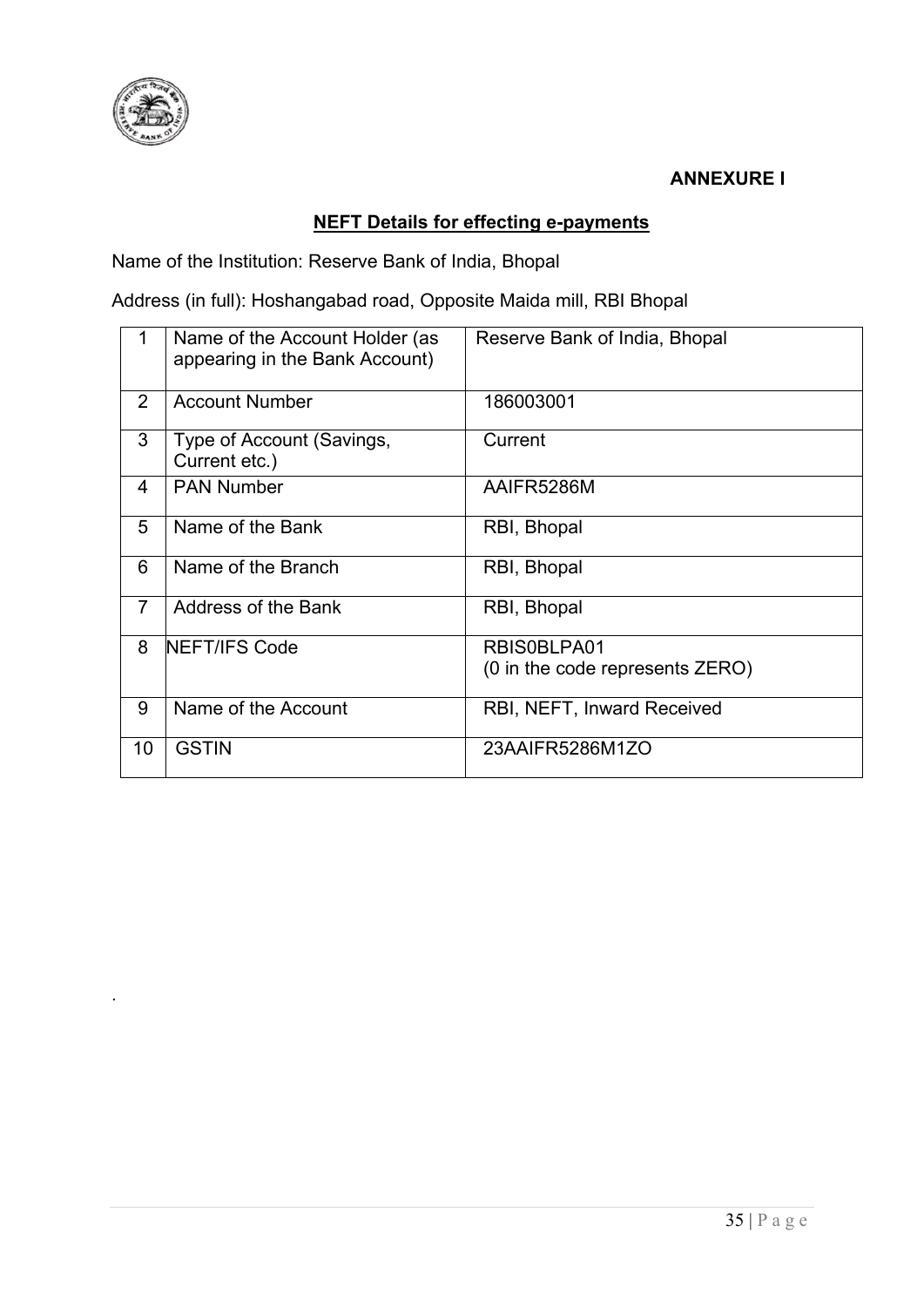

## **ANNEX II**

## **POWER OF ATTORNEY FOR AUTHORIZED SIGNATORY**

(On Non-Judicial Stamp Paper of appropriate value)

To, Regional Director Reserve Bank of India Issue Department Bhopal Regional Office Bhopal-462016

Dear Sir

## Name of Work: **Tender Document for Supply of sufficient number of adult and able-bodied labourers for handling of coin bags and note boxes**

We………………………………..………………………….(Name of the Bidder and address of their registered office) do hereby constitute, appoint and authorize Mr. / Ms. ………………………… ……………………………………..…… ………(Name and residential address of Power of Attorney holder) who is presently employed with us and the position of the position of ………………………………………………………….………………. as our attorney, to do in our name and on our behalf, all such acts, deeds and things necessary in connection with or incidental to our bid for the captioned Project, including signing and submission of all documents and providing information / responses to the Reserve Bank of India (RBI), representing us in all matters before RBI, and generally dealing

with RBI in all matters in connection with our proposal for the said Project.

We hereby agree to ratify all acts, deeds and things lawfully done by our said attorney pursuant to this Power of Attorney and that all acts, deeds and things done by our aforesaid attorney shall and shall always be deemed to have been done by us.

Signature of Mr./ Ms ……………………… is attested below:

Signature/(s) of the Bidder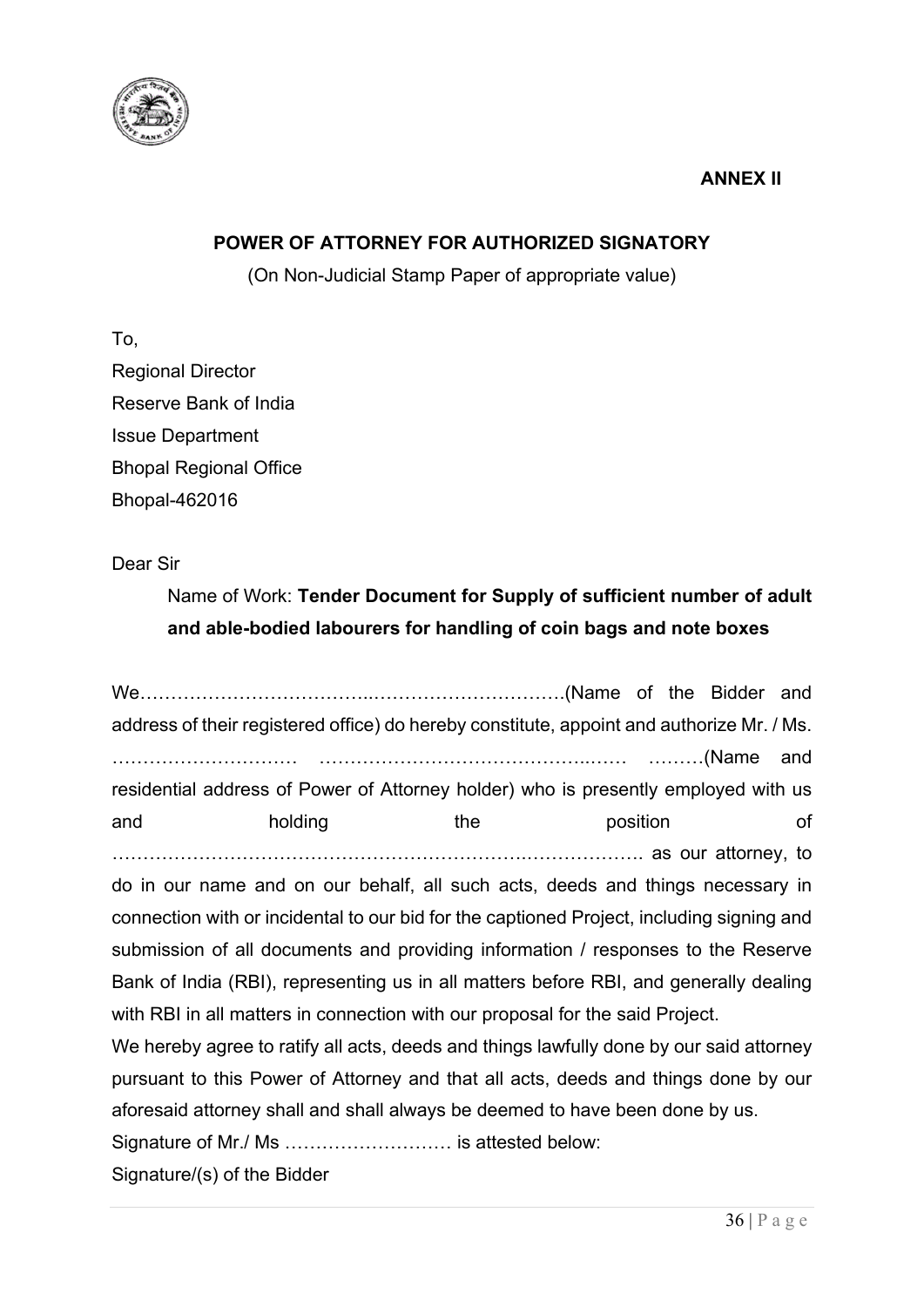

Name/(s) Stamp/Seal of the Bidder

Note: Power of Attorney should be properly stamped and notarized. Power of Attorney furnished by Contractor shall be irrevocable.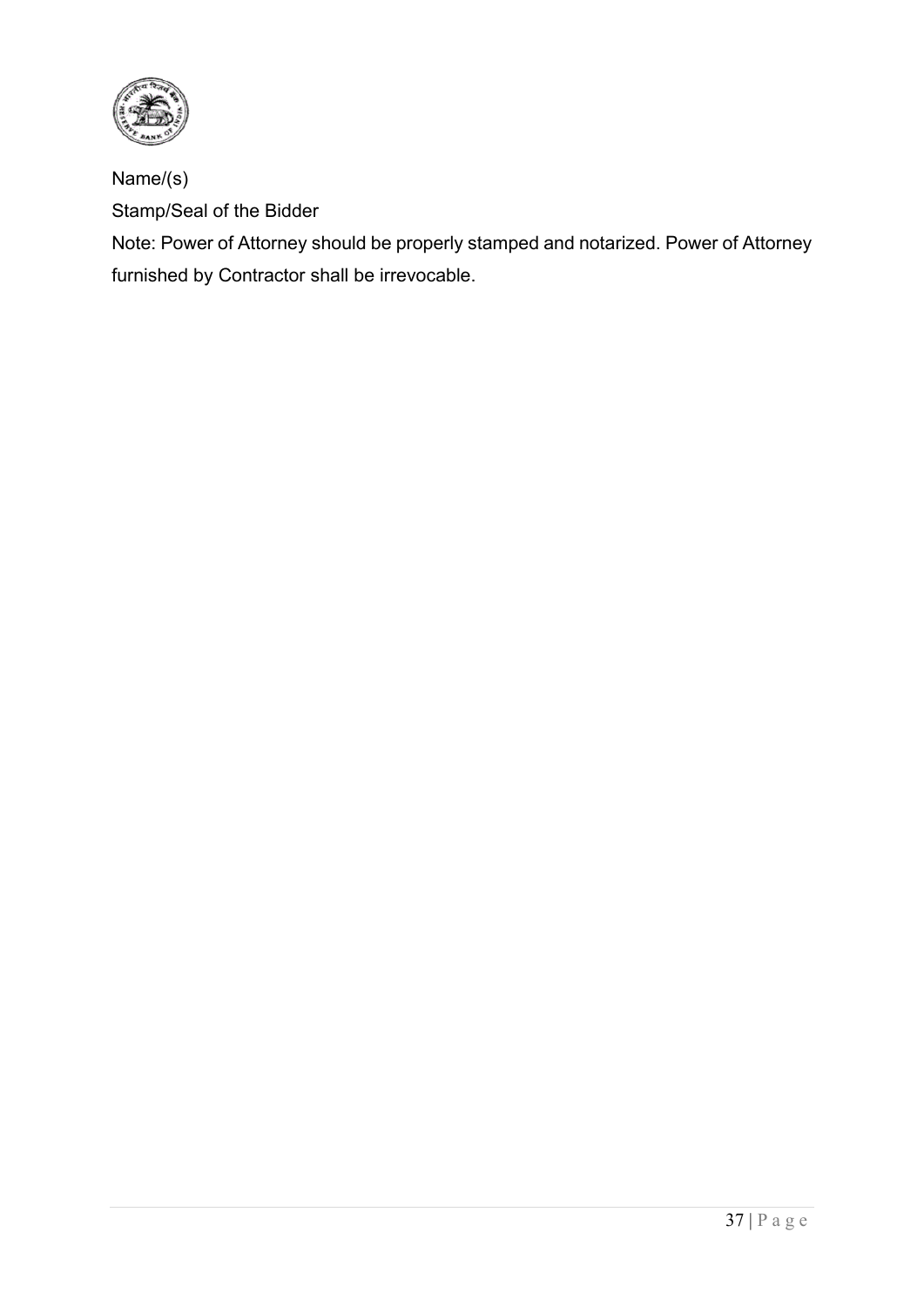

## <span id="page-38-0"></span>**Annexure 'III'**

## **Proforma of Undertaking / Declaration / Certificate by the Bidder regarding country sharing land border with India**

(To be submitted by the bidders on their letter head duly sealed and signed by the authorised signatory)

**To Regional Director Reserve Bank of India Bhopal.**

## **Name of Work: Tender Document for Supply of sufficient number of adult and able-bodied labourers for handling of coin bags and note boxes**

I/We **I/We** (Name and address, including country of location of bidder) have read and understood the contents of the Office Memorandum (OM) F.No. 6/18/2019-PPD dated July 23, 2020 and its subsequent orders / revision issued by Public Procurement Division, Department of Expenditure, Ministry of Finance, Government of India regarding the restrictions on procurement from a bidder of a country which shares a land border with India.

2. I/We certify that  $\blacksquare$  (Name of the bidder)

- i. Is not from a country sharing land border with India, or
- ii. Is from a country sharing land border with India and has been registered with the Competent Authority, the certificate of which is enclosed, or
- iii. Is from a country sharing land border with India where Government of India has extended lines of credit, or
- iv. Is from a country sharing land border with India where Government of India is engaged in development projects.

*(strikeout whichever of the above is not applicable)*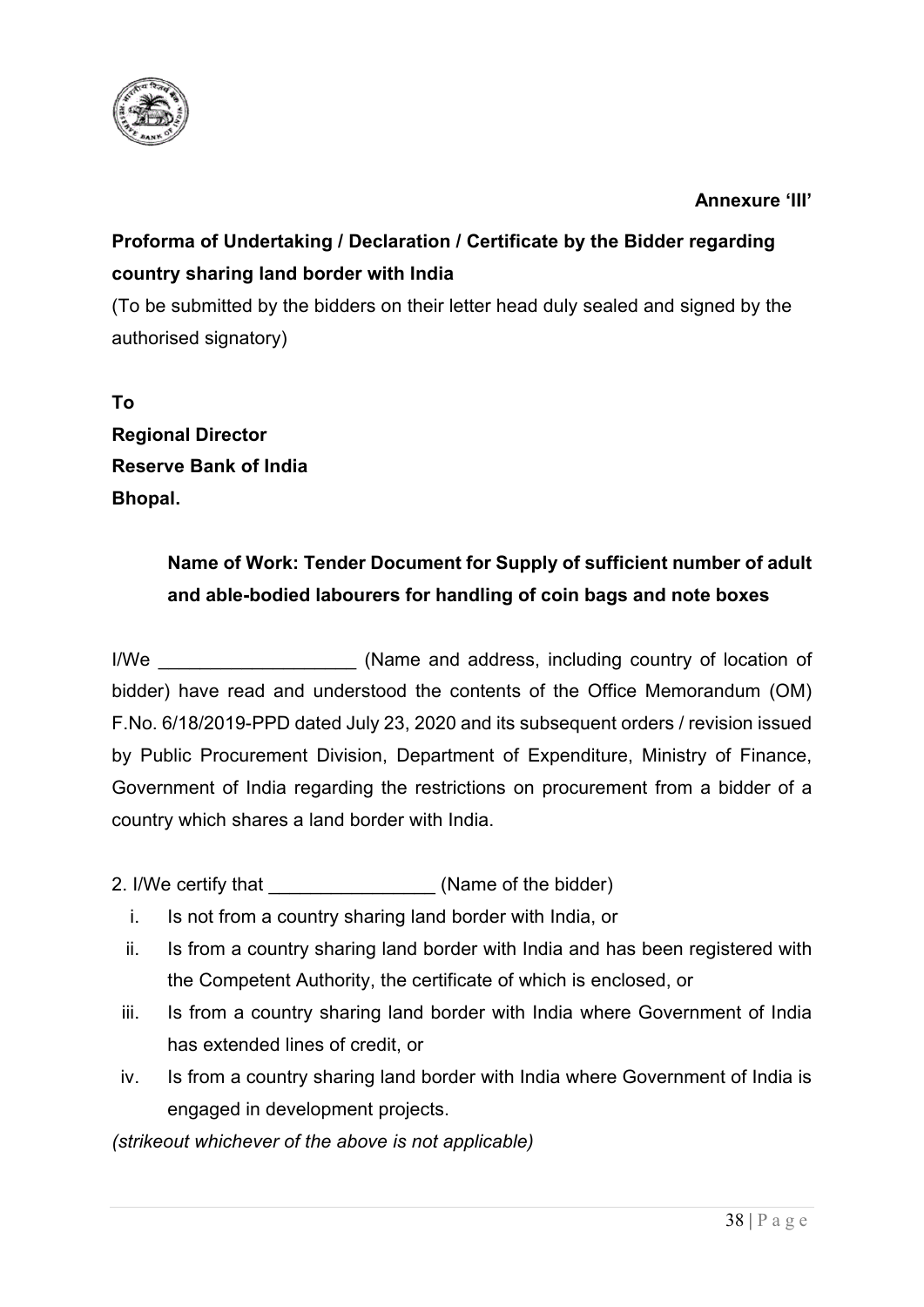

3. I/ We further certify that \_\_\_\_\_\_\_\_\_\_\_\_\_\_\_\_\_\_\_\_(Name of the bidder) fulfils all requirements in this regard and is eligible to be considered under the provision of the above referred Office Memorandum and its subsequent orders / revision. I/We also undertake that even in case of contracts where we are permitted by the Bank/RBI to sub-contract I/We **Example 20** (Name of the bidder) will not sub-contract any work to a contractor from country(ies) sharing land border with India, unless such contractor fulfils all the requirements contained in the above referred office memorandum/ order

4. I/We know and understand that, if this Undertaking / Declaration / Certification / Certificate submitted by us is found to be false, the Bank shall be free to reject / terminate our tender / Work Order and that the Bank shall also be free to initiate any legal action in accordance with law including forfeiting of Earnest Money Deposit / Performance Bank Guarantee / Security Deposit and / or debarring us from participating in tenders invited by the Bank in future.

Signature and name of the authorised signatory of the Bidder with stamp Date: Place: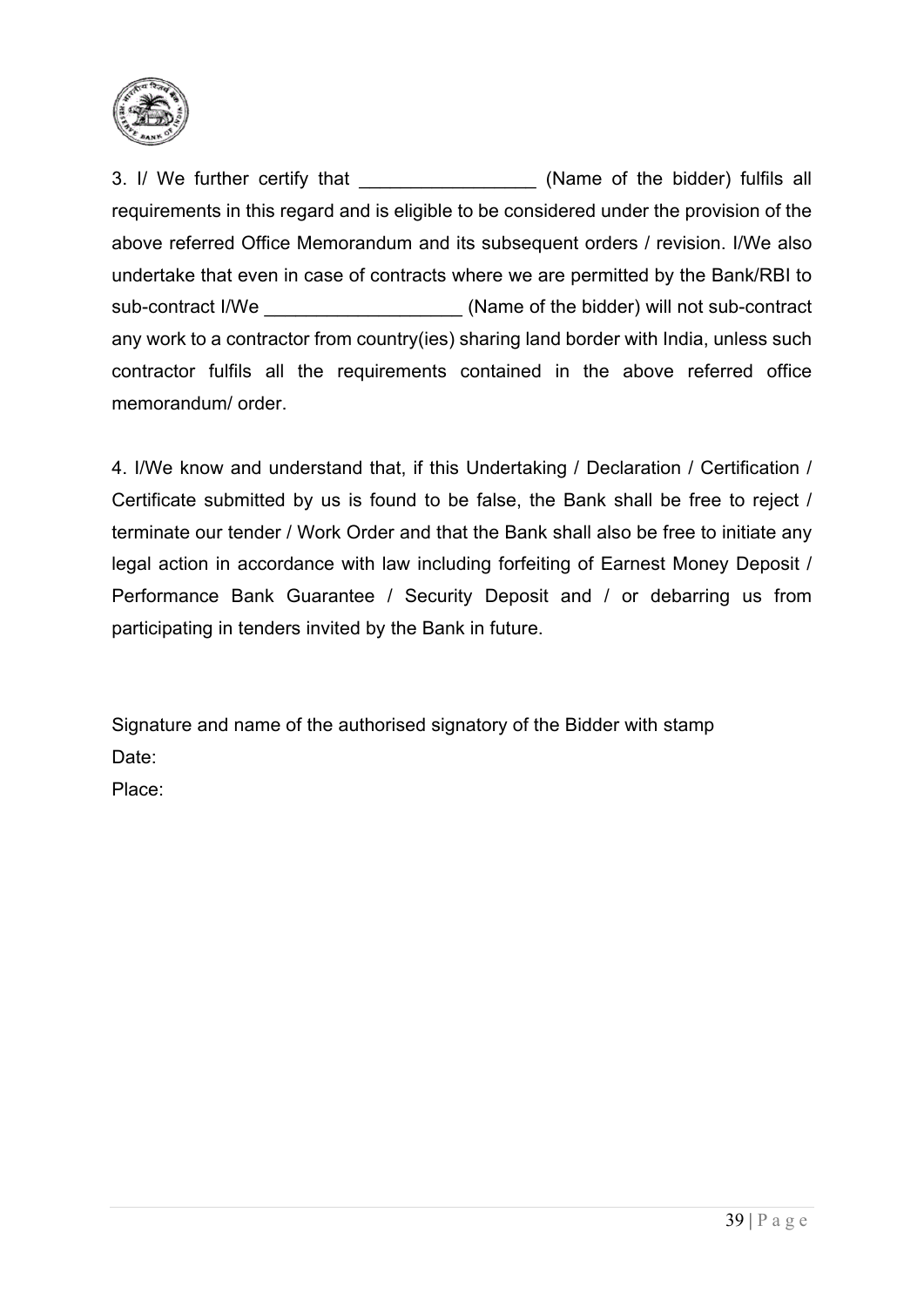

## **ANNEX - IV**

## **Draft Articles of Agreement**

## **Supply of sufficient number of adult and able bodied labourers for handling of coin bags and note boxes-23.07.2022 to 31.03.2023**

THIS AGREEMENT made at Bhopal on this day of 2022 between the **Reserve Bank of India** (a body corporate established under the Reserve Bank of India Act, 1934) having its office at Bhopal hereinafter referred Deputy General Manager/ General Manager, Issue Department, Reserve Bank of India (which expression shall include his successors in office) on the ONE PART and ---------------- (Contractor name and address) having its principal place of business at Bhopal hereinafter referred to as THE CONTRACTOR (which expression shall include his heirs, legal representatives, SUCCESSORS), on the OTHER PART.

## **NOW it is mutually agreed and declared as follows: -**

1.

i. The Contractor shall, at all times during the Contract Period, within twelve hours from the receipt of written or verbal requisition to the effect from the General Manager/ Deputy General Manager-in-Charge, Reserve Bank of India, Issue Department, Bhopal or any of his/her subordinate officer(s), supply as many able bodied labourers as may be required for handling coin bags and note boxes and also for miscellaneous incidental items of work in the Issue Department, Reserve Bank of India, Bhopal as may be specified in the notice.

ii. The notice so given shall be complied with, even if it requires working beyond ordinary business hours or on day/days declared as Public Holidays under the Negotiable Instruments Act, 1881 including Saturday and Sunday or any other extant statute / provision applicable in this respect.

iii. On urgent occasions/cases the contractor shall comply with the request to provide labourers in sufficient number at short notice of three hours. The decision regarding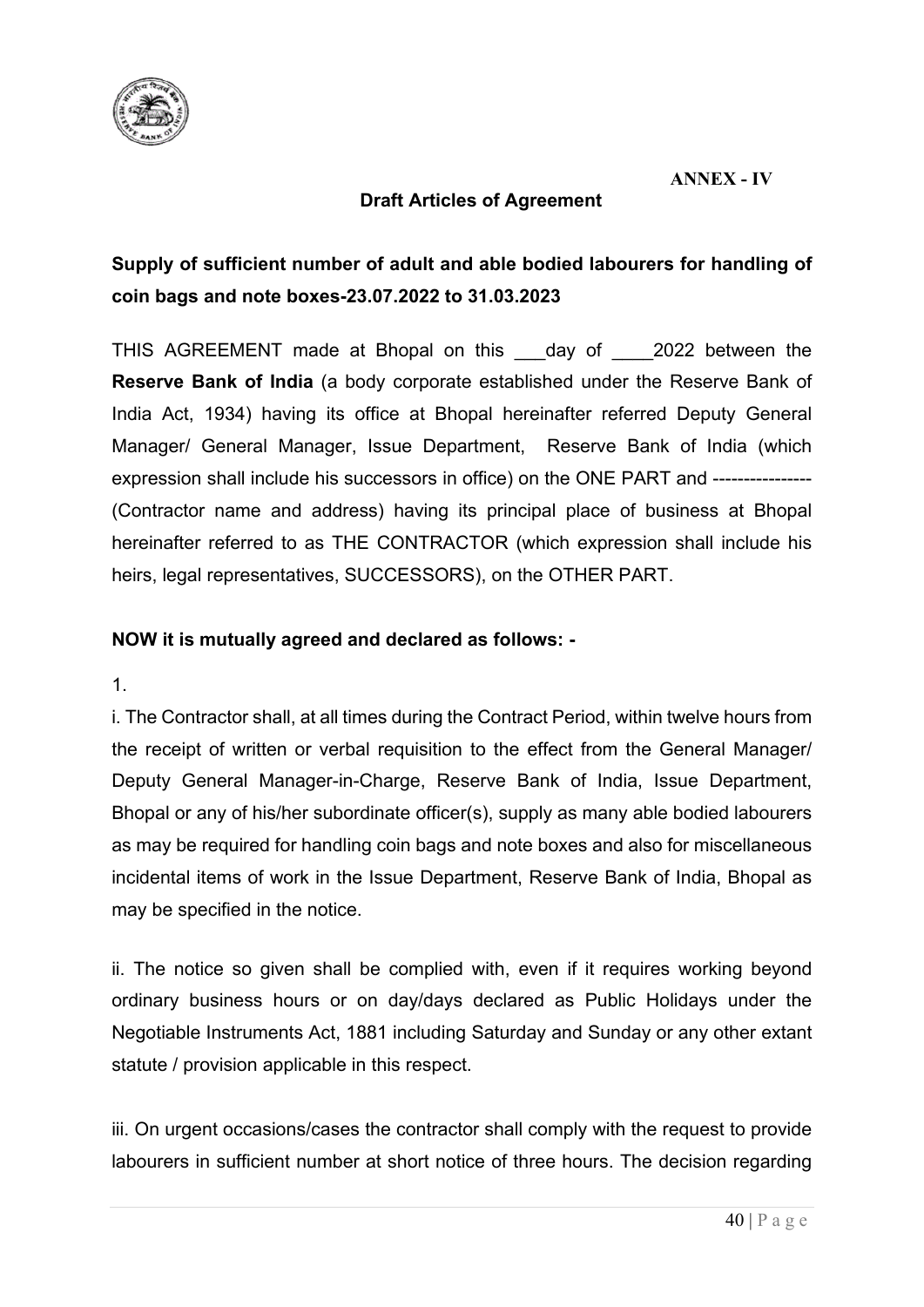

any occasion/case being urgent shall rest with the Bank and it shall be sufficient for the purpose of this contract that the Bank has conveyed such notice and identified it as urgent. The Contractor shall comply with the same and act accordingly. The loading and unloading of Coin Bags and Note Boxes shall be carried out in a closed area i.e. the safety-yard.

iv. The contractor shall not assign the contract onwards. He/ She shall not sublet any portion of the contract except with the prior written consent of the Bank. In case of breach of this condition, the Bank may rescind the contract and forfeit the Security Deposit.

v. The Contractor shall make good and reimburse to the Bank any damage or loss sustained by reason of any defect(s) caused due to inability/activity of labourers or deployment of insufficient labourers by the Contractor or from any incompetence, negligence or defect or delay in weighing, loading, unloading, storing, carting, packing, unpacking, carrying and delivering the coin bags/ note boxes or by reason of any act of dishonesty or fraudulent conduct on his/her part or on the part of labourers or other personnel engaged by the Contractor.

vi. The Bank shall have the right to direct the contractor not to engage the services of any labourer worker who are incompetent and/or negligent in carrying out the aforesaid works. The Bank shall also have the right to direct the Contractor to stop engaging the services of any labourer who are found indulging in any dishonest or fraudulent activity while carrying out the aforesaid works in the Bank or otherwise. On receipt of such direction from the Bank, the contractor shall immediately stop engaging the services of such labourers for carrying out the aforesaid works in the Bank. If the contractor fails to comply with the direction of the Bank, the Bank may impose penalty of Rs.500/- (Rupees Five Hundred Only) per person per day for the period of such non-compliance. In case of sustained non-compliance or frequent recurrence, the Bank may cancel the contract and forfeit the Security Deposit.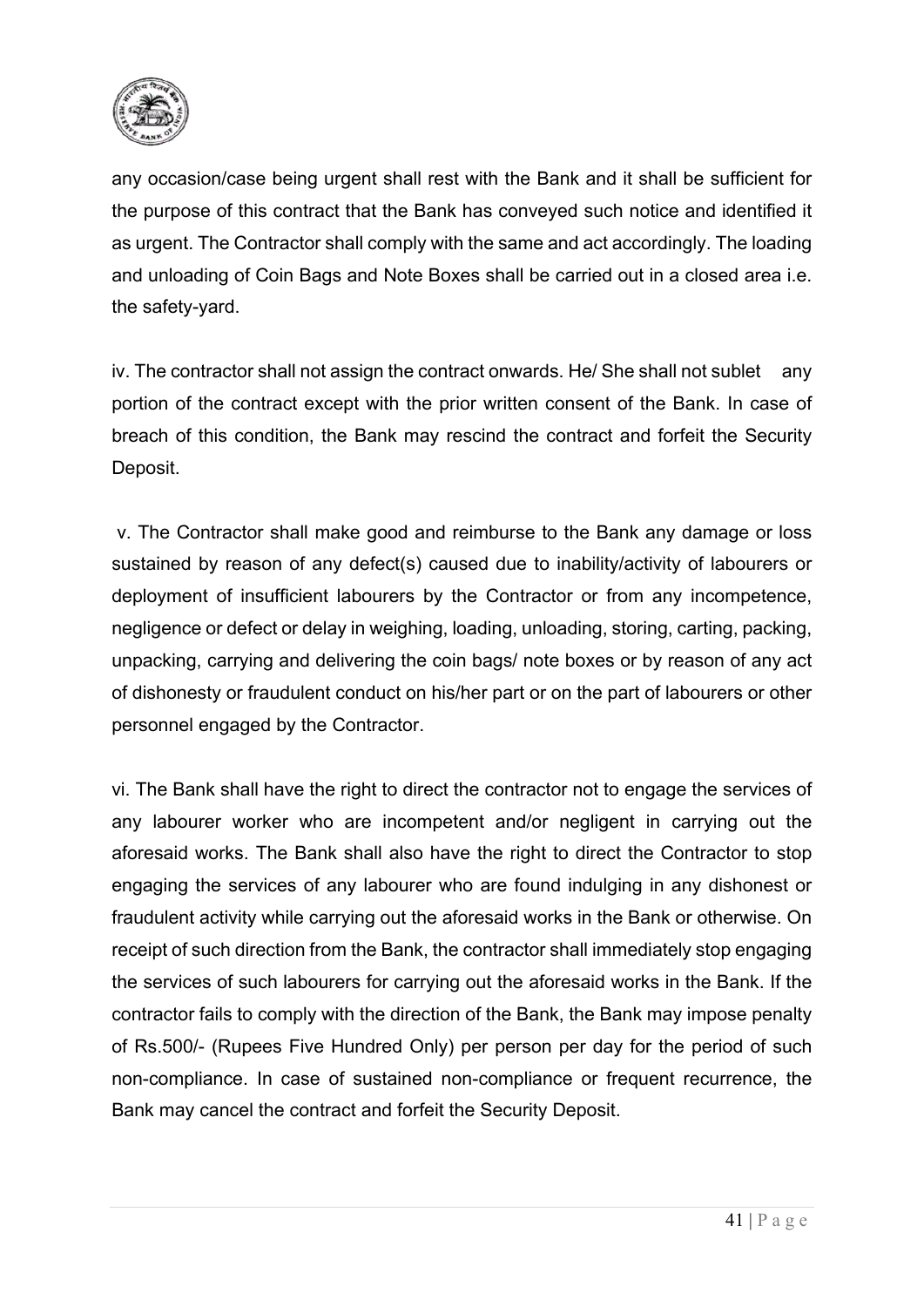

vii. The Contractor shall take suitable liability insurance cover for personal injuries likely to be suffered by the labourers engaged by him in connection with the contract and he/she shall ensure that the insurance cover is always kept alive during the period of this agreement. The General Manager / Deputy General Manager-in-charge, Issue Department shall have the right to call upon the Contractor to furnish the insurance policies so purchased and verify, examine or scrutinize the same to satisfy himself about the adequacy of the insurance cover taken by the Contractor. If the General Manager / Deputy General Manager-in-charge, Issue Department determines that the insurance cover is not sufficient (amount) or does not cover all the risks to which employees / labourers are exposed having regard to the risk involved in the work of the contract employees, the Contractor shall purchase insurance cover for the additional amount as well as for the risks not covered in the existing insurance policy to make up for the insufficiency so determined by the General Manager/ Deputy General Manager-in charge, Issue Department failing which the Bank may purchase insurance for the additional amount and / or additional risks. The Bank shall recover the expenses incurred in this regard by the Bank from the Contractor.

viii. The Contractor shall furnish a list containing the names of the labourers, supervisors or other employees / officials who shall be associated with carrying out of the work subject of this agreement immediately after receipt of the letter from the Bank regarding awarding of the contract. The Contractor shall also furnish photographs, residential addresses, permanent addresses and character certificates of the labourers, helpers, supervisors or other employees / officials referred to above. The Contractor shall get the antecedents and character of all the labourers, helpers, supervisors or other employees/ officials verified by the Police Department before the commencement of the contract.

ix. The Contractor shall ensure that all the works/activities are carried out in a proper, careful, expeditious and workman-like manner. The complete works/activities should be carried out without causing any damage to the Notes Boxes and Coin Bags.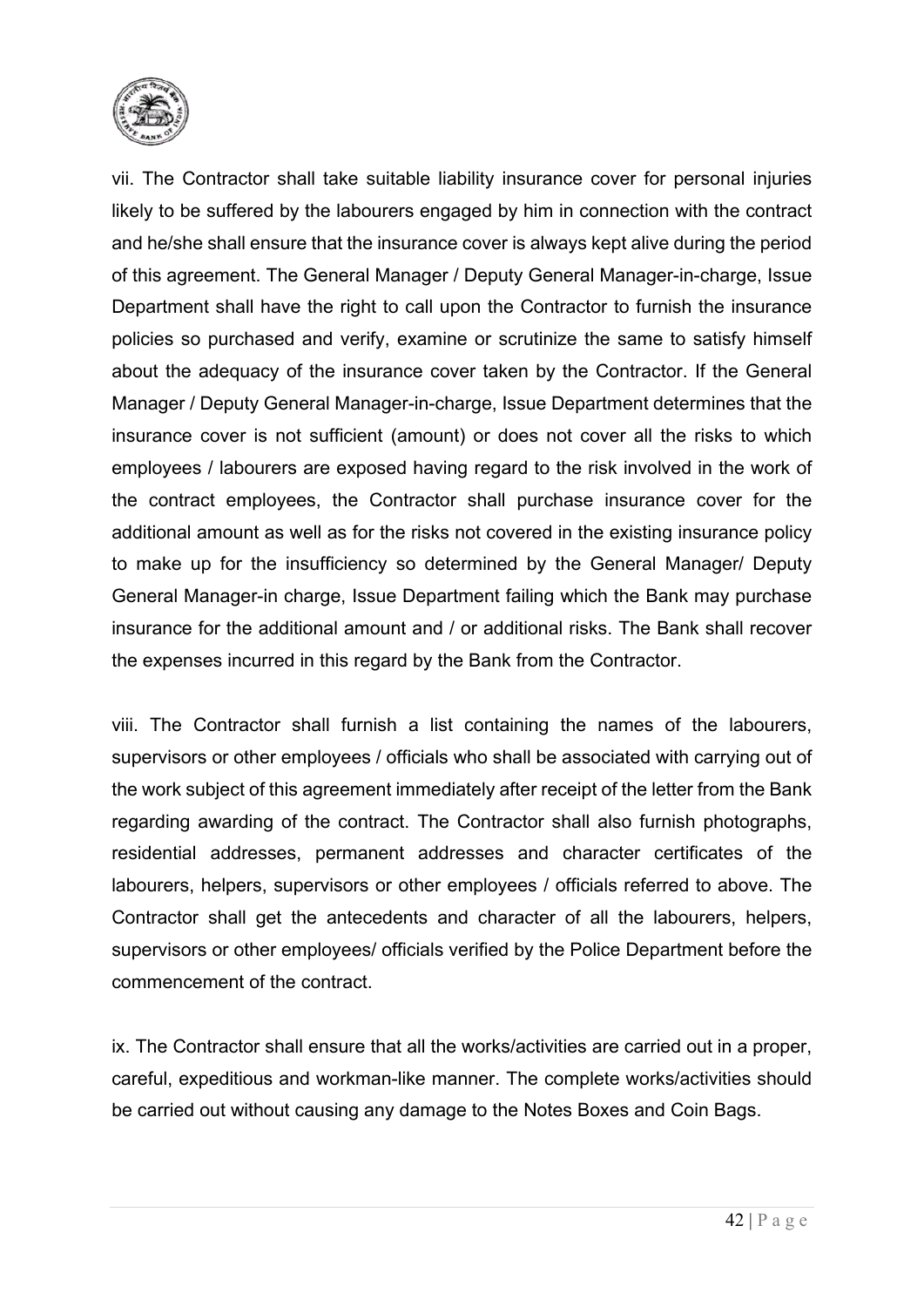

x. The supervision and control of the contract labour engaged for discharge of the work under this agreement shall be done by the Contractor. The maintenance of record / muster for marking the presence / absence of contract labour shall be the responsibility of the Contractor and such record /muster shall always be under the control of the **Contractor** 

xi. The Contractor shall maintain, at all times during this contract, discipline among the contract labour and administer issues related to leave or absence. The Contractor shall also issue Photo Identity Cards to all the labourers and other personnel which may be associated with the discharge of the work/s subject of this agreement.

xii. In the event of any dispute as to whether any liability has arisen hereunder, the decision of the Regional Director Reserve Bank of India, Bhopal shall be final and binding on both the parties and in the event of such liabilities being found to have arisen, the decision of the said Regional Director as to the amount of damage or loss sustained shall likewise be final and binding.

2. Contractor should ensure to provide minimum 12 labourers at a time.

3. Any notice (other than urgent notices) given under clauses may be countermanded by the Deputy General Manager/ General Manager on his giving a notice of such countermand either in writing or verbally or by telephone not less than three hours before the hour fixed for supply of labourers and the contractors shall be entitled to no payment of remuneration and compensation in respect thereof.

4. The amount of damage or loss and any fines imposed may be deducted from time to time from any sums payable to the contractors and/or recovered from him otherwise.

5. The contractors shall carry and deliver patent remittance boxes as also any other remittance boxes, loaded or unloaded, to and from such of the place as are specified in the schedule and shall be paid for at the rates given therein.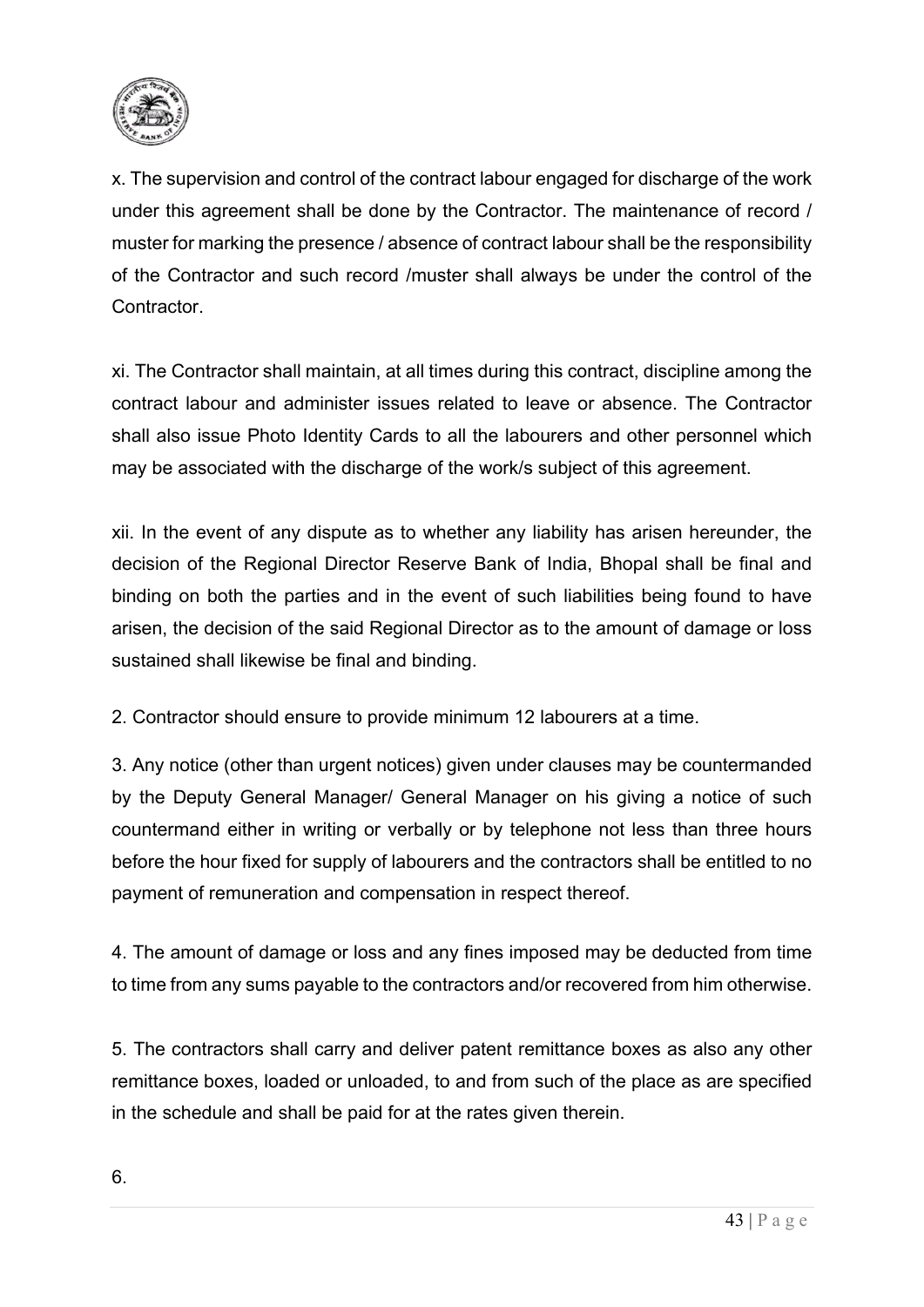

(i) In case of frequent or continued delay or in case of any breach of the contractor on any of the provisions of this contract, it may be determined by the Deputy General Manager/ General Manager, with the approval of the said Regional Director on behalf of the Reserve Bank of India forthwith whether any penalty as therein before provided for such delay or breach has been imposed or not.

(ii) In the event of any delay by the contractor in complying with any requisition issued by the Bank for supply of labourers/ mazadoors or any breach of instructions of the contract, considered by the General Manager/ Deputy General Manager -in-Charge, Issue Department, Reserve Bank of India, Bhopal to be grave enough to attract penalty, the aforesaid General Manager/ DGM-in-Charge in consultation with Regional Director may impose a fine not exceeding Rs. 5,000 (Rupees five thousand only) on the contractor.

7. For the proper performance of the contract, the said contractors have deposited a sum of Rs. 2,00,000/- with the Reserve Bank of India which is liable to be forfeited either fully or partially depending upon the loss or damage incurred by Reserve Bank of India as determined by the Deputy General Manager/ General Manager, in consultation with the Regional Director of the Bank. No interest shall be payable on the said deposit.

8. If applicable, The contractors will be required to obtain a license from the office Assistant Labour Commissioner, Government of India, Bhopal as provided under Section 21 of the Contract Labour (Regulation and abolition) Act, 1970 and contractor Labour (Regulations and Abolition) Central Rules, 1971. He will ensure to comply with the other requirements of the above Act. Further, if license is not required to be obtained as applicable, Contractor will make available **an affidavit** mentioning the number of labourers employed etc.

9 .If the contractor does not obtain a license as contemplated under section 12(1) of the Contract Labour (Regulation and Abolition) Act, 1970 read with section 21 Contract Labour (Regulation and Abolition) Central Rules, 1971 or any other law as applicable,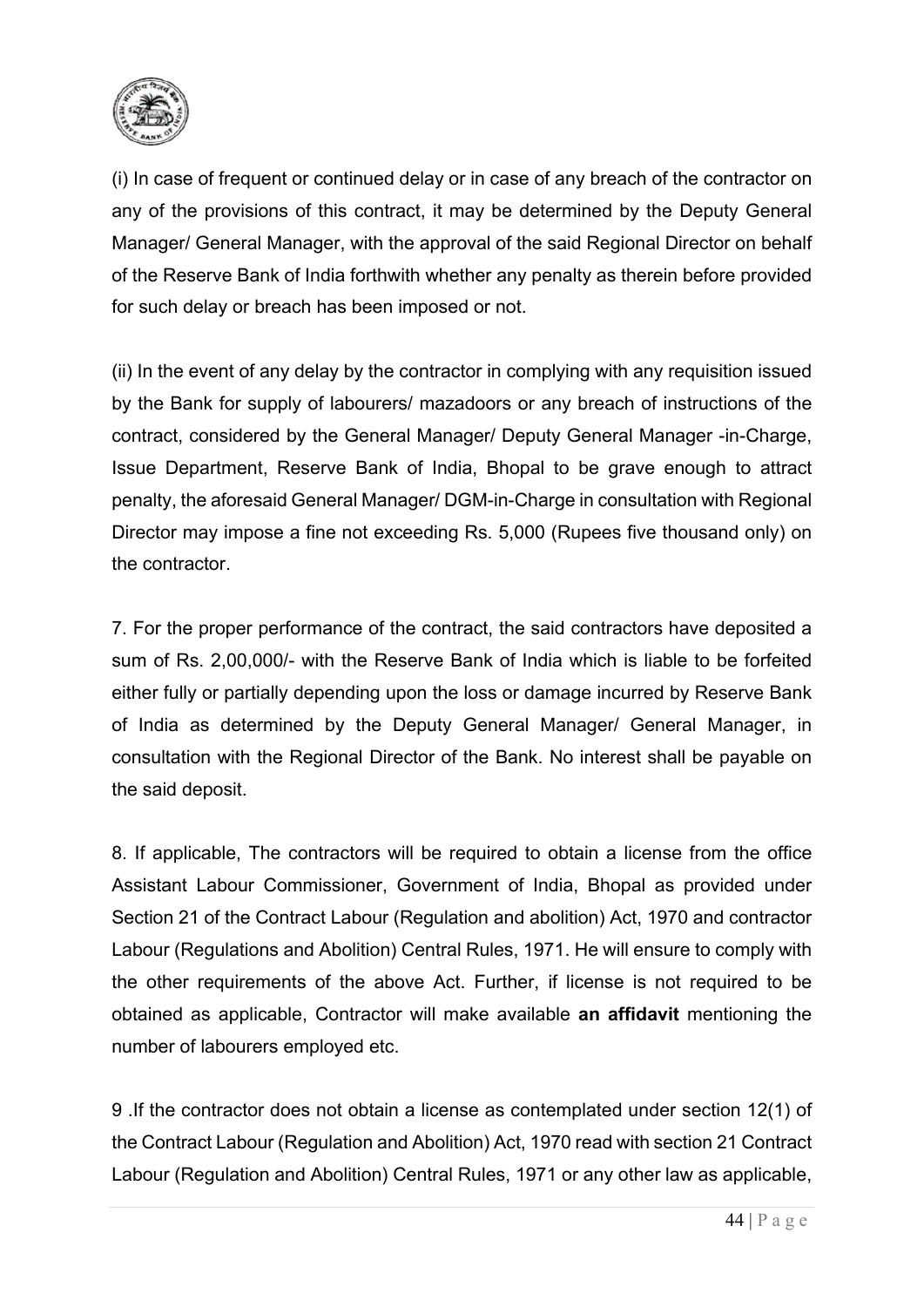

failing which he alone would be responsible for actions/ proceedings ensuring thereto. The bank shall not be held responsible for acts, commissions or omissions of the contractor and shall in no way be made liable to the labourers by the Contractor.

10 .The contractor shall indemnify and keep indemnified the Bank against all losses and claims, damages or compensation for breach of any provisions of the Payment of Wages Act, 1936, Minimum Wages Act, 1948, Contract Labour (Regulation and Abolition) Act, 1970 or any other labour law/ statute in force in this regard. The contractor only shall be responsible for liabilities, if any, in this regard.

11 .The contractor will be held responsible and liable for payment of salaries, statutory minimum wages and other legal dues to the persons who are employed by him/ her for the purposes of rendering the services required by the Bank under this tender. Payment should be made through normal banking channel. Written records for having made these payments will be submitted to the Bank as and when asked for its verification. Bank should not be responsible for any dispute arising out of less or no payment to laborers.

12. This contract may within the period herein before mentioned, be terminated by either of the two parties to it, giving to the other party three months' notice in writing of such termination.

13. The bills for labourers supplied should be submitted for settlement on monthly basis. The contractor shall be paid charges for services rendered at the rates mentioned in the Schedule to this Agreement. The said charges offered are fixed and cannot be enhanced on any ground for the entire contract period and no additional charges shall be claimed by the contractor. The prices quoted shall be inclusive of all taxes (**but exclusive of GST)**, duties, local levies, works contract tax, or any other taxes as applicable imposed by Central / State Government / Local Bodies at extant rates.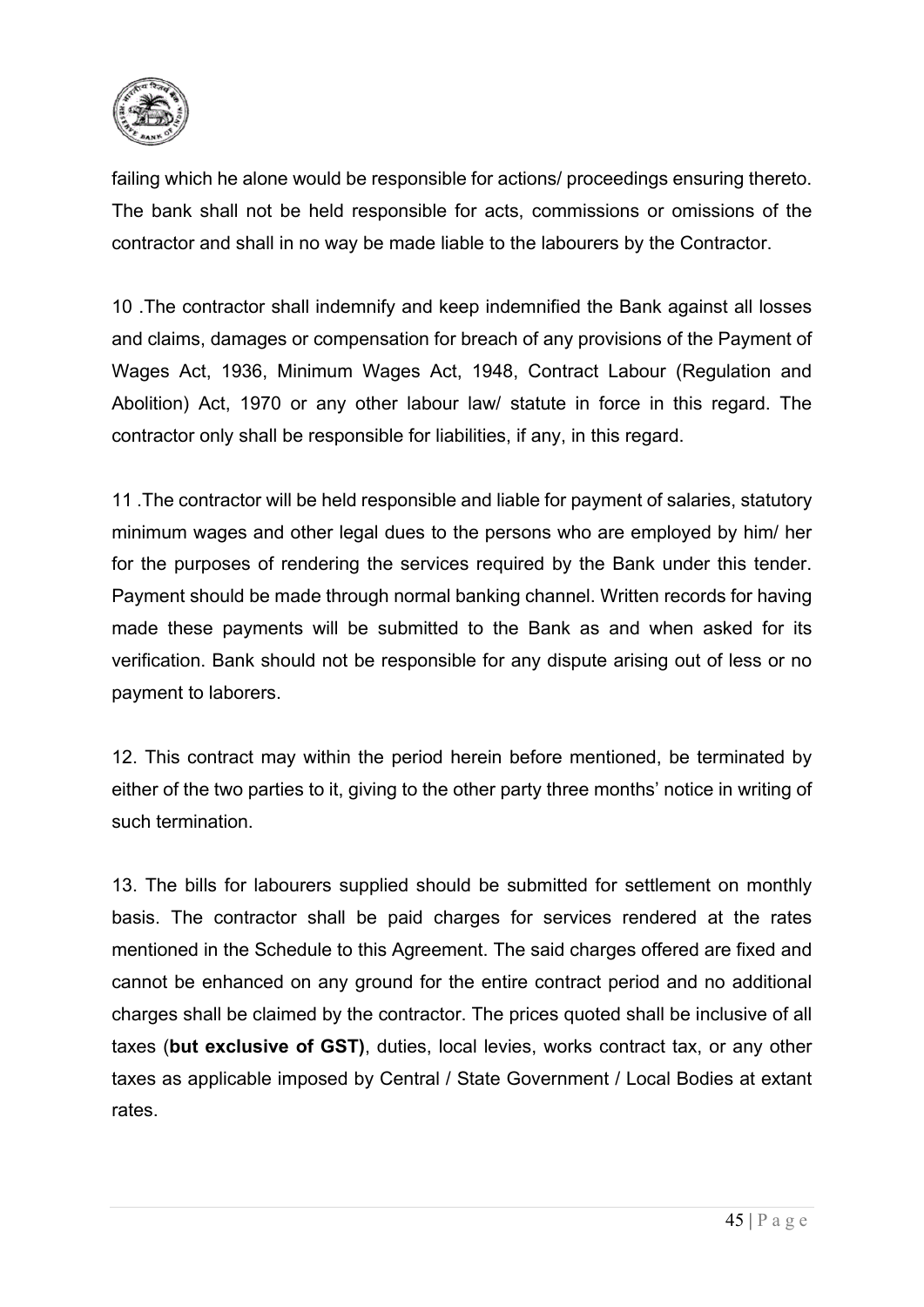

14. The Bank reserves the right to recover/enforce recovery of any overpayments detected after payment as a result of post-payment audit or technical examination or by any other means.

15. All compensations or other sums of money payable by the contractor to the Bank under the terms of the contract shall be deducted from Bank Guarantee/Security Deposit furnished by contractor or other dues payable or becoming payable to the contractor.

16. The provisions of this agreement and the rates shown in the enclosed schedule are effective from the 23.07.2022

17. The contract period shall be for 23.07.2022 to 31.03.2023 which can be extended by the Bank as its option with/without any variation in terms and conditions of the contract agreement, for further period of two year.

18. In case the new contract for the year beginning from April, 2023 is not finalized due to any reason, the contractor may be required by the Deputy General Manager/General Manager to work on the same terms and conditions for a further period of up to three months from the date of expiry of this Agreement.

19. This Agreement shall be executed in duplicate the original shall be kept with the Bank and the duplicate by the contractors. The stamp duty shall be borne and paid by the contractor.

20**.** Both the parties agree to pay applicable taxes which are applicable to either of the parties from time to time. As per Indian laws, taxes as applicable will be deducted at source and a certificate for the same will be issued to the contractor.

21. In the event of a discrepancy between the two versions, the English version would be treated as the authenticated one and prevail over the Hindi Version.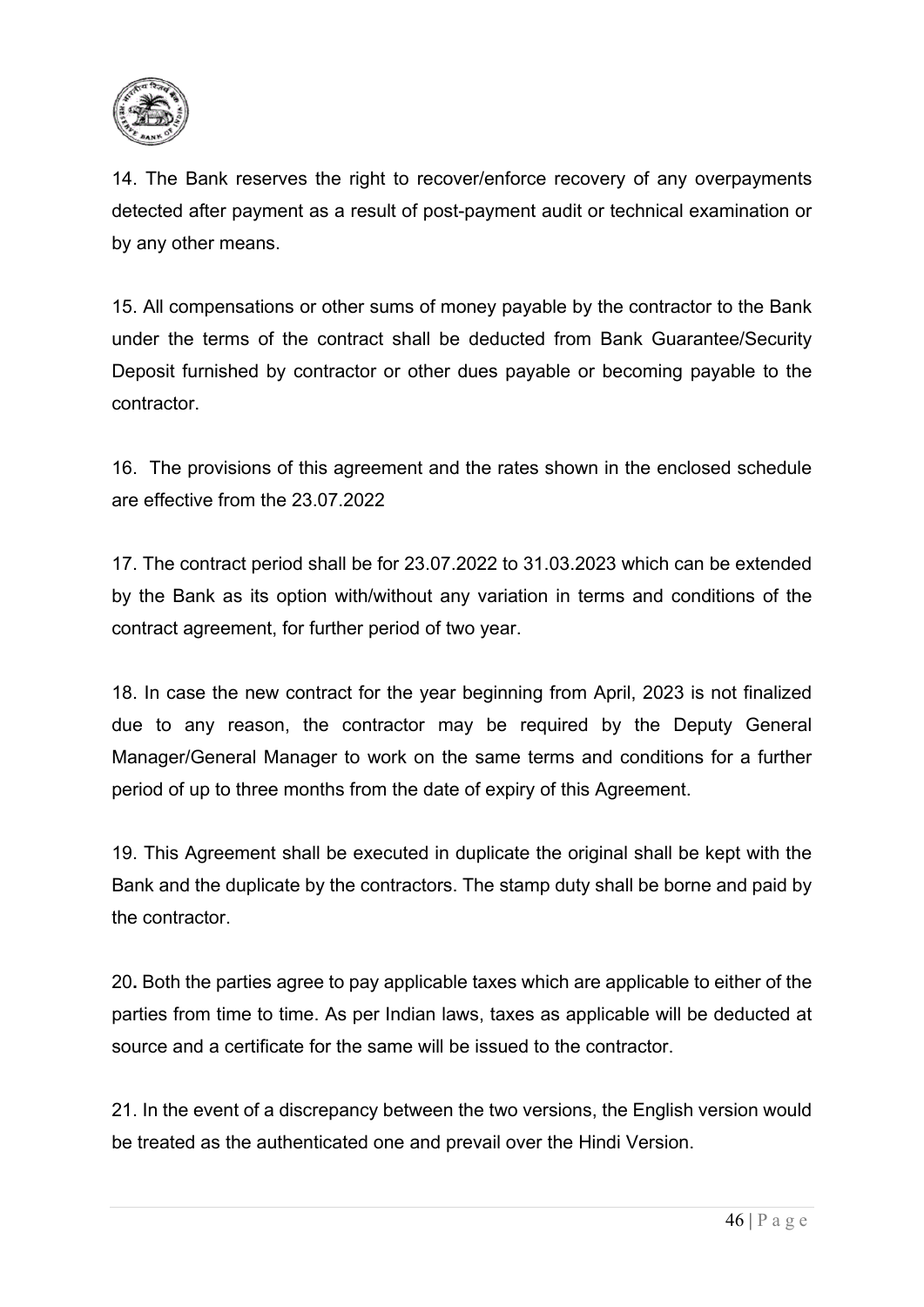

22. All disputes arising out of or in any way connected with this contract shall be deemed to have arisen at Bhopal and only Courts in Bhopal shall have jurisdiction to determine the same.

23. The Contractor shall not disclose directly or indirectly any information, material and details of the Bank's infrastructure/systems/equipment etc., which may come to the possession or knowledge of the contractor during the course of discharging contractual obligation in connection with this agreement, to any third party and shall at all times hold the same in strictest confidence. The contractor shall treat the details of the contract as private and confidential, except to the extent necessary to carry out the obligation under it or to comply with applicable laws. The contractor shall not publish, permit to be published, or disclose any particulars of the works in any trade or technical paper or elsewhere without the previous written consent of the Bank. The contractor shall indemnify the Bank for any loss suffered by the Bank as a result of disclosure of any confidential information. Failure to observe the above shall be treated as breach of contract on the part of the Contractor and the Bank shall be entitled to claim damages and pursue legal remedies. The Contractor shall take all appropriate actions with respect to its employees to ensure the obligation of non-disclosure of confidential information under this agreement is fully satisfied. The Contractor's obligations with respect to non-disclosure and confidentiality will survive the expiry or termination of this agreement for whatever reasons.

24. The contractor shall be solely responsible for full compliance of the provision of the Sexual Harassment at workplace (Prevention, Prohibition and Redressal) Act, 2013 by any labourers or other persons deployed by him for execution of the contract. In case of any complaint of sexual harassment against its employees/labour within the premises of Reserve Bank of India, the complaint will be filed before the Internal Complaints Committee constituted by the contractor and he/ she shall ensure taking proper action under the Act in respect to the said complaint. The contractor shall be responsible for educating its employees about prevention of sexual harassment at workplace and related issues.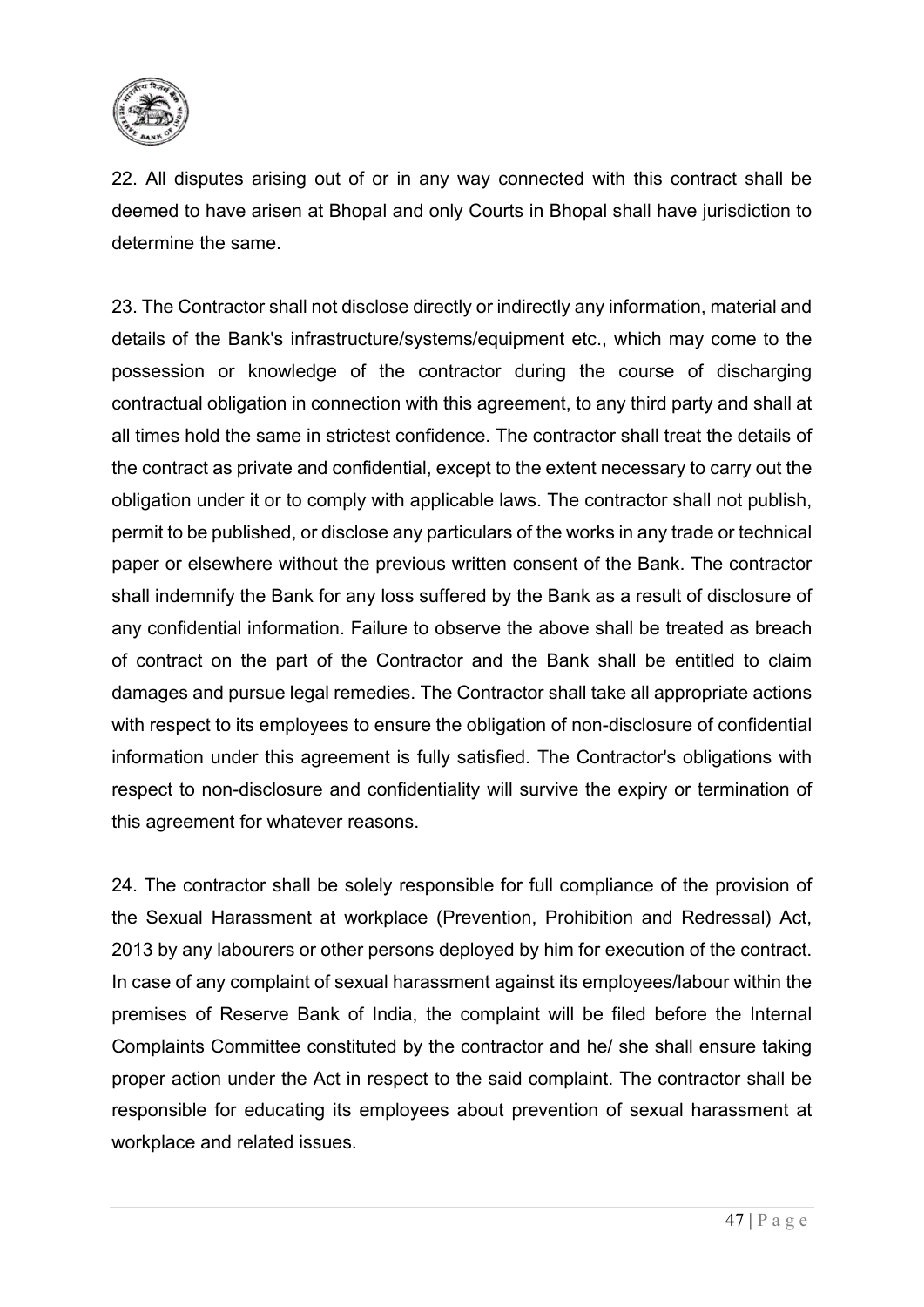

25. The clauses in this agreement has to be read in conjunction with the tender document and the contractor shall not be absolved of any liabilities duties, merely because a specific mention has not been made in this agreement.

वास्ते भारतीय रिज़र्व बैंक FOR RESERVE BANK OF INDIA

वा�ेठे के दार FOR CONTRACTOR

**सा�ीदार**: WITNESSES :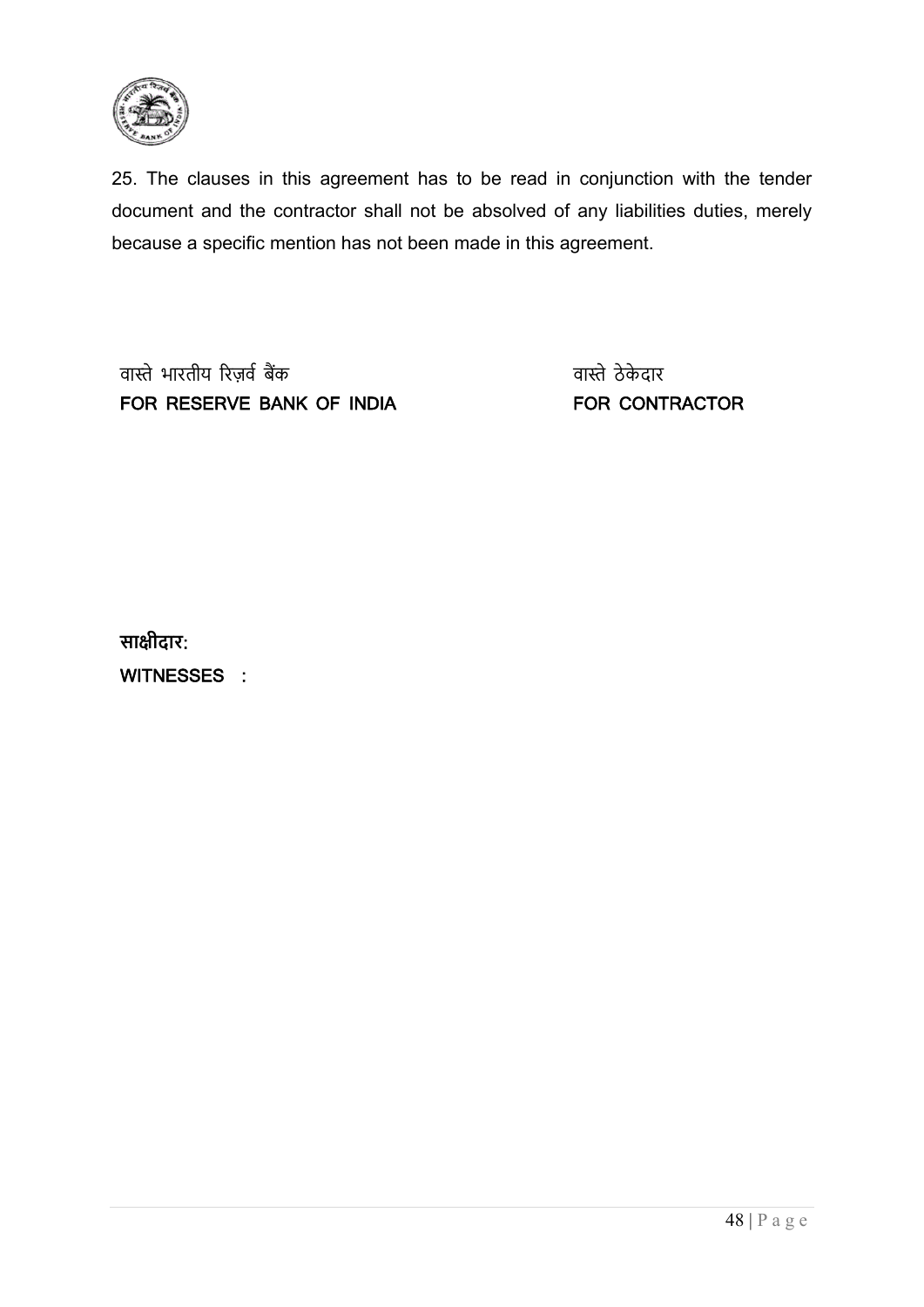



## भारतीय रिज़र्व बैंक **RESERVE BANK OF INDIA** �नगर्म �वभाग **/ ISSUE DEPARTMENT**

## भोपाल �ेत्रीय कायार्लय **/ Bhopal Regional Office**

## **E-tender for Supply of sufficient number of adult and able-bodied labourers for handling of coin bags and note boxes**

**E-Tender No.: RBI/Bhopal/Issue/4/22-23/ET/136**

(Part II) (Price Bid)

\_\_\_\_\_\_\_\_\_\_\_\_\_\_\_\_\_\_\_\_\_\_\_\_\_\_\_\_\_\_\_\_\_\_\_\_\_\_\_\_\_\_\_

Name of Tenderer:

Address: \_\_\_\_\_\_\_\_\_\_\_\_\_\_\_\_\_\_\_\_\_\_\_\_\_\_\_\_\_\_\_\_\_\_\_\_\_\_\_\_\_\_\_

49 | Page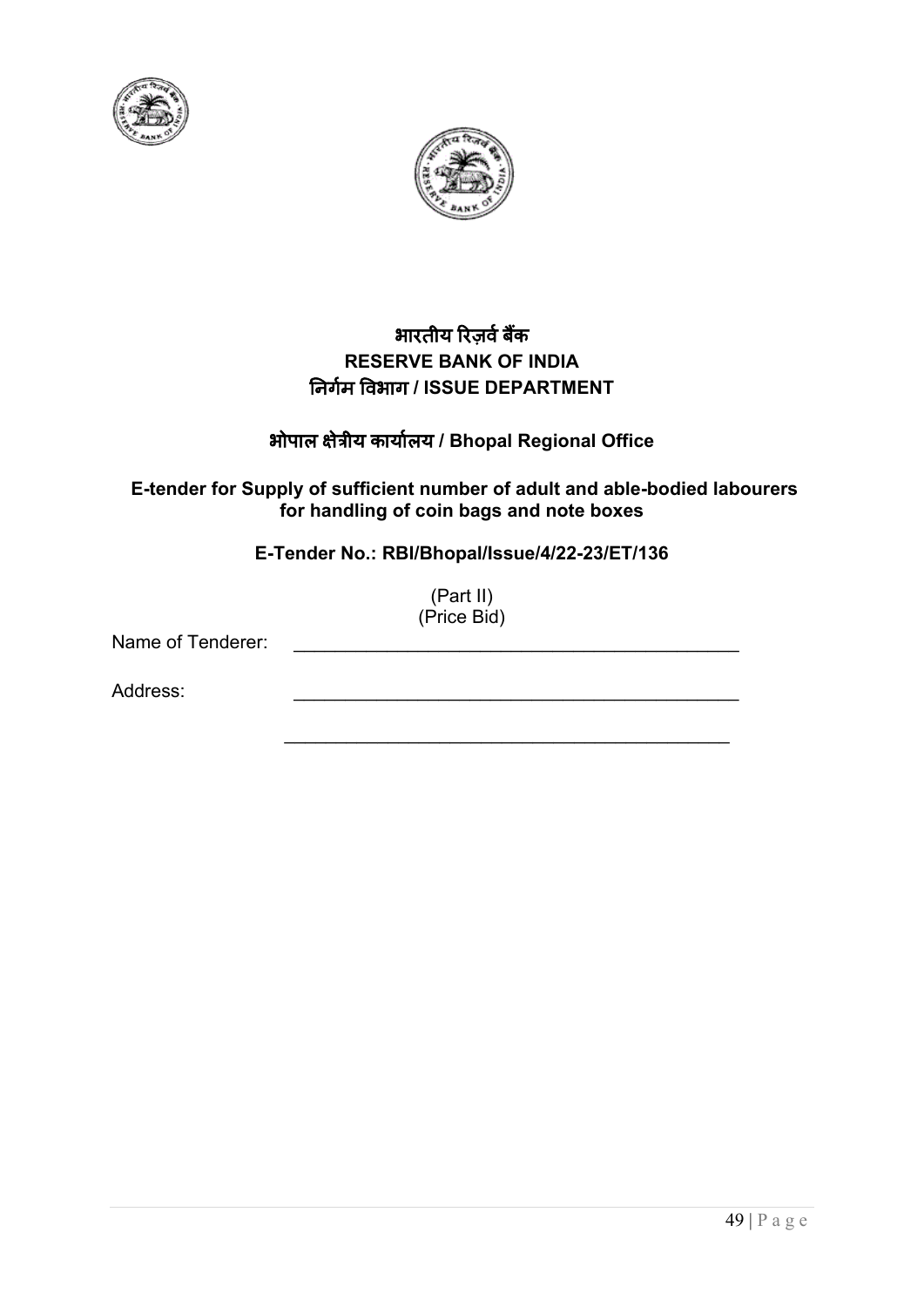

# **PART-II: Price Bid**

## **(Inclusive of all the taxes but exclusive of GST)**

| Sr.<br><b>No</b> | <b>Description</b>                                                                                                                                                                                                                                                                                                                                                                                                                                 | Quantity<br>(A) | <b>Unit</b>                | Rate<br>(in Rs.) | <b>Total</b><br>$($ ln Rs. $)$ |
|------------------|----------------------------------------------------------------------------------------------------------------------------------------------------------------------------------------------------------------------------------------------------------------------------------------------------------------------------------------------------------------------------------------------------------------------------------------------------|-----------------|----------------------------|------------------|--------------------------------|
|                  |                                                                                                                                                                                                                                                                                                                                                                                                                                                    |                 |                            | (B)              | $(A^*B)$                       |
| $\mathbf 1$      | Filled Note cases/Filled Patent Note<br><b>Boxes</b><br>(Approx. weight 70 Kgs to 150 Kgs<br>depending upon denomination)                                                                                                                                                                                                                                                                                                                          |                 |                            |                  |                                |
|                  | (a) To unload the boxes<br>from<br>railway wagons, load them in the<br>lorries,<br>convey<br>them<br>from<br>Bhopal Railway Station into the<br>Bank's vault as well as unload,<br>weigh, arrange, stack and store<br>the cases in the vault or vice<br>versa.<br>(b) To unload from Railway wagons,<br>load in the lorries, convey them<br>from Bhopal Railway Station into<br>the Bank's premises and stack<br>the boxes in the overnight vault. | 1 Job           | Per<br>Box/<br>Coin<br>Bag |                  |                                |
|                  | (c) To take out the filled remittance<br>boxes from overnight vault,<br>weigh and stack them in other<br>vaults.                                                                                                                                                                                                                                                                                                                                   |                 |                            |                  |                                |
| $\overline{2}$   | <b>Filled Note cases/boxes</b>                                                                                                                                                                                                                                                                                                                                                                                                                     |                 |                            |                  |                                |
|                  | (Approx. weight <b>70kgs to 150kgs)</b><br>To take out Note cases from stacks,<br>arrange them on the floor and stack<br>them in the same vault.                                                                                                                                                                                                                                                                                                   |                 |                            |                  |                                |
| 3                | <b>Filled Note cases/boxes</b>                                                                                                                                                                                                                                                                                                                                                                                                                     |                 |                            |                  |                                |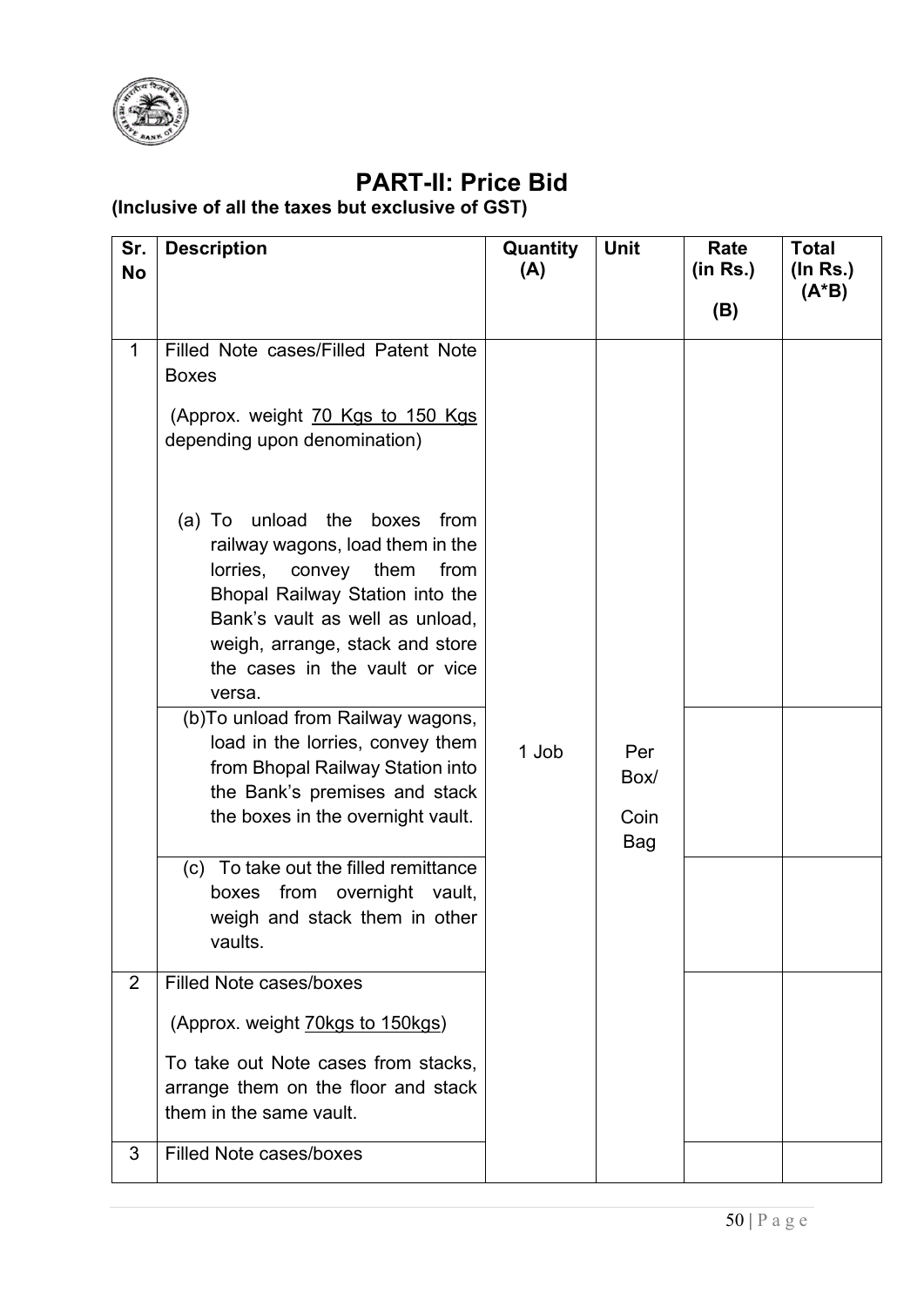

|                | (Approx. weight <b>70kgs to 150kgs)</b>                                                                                                  |  |  |
|----------------|------------------------------------------------------------------------------------------------------------------------------------------|--|--|
|                | For an individual operation such as<br>stacking/restacking/spreading in the<br>same vault.                                               |  |  |
| 4              | <b>Filled Note cases/boxes</b>                                                                                                           |  |  |
|                | (Approx. weight 70kgs to 150kgs)<br>To shift them from one vault to another<br>vault and stack them.                                     |  |  |
| 5              | <b>Filled Note cases/boxes</b>                                                                                                           |  |  |
|                | (Approx. weight 70kgs to 150kgs)                                                                                                         |  |  |
|                | To take out from vaults, weigh and<br>the<br>load<br>in<br>container.                                                                    |  |  |
| 6              | Shifting of empty boxes from vault<br>area to store room.                                                                                |  |  |
|                | (Approx. weight 10kgs to 25kgs)                                                                                                          |  |  |
| $\overline{7}$ | Coin bags to be weighed and loaded<br>to container from vault or coin bags<br>unloaded from container, weighed and<br>arranged in vault. |  |  |
|                | (Approx weight 10 Kgs to 18 Kgs)                                                                                                         |  |  |
| 8              | Stacking the bags, filled with coins, in<br>the coin vault                                                                               |  |  |
|                | (Approx. weight 10kgs to 18kgs)                                                                                                          |  |  |
| 9              | <b>Filled Coin bags</b>                                                                                                                  |  |  |
|                | (Approx. weight 10 kgs to 18 kgs)                                                                                                        |  |  |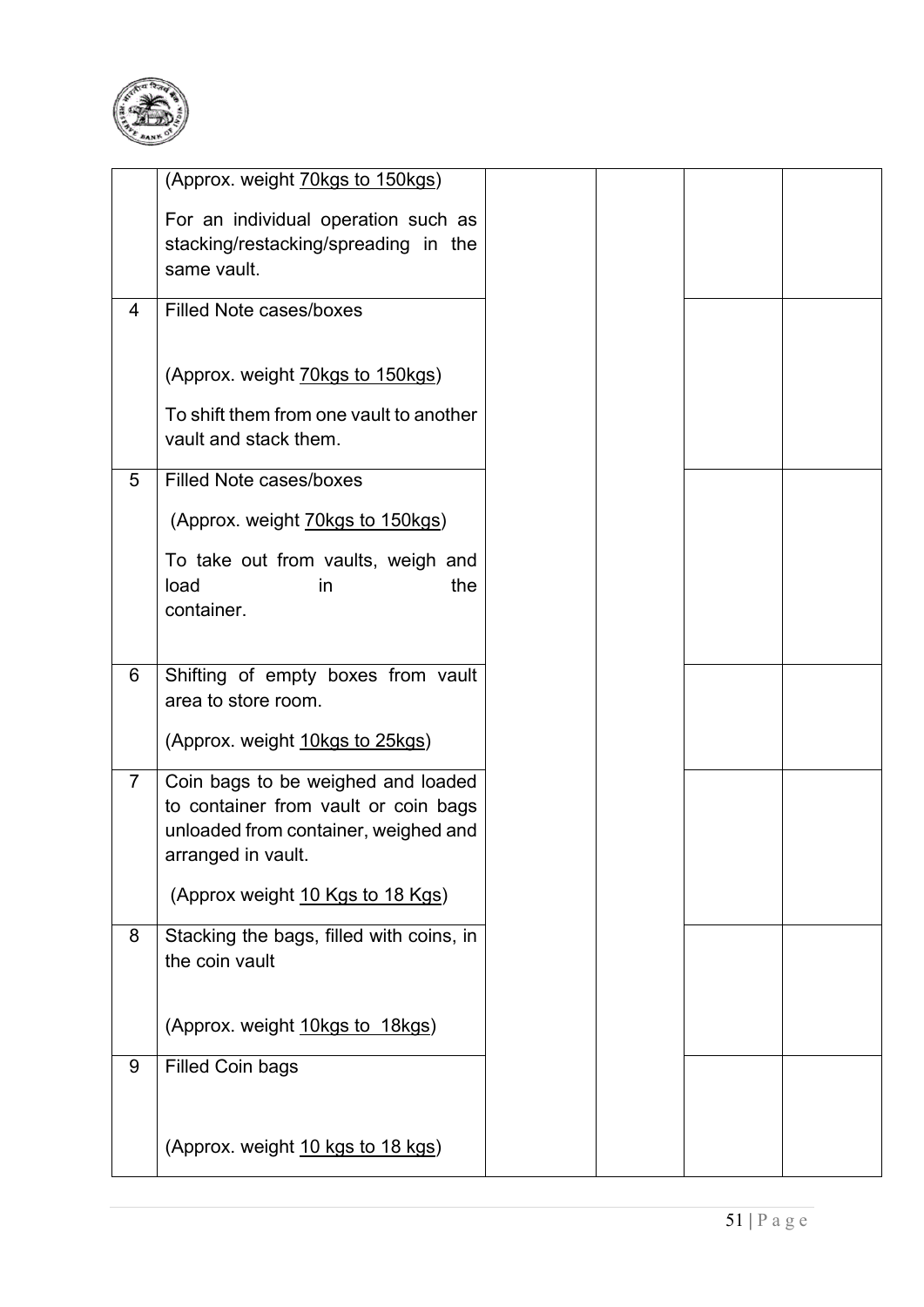

|    | To take out the bags from stacks,<br>arrange them on the ground and stack<br>them in the same vault. |  |                          |  |
|----|------------------------------------------------------------------------------------------------------|--|--------------------------|--|
| 10 | Filled coins bags                                                                                    |  |                          |  |
|    | (Approx. weight 10kgs to 18kgs)                                                                      |  |                          |  |
|    | To shift them from day to day vault to<br>ground floor vault and vice versa.                         |  |                          |  |
| 11 | <b>Filled Coin Bags</b>                                                                              |  |                          |  |
|    | (Approx. weight 10kgs to 18kgs)                                                                      |  |                          |  |
|    | To remove and restack them in the<br>same vault.                                                     |  |                          |  |
| 12 | To unload soiled notes from truck,<br>weigh and stack in vault.                                      |  |                          |  |
| 13 | To unload soiled notes from truck,<br>weigh and stack in Over Night vault.                           |  |                          |  |
| 14 | To shift soiled note boxes from Over<br>Night Vault, weigh and stack in Chest<br>Note vault.         |  |                          |  |
| 15 | Shifting of empty boxes from vault<br>area to store room.                                            |  |                          |  |
|    | (Approx. weight 10kgs to 25kgs)                                                                      |  |                          |  |
| 16 | To remove/shift the bins from the vault<br>to open area and vice versa                               |  |                          |  |
|    | Bins, Four<br>$(a)$ Small<br>Cabinets<br>(Approx. weight 200kg to 250kg)                             |  |                          |  |
|    | (b) Big Bins, Six Cabinets (Approx.<br>weight 300kg to 350kg)                                        |  |                          |  |
|    |                                                                                                      |  | Total (Exclusive of GST) |  |